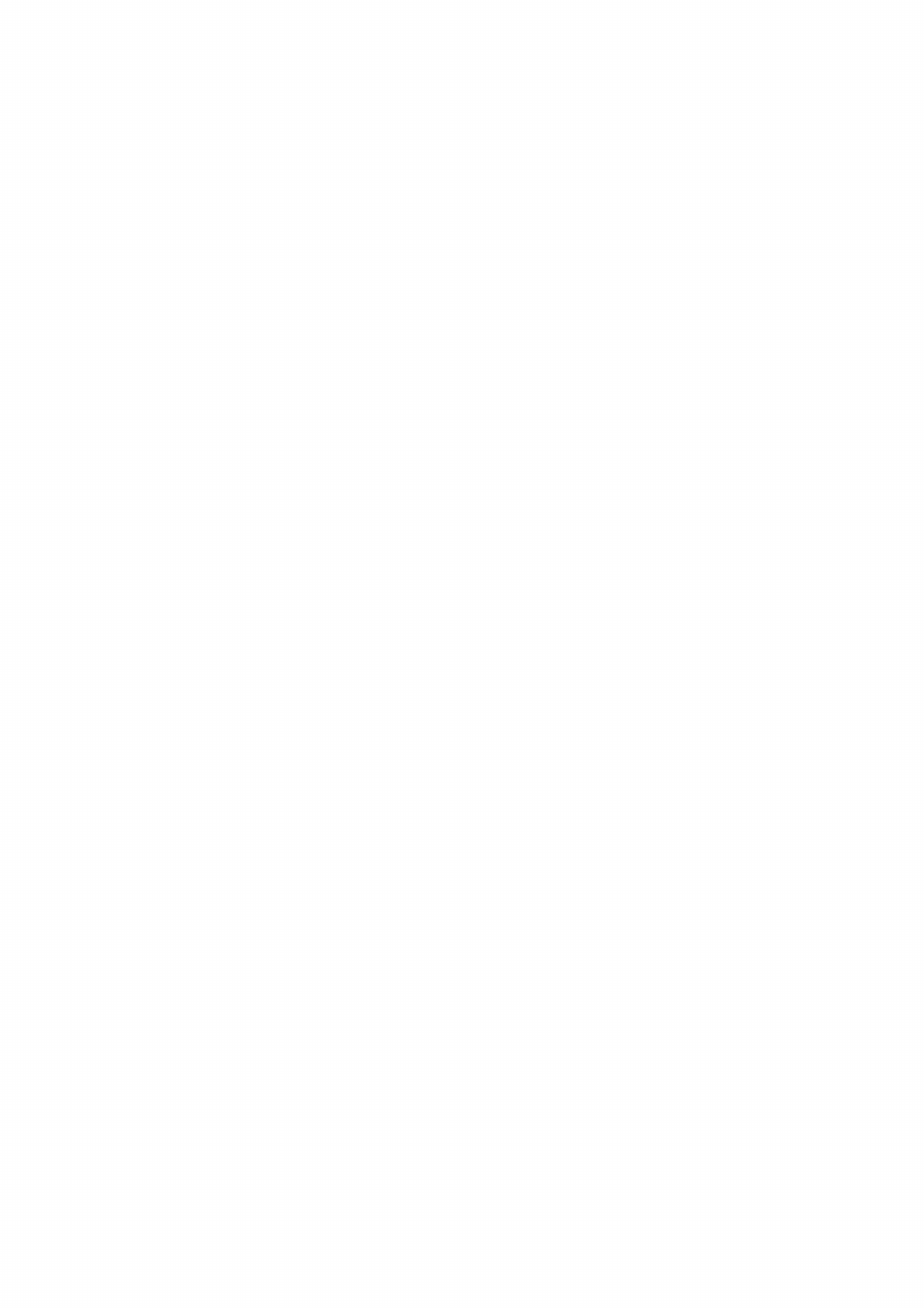

## Firearms (Amendment) Act 1997

#### CHAPTER 5

### ARRANGEMENT OF SECTIONS

#### PART I

PROHIBITION OF WEAPONS AND AMMUNITION AND CONTROL OF SMALL-CALIBRE PISTOLS

#### General prohibition of small firearms etc.

Section

1. Extension of s.5 of the 1968 Act to prohibit certain small firearms etc.

#### Special exemptions from prohibition of small firearms

- 2. Slaughtering instruments.<br>3. Firearms used for humane
- Firearms used for humane killing of animals.
- 4. Shot pistols used for shooting vermin.
- 5. Races at athletic meetings.
- 6. Trophies of war.
- 7. Firearms of historic interest.

#### Weapons and ammunition used for treating animals

8. Weapons and ammunition used for treating animals.

#### Prohibited ammunition: expanding ammunition and missiles for expanding ammunition

- 9. General prohibition of expanding ammunition etc.
- 10. Expanding ammunition etc.: exemptions from prohibition.

#### Provisions relating to the control of small-calibre pistols

- 11. Having small-calibre pistol outside licensed pistol club.
- 12. Firearm certificates for small-calibre pistols: special conditions.
- 13. Permits to have small-calibre pistols outside licensed pistol clubs.<br>14. Transitional arrangements for certain small-calibre pistols.
- Transitional arrangements for certain small-calibre pistols.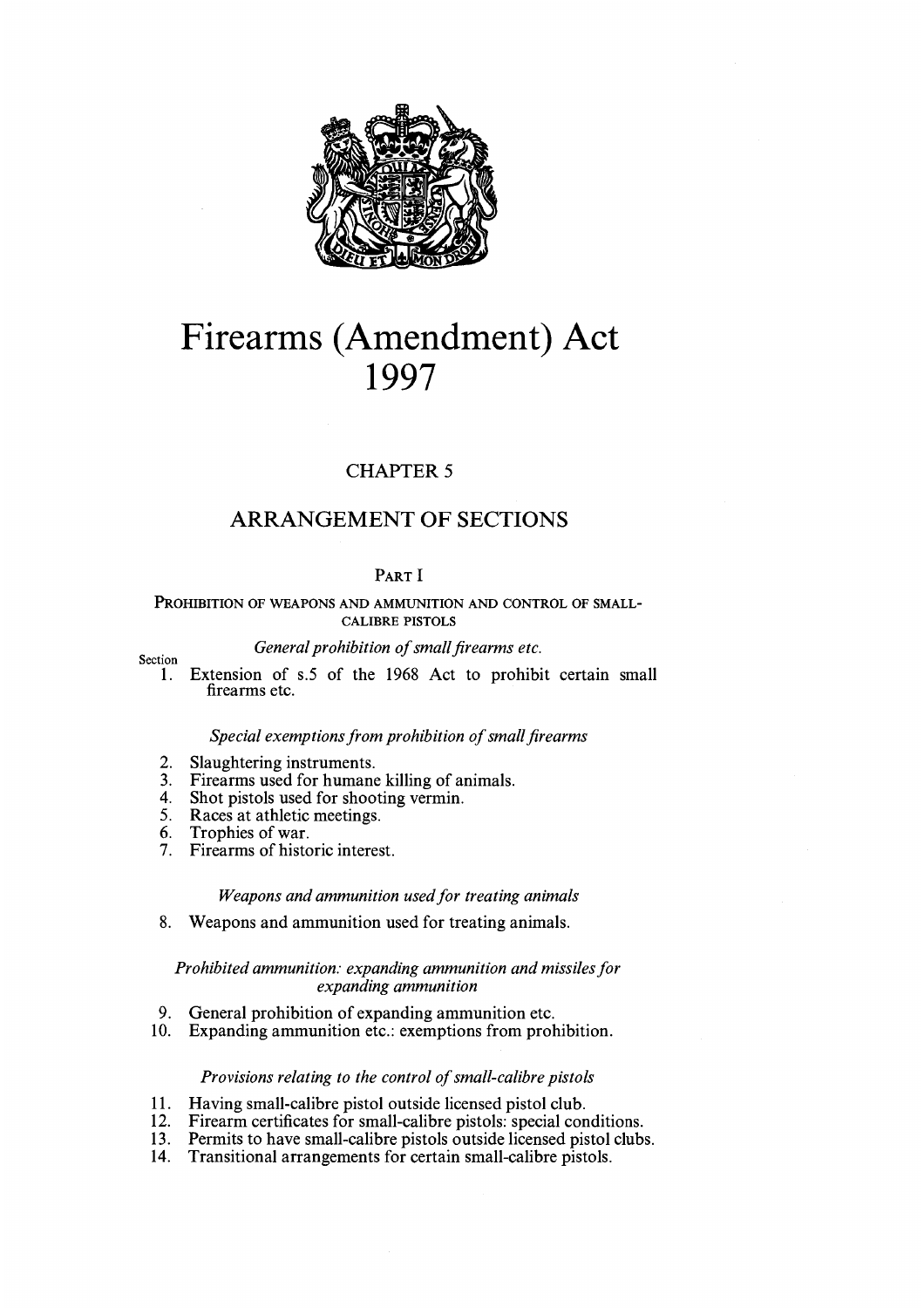#### Surrender of firearms, etc. and compensation

- 15. Surrender of prohibited small firearms and ammunition.<br>16. Payments in respect of prohibited small firearms and amm
- Payments in respect of prohibited small firearms and ammunition.
	- 17. Payments in respect of ancillary equipment.<br>18. Parliamentary control of compensation sche
	- Parliamentary control of compensation schemes.

#### PART II

#### LICENSED PISTOL CLUBS

#### Preliminary

- 19. Purpose of Part II.
- 20. No pistol club to operate without a licence.

#### Grant, variation, and revocation of licences

- 21. Grant of licences.<br>22. Criteria for grant
- 22. Criteria for grant of licence.<br>23. Licence conditions.
- 23. Licence conditions.<br>24. Duration of licence
- 24. Duration of licence and renewal.<br>25. Variation of licence.
- 25. Variation of licence.<br>26. Revocation of licenc
- 26. Revocation of licence.<br>27. Exemptions from s. 1
- Exemptions from s. 1 of the 1968 Act relating to licensed pistol clubs.

#### Pistol registers

28. Registers to be kept at licensed pistol clubs.

#### **Supplementary**

- 29. Regulations.
- 30. Powers of entry and inspection.
- 31. Penalty for false statements.

#### PART III

#### REGULATION OF FIREARMS AND AMMUNITION

#### Transfers and other events relating to firearms and ammunition

- 32. Transfers of firearms etc. to be in person.<br>33. Notification of transfers involving firearm
- 33. Notification of transfers involving firearms.<br>34. Notification of de-activation, destruction or
- 34. Notification of de-activation, destruction or loss of firearms etc.<br>35. Notification of events taking place outside Great Britain involving
- 35. Notification of events taking place outside Great Britain involving
	- firearms etc.
- 36. Penalty for offences under ss. 32 to 35.

#### Firearm and shot gun certificates

- 37. Applications for certificates and referees.
- 38. Grant of firearm certificates.<br>39. Register of holders of shot gi
- 39. Register of holders of shot gun and firearm certificates.
- 40. Revocation of certificates.<br>41. Appeals.
- Appeals.

#### Registered firearms dealers

42. Authorised dealing with firearms by registered firearms dealers.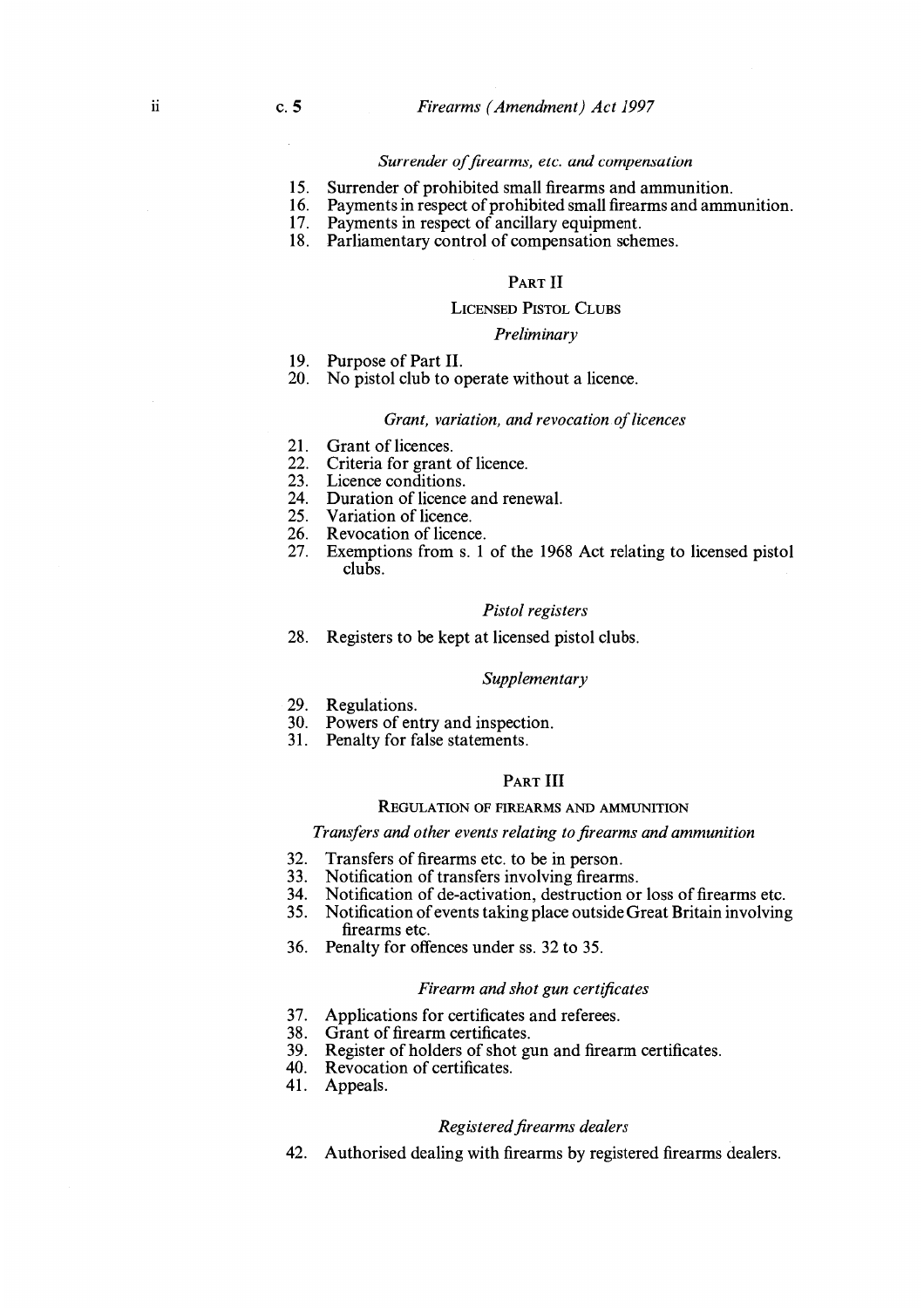#### Miscellaneous

- 43. Power of search with warrant.<br>44. Firearm certificates for certain
- Firearm certificates for certain firearms used for target shooting: Special conditions.
- 45. Approved rifle clubs and muzzle-loading pistol clubs.
- 46. Coterminous pistol club licences and rifle club approvals.
- 47. Museums eligible for a museums firearm licence.
- 48. Firearms powered by compressed carbon dioxide.

#### PART IV

#### FINAL PROVISIONS

- 49. Financial provisions.<br>50. Interpretation and su
- 50. Interpretation and supplementary provisions.
- 51. Power to make transitional, consequential etc. provisions.
- 52. Minor and consequential amendments and repeals.<br>53. Short title, commencement and extent.
- Short title, commencement and extent.

#### SCHEDULES:

Schedule 1—Transitional arrangements for small-calibre pistols.

Schedule 2—Consequential and minor amendments. Schedule 3—Repeals.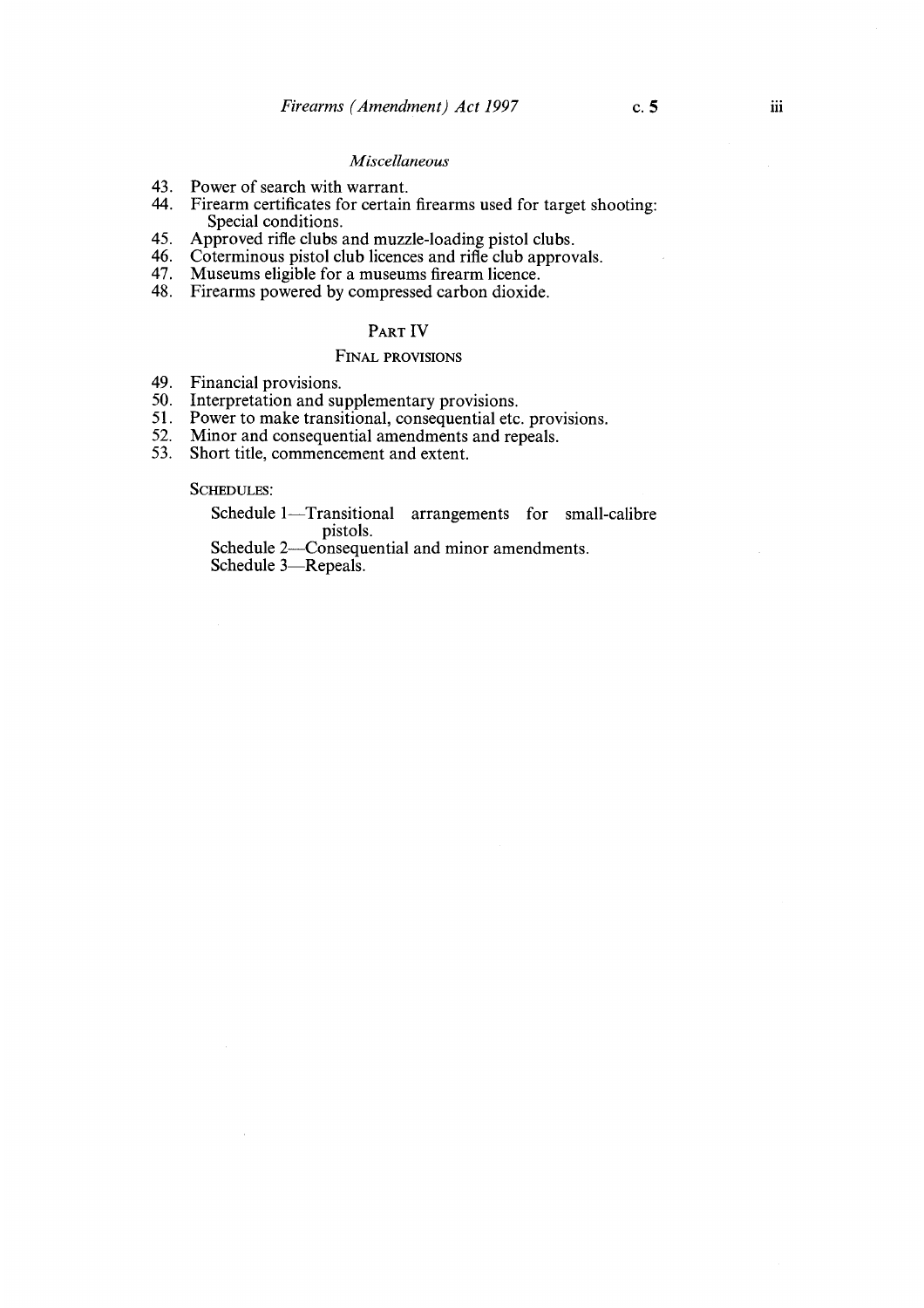$\label{eq:2.1} \frac{1}{\sqrt{2}}\left(\frac{1}{\sqrt{2}}\right)^{2} \left(\frac{1}{\sqrt{2}}\right)^{2} \left(\frac{1}{\sqrt{2}}\right)^{2} \left(\frac{1}{\sqrt{2}}\right)^{2} \left(\frac{1}{\sqrt{2}}\right)^{2} \left(\frac{1}{\sqrt{2}}\right)^{2} \left(\frac{1}{\sqrt{2}}\right)^{2} \left(\frac{1}{\sqrt{2}}\right)^{2} \left(\frac{1}{\sqrt{2}}\right)^{2} \left(\frac{1}{\sqrt{2}}\right)^{2} \left(\frac{1}{\sqrt{2}}\right)^{2} \left(\$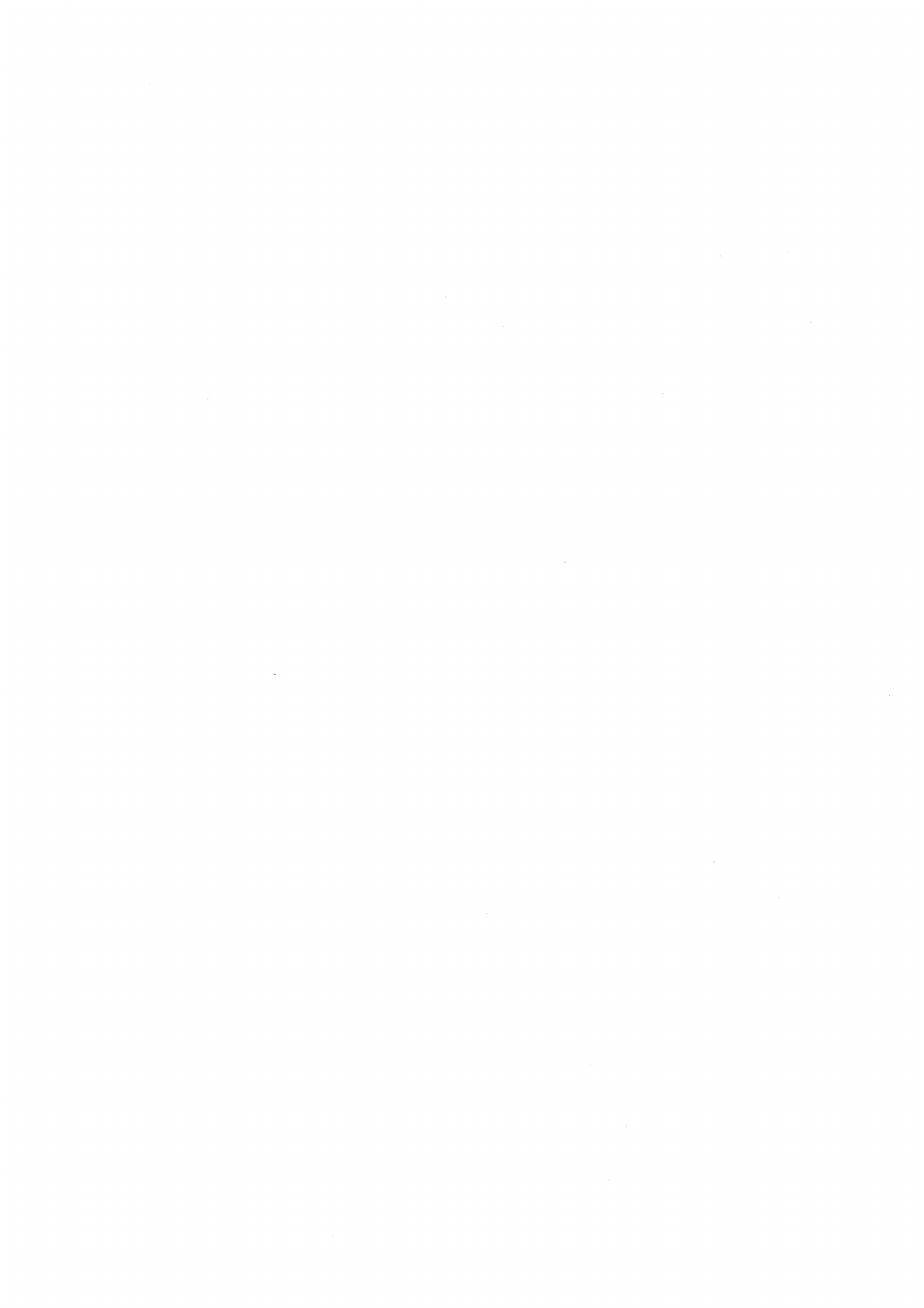

## Firearms (Amendment) Act 1997

#### 1997 CHAPTER 5

An Act to amend the Firearms Acts 1968 to 1992; to make provision in relation to the licensing and regulation of pistol clubs; to make further provision for regulating the possession of, and transactions relating to, firearms and ammunition; and for connected purposes. [27th February 1997]

**B ETT ENACTED by the Queen's most Excellent Majesty, by and with the advice and consent of the Lords Spiritual and Temporal, and Commons, in this present Parliament assembled, and by the authority of the same as follows:** the advice and consent of the Lords Spiritual and Temporal, and authority of the same, as follows:—

#### PART I

#### PROHIBITION OF WEAPONS AND AMMUNITION AND CONTROL OF SMALL-CALIBRE PISTOLS

#### General prohibition of small firearms etc.

1.—(1) Section 5 of the Firearms Act 1968 (referred to in this Act as Extension of s.5 of "the 1968 Act") shall have effect with the following amendments.

(2) In subsection (1) (which describes weapons which are prohibited by section 5), after paragraph (ab) there shall be inserted the following 1968 c. 27. paragraph—

> "(aba) any firearm which either has a barrel less than 30 centimetres in length or is less than 60 centimetres in length overall, other than an air weapon, a small-calibre pistol, a muzzle-loading gun or a firearm designed as signalling apparatus;".

(3) In paragraph (ab) (self-loading or pump-action rifles) of that subsection, for the word "rifle" there shall be substituted the words "rifled gun".

the 1968 Act to prohibit certain small firearms etc.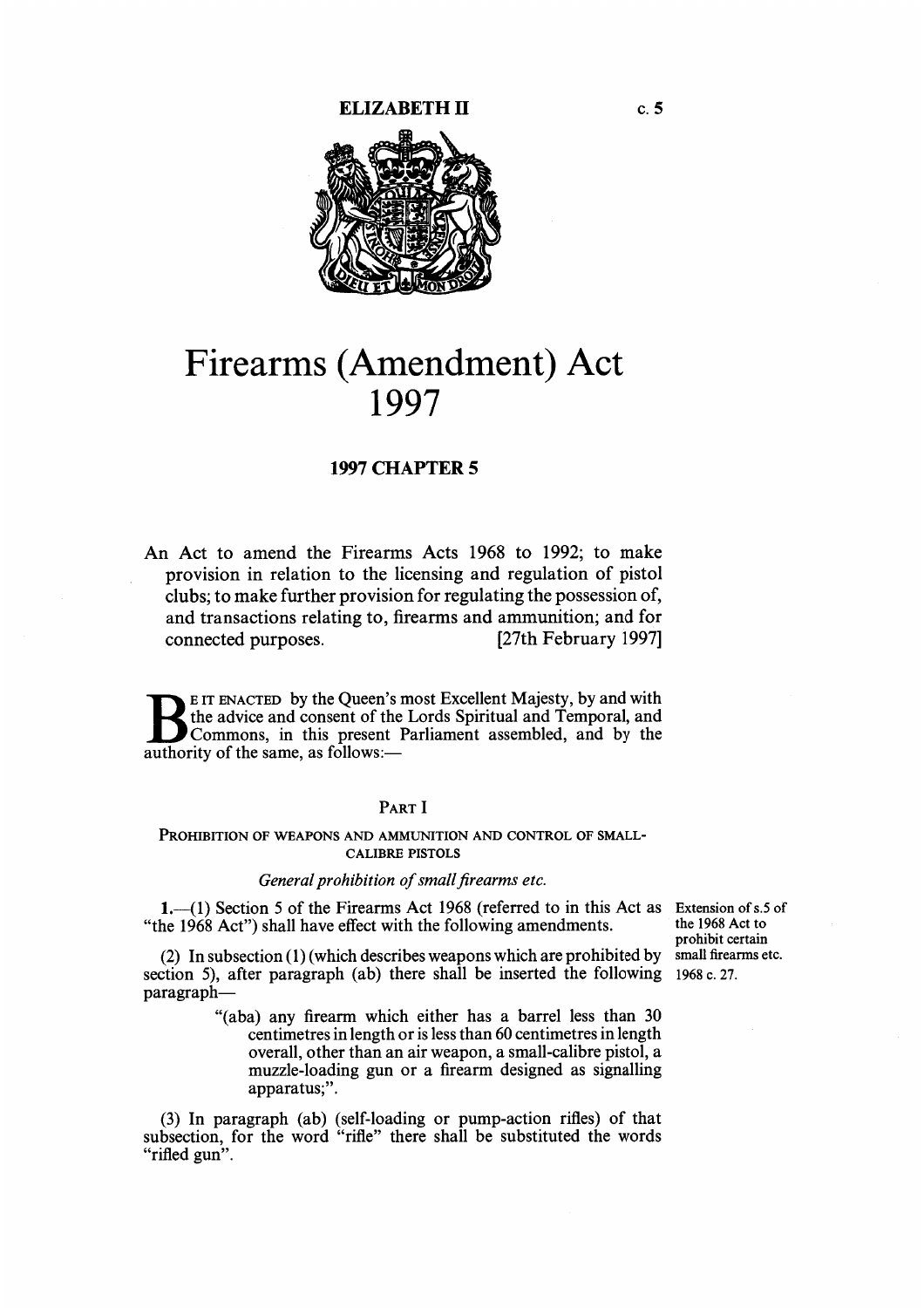(4) In paragraph (ac) (self-loading and pump-action smooth-bore guns) after the word "not" there shall be inserted the words "an air weapon or".

(5) In paragraph (ad) (smooth-bore revolver guns), for the words from "loaded" to the end there shall be substituted the words "a muzzleloading gun".

(6) After subsection (7) there shall be inserted the following subsections—

"(8) For the purposes of subsection  $(1)(aba)$  and  $(ac)$  above, any detachable, folding, retractable or other movable butt-stock shall be disregarded in measuring the length of any firearm.

(9) Any reference in this section to a muzzle-loading gun is a reference to a gun which is designed to be loaded at the muzzle end of the barrel or chamber with a loose charge and a separate ball (or other missile)."

(7) The general prohibition by section 5 of the 1968 Act of firearms falling within subsection (1)(aba) of that section is subject to the special exemptions in sections 2 to 8 below.

(8) In sections 2 to 8 below any reference to a firearm certificate shall include a reference to a visitor's firearm permit.

(9) In section 57 of the 1968 Act (interpretation), after subsection (1) there shall be inserted the following subsection—

"(1A) In this Act "small-calibre pistol" means—

- (a) a pistol chambered for .22 or smaller rim-fire cartridges; or
- (b) an air pistol to which section 1 of this Act applies and which is designed to fire .22 or smaller diameter ammunition."

#### Special exemptions from prohibition of small firearms

Slaughtering 2. The authority of the Secretary of State is not required by virtue of instruments. subsection  $(1)(aba)$  of section 5 of the 1968 Act subsection (1)(aba) of section 5 of the 1968 Act—

- (a) for a person to have in his possession, or to purchase or acquire, or to sell or transfer, a slaughtering instrument if he is authorised by a firearm certificate to have the instrument in his possession, or to purchase or acquire it;
- (b) for a person to have a slaughtering instrument in his possession if he is entitled, under section 10 of the 1968 Act, to have it in his possession without a firearm certificate.

Firearms used for 3. The authority of the Secretary of State is not required by virtue of humane killing of subsection (1)(aba) of section 5 of the 1968 Act for a person to have in his humane killing of subsection  $(1)(aba)$  of section 5 of the 1968 Act for a person to have in his<br>animals. possession, or to purchase or acquire, or to sell or transfer, a firearm if he is authorised by a firearm certificate to have the firearm in his possession, or to purchase or acquire it, subject to a condition that it is only for use in connection with the humane killing of animals.

Shot pistols used 4.—(1) The authority of the Secretary of State is not required by virtue<br>for shooting of subsection (1)(aba) of section 5 of the 1968 Act for a person to have in for shooting of subsection (1)(aba) of section 5 of the 1968 Act for a person to have in<br>vermin. his possession, or to purchase or acquire, or to sell or transfer, a shot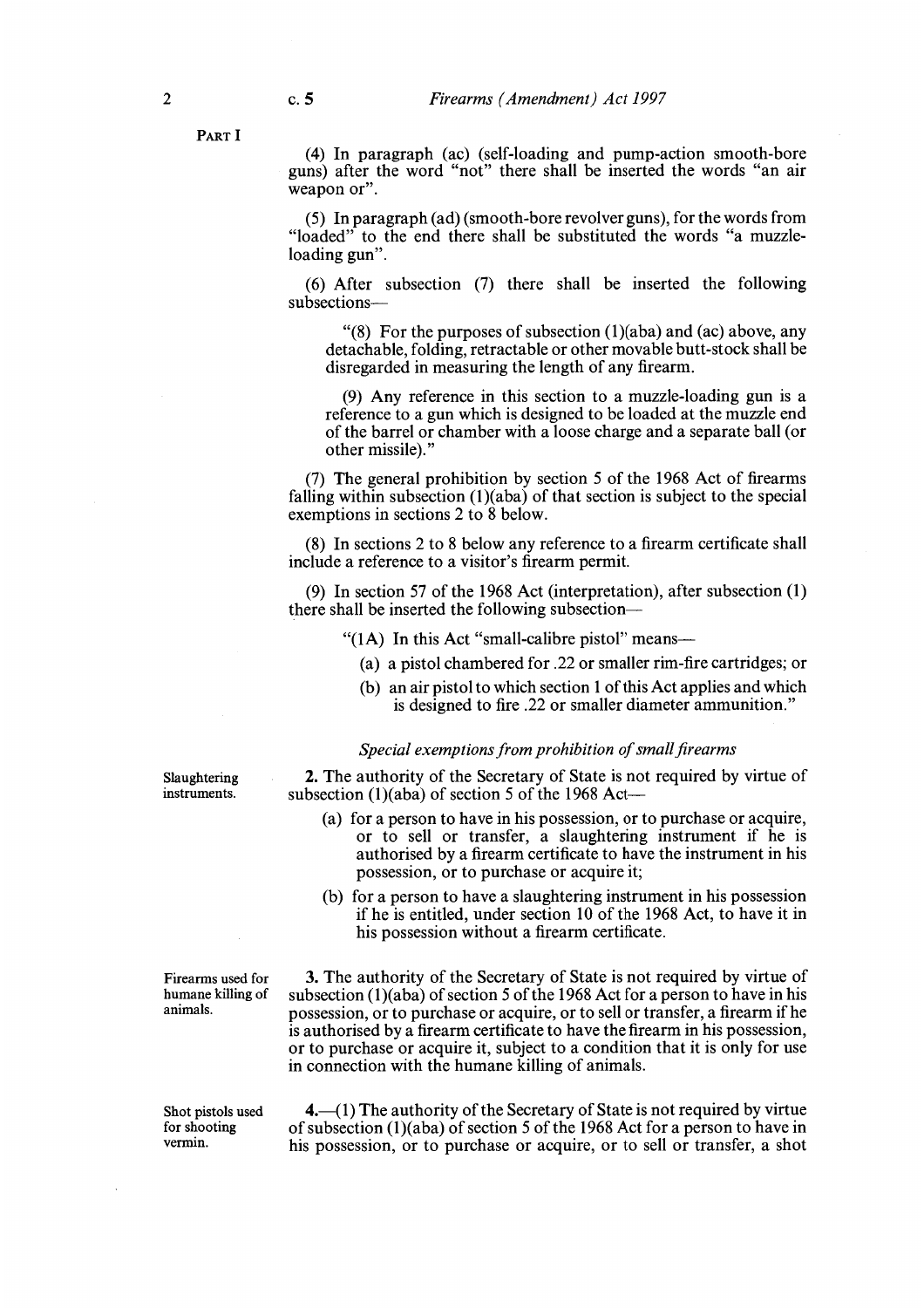pistol if he is authorised by a firearm certificate to have the shot pistol in his possession, or to purchase or acquire it, subject to a condition that it is only for use in connection with the shooting of vermin.

(2) For the purposes of this section, "shot pistol" means a smoothbored gun which is chambered for .410 cartridges or 9mm rim-fire cartridges.

5. The authority of the Secretary of State is not required by virtue of Races at athletic basection  $(1)(aba)$  of section 5 of the 1968 Act— meetings. subsection  $(1)(aba)$  of section 5 of the 1968 Act-

- (a) for a person to have a firearm in his possession at an athletic meeting for the purpose of starting races at that meeting; or
- (b) for a person to have in his possession, or to purchase or acquire, or to sell or transfer, a firearm if he is authorised by a firearm certificate to have the firearm in his possession, or to purchase or acquire it, subject to a condition that it is only for use in connection with starting races at athletic meetings.

6. The authority of the Secretary of State is not required by virtue of Trophies of war. subsection (1)(aba) of section 5 of the 1968 Act for a person to have in his possession a firearm which was acquired as a trophy of war before 1st January 1946 if he is authorised by a firearm certificate to have it in his possession.

7.—(1) The authority of the Secretary of State is not required by virtue Firearms of subsection  $(1)(ab)$  of section 5 of the 1968 Act for a person to have in historic interest. of subsection  $(1)(aba)$  of section 5 of the 1968 Act for a person to have in his possession, or to purchase or acquire, or to sell or transfer, a firearm which-

(a) was manufactured before 1St January 1919; and

(b) is of a description specified under subsection (2) below,

if he is authorised by a firearm certificate to have the firearm in his possession, or to purchase or acquire it, subject to a condition that he does so only for the purpose of its being kept or exhibited as part of a collection.

(2) The Secretary of State may by order made by statutory instrument specify a description of firearm for the purposes of subsection (1) above if it appears to him that—

- (a) firearms of that description were manufactured before 1st January 1919; and
- (b) ammunition for firearms of that type is not readily available.

(3) The authority of the Secretary of State is not required by virtue of subsection (1)(aba) of section 5 of the 1968 Act for a person to have in his possession, or to purchase or acquire, or to sell or transfer, a firearm which—

(a) is of particular rarity, aesthetic quality or technical interest, or

(b) is of historical importance,

if he is authorised by a firearm certificate to have the firearm in his possession subject to a condition requiring it to be kept and used only at a place designated for the purposes of this subsection by the Secretary of State.

PART I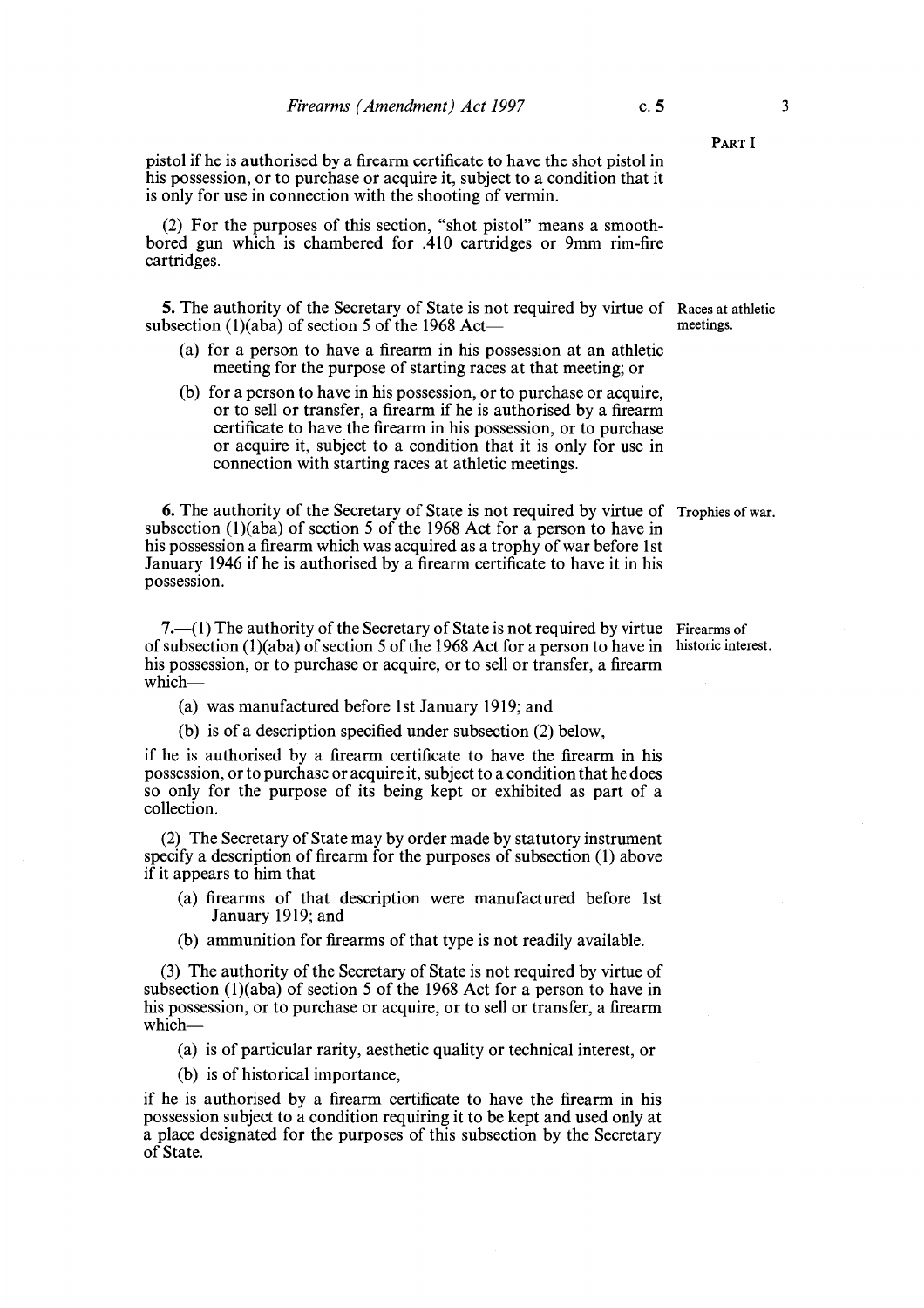(4) This section has effect without prejudice to section 58(2) of the 1968 Act (antique firearms).

#### Weapons and ammunition used for treating animals

Weapons and **8.** The authority of the Secretary of State is not required by virtue of ammunition used subsection  $(1)(aba)$ . (b) or (c) of section 5 of the 1968 Act for a person to ammunition used subsection  $(1)(aba)$ ,  $(b)$  or  $(c)$  of section 5 of the 1968 Act for a person to for treating have in his possession or to purchase or acquire or to sell or transfer any for treating have in his possession, or to purchase or acquire, or to sell or transfer, any animals firearm, weapon or ammunition designed or adapted for the purpose of tranquillising or otherwise treating any animal, if he is authorised by a firearm certificate to possess, or to purchase or acquire, the firearm, weapon or ammunition subject to a condition restricting its use to use in connection with the treatment of animals.

#### Prohibited ammunition: expanding ammunition and missiles for expanding ammunition

General 9. In section  $5(1A)$  of the 1968 Act (weapons and ammunition subject prohibition of to general prohibition), for paragraph (f) there shall be substituted the prohibition of to general prohibition), for paragraph (f) there shall be substituted the expanding following paragraph following paragraph—

> "(f) any ammunition which incorporates a missile designed or adapted to expand on impact;".

Expanding 10.—(1) Section 5A of the 1968 Act (exemptions from requirement of ammunition etc.: authority under section 5) shall be amended as follows. authority under section 5) shall be amended as follows.

- (2) In subsection (4) (shooting of animals)—
	- (a) after the word "acquire", in the first place it appears, there shall be inserted the words ", or to sell or transfer,"; and
	- (b) for paragraphs (a) and (b) there shall be substituted the following paragraphs—
		- "(a) he is authorised by a firearm certificate or visitor's firearm permit to possess, or purchase or acquire, any expanding ammunition; and
		- (b) the certificate or permit is subject to a condition restricting the use of any expanding ammunition to use in connection with any one or more of the following, namely—
			- (i) the lawful shooting of deer;

(ii) the shooting of vermin or, in the course of carrying on activities in connection with the management of any estate, other wildlife;

(iii) the humane killing of animals;

(iv) the shooting of animals for the protection of other animals or humans.".

(3) For subsection (7) (firearms dealers) there shall be substituted the following subsection—

"(7) The authority of the Secretary of State shall not be required by virtue of subsection (1A) of section 5 of this Act for a person carrying on the business of a firearms dealer, or any servant of his, to have in his possession, or to purchase, acquire, sell or transfer, any expanding ammunition or the missile for any such ammunition in the ordinary course of that business.".

ammunition etc.

exemptions from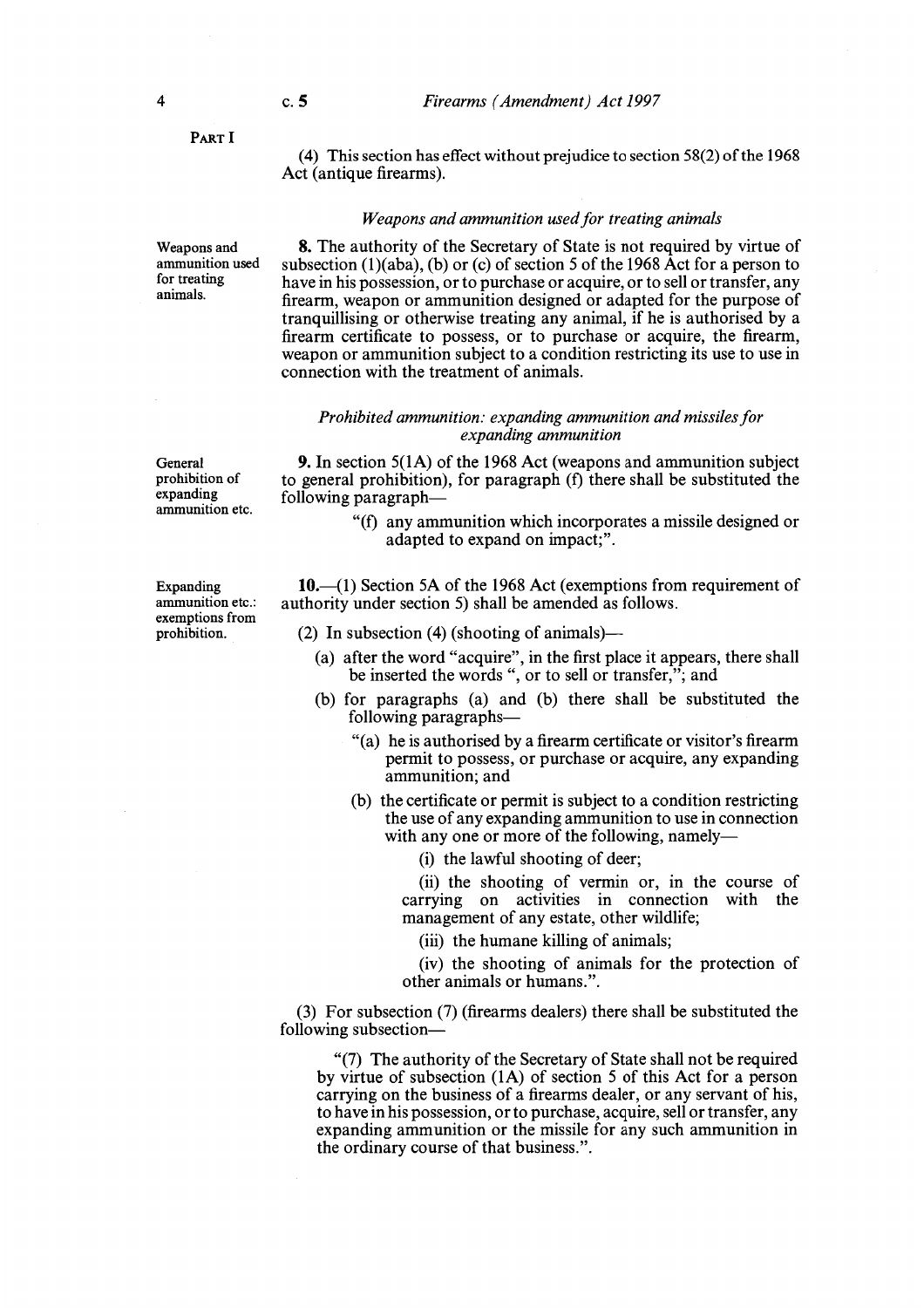#### Provisions relating to the control of small-calibre pistols

11.—(1) After section 19 of the 1968 Act (carrying firearm in a public Having small-<br>ace) there shall be inserted the following section place) there shall be inserted the following section—

outside premises a licensed pistol club.<br>
club. (2) It is not an offer

"Having small-  $19A$ .—(1) It is an offence for any person to have a calibre pistol small-calibre pistol with him outside licensed premises of calibre pistol small-calibre pistol with him outside licensed premises of outside premises of licensed prior of links

> $(2)$  It is not an offence for a person to have with him a small-calibre pistol if—

- (a) he is permitted by virtue of any provision of this Act to have the pistol in his possession without holding a firearm certificate or a visitor's firearm permit;
- (b) he is authorised to have the pistol with him by virtue of a permit granted under section 13 of the Firearms (Amendment) Act 1997; or
- (c) he is authorised to have the pistol in his possession by virtue of a firearm certificate or visitor's firearm permit which is not subject to a condition requiring it to be kept at a licensed pistol club.

(3) In this section "licensed pistol club" means a pistol club which is licensed under Part II of the Firearms (Amendment) Act 1997 and "licensed premises" has the meaning given in section 19 of that Act."

(2) In Part I of Schedule 6 to the 1968 Act (prosecution and punishment of offences), after the entry for section 19 there shall be inserted the following entry—

| "Section 19A. | Having small-<br>calibre pistol<br>outside premises<br>of licensed pistol | (a) Summary                             | 6 months or a fine<br>of the statutory<br>maximum; or<br>both. |  |
|---------------|---------------------------------------------------------------------------|-----------------------------------------|----------------------------------------------------------------|--|
|               | club.                                                                     | $(b)$ On indictment 10 years or a fine: | or both."                                                      |  |

12.—(1) If a chief officer of police is satisfied, on an application for the Firearm cant or renewal of a firearm certificate in respect of a small-calibre pistol certificates for grant or renewal of a firearm certificate in respect of a small-calibre pistol, certificates for that the applicant's only reason for having the pistol in his possession is small-calibre that the applicant's only reason for having the pistol in his possession is small-calibre<br>to use it for target shooting, any certificate which may be granted to the pistols: special to use it for target shooting, any certificate which may be granted to the pistols: specialized to the pistols: specialized to the pistols: specialized to the pistols: specialized to the pistols: specialized to the pistol applicant or, as the case may be, renewed shall be held subject to the following conditions (in addition to any other conditions), namely—

- (a) the pistol is only to be used for target shooting;
- (b) the holder must be a member of a licensed pistol club specified in the certificate;
- (c) the pistol must be kept at licensed premises of that club which are so specified.

(2) A person who commits an offence under section 1(2) of the 1968 Act by failing to comply with any of the conditions specified in subsection (1) above shall be treated for the purposes of provisions of that Act relating to the punishment of offences as committing that offence in an aggravated form.

303219 A\*2

PART I

outside licensed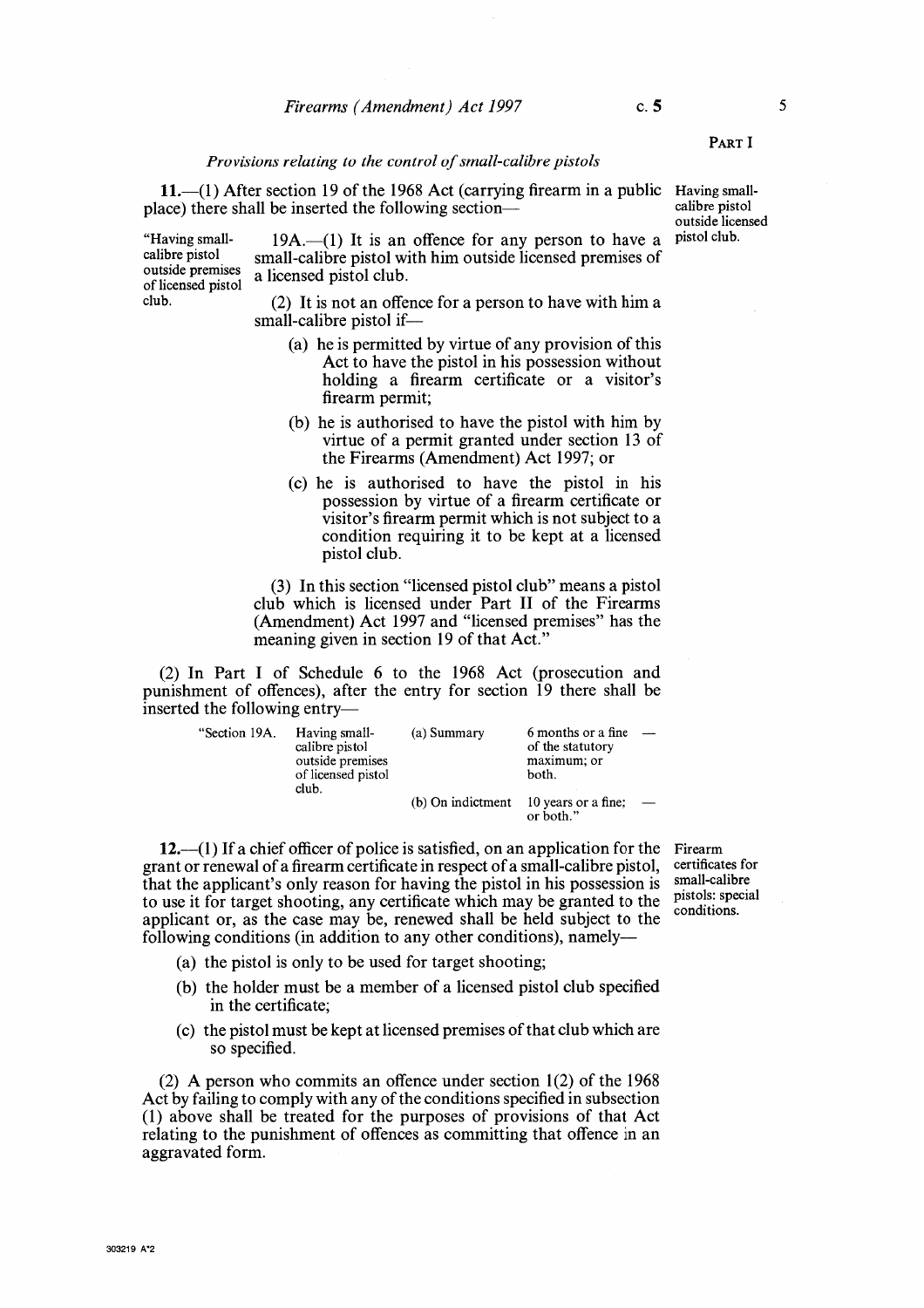(3) Any firearm certificate in force immediately before the day on which this section comes into force which-

- (a) relates to a small-calibre pistol; and
- (b) is subject to the condition that the pistol is only to be used on an approved range;

shall be treated on and after that day as being held subject to a condition requiring the pistol to be kept at licensed premises of a licensed pistol club.

(4) Subsections (1) and (3) above apply in relation to a visitor's firearm permit as they apply to a firearm certificate.

(5) A holder of a visitor's firearm permit who commits an offence under section 17(10)(b) of the Firearms (Amendment) Act 1988 (in this <sup>1988</sup>c. 45. Act referred to as "the 1988 Act") by failing to comply with any condition mentioned in subsection  $(1)$  or  $(3)$  above is punishable—

- (a) on conviction on indictment, with imprisonment for a term not exceeding seven years or a fine or both; and
- (b) on summary conviction, to imprisonment for a term not exceeding six months or a fine not exceeding the statutory maximum or both.

Permits to have  $13.-(1)$  A person whose firearm certificate for a small-calibre pistol is small-calibre pistol small-calibre pistol small-calibre small-calibre held subject to a condition that the pistol must be kept at licensed pistols outside premises of a licensed pistol club may make an application in the pistols outside premises of a licensed pistol club may make an application in the licensed pistol prescribed form to the chief officer of police for the area in which he clubs. resides for a permit under this section authorising a person specified in the permit to have the pistol in his possession outside those premises for any proper purpose.

> (2) A permit under this section shall not, unless the circumstances appear to the chief officer of police to be exceptional, authorise any holder of a firearm certificate which relates to the pistol to have the pistol with him in any place other than the licensed premises of a licensed pistol club or the premises at which a designated target shooting competition specified in the permit is being held.

> (3) A proper purpose for having a small-calibre pistol outside the licensed premises at which it is required to be kept may be any of the following, namely—

(a) conveying the pistol to those premises following—

(i) the release of the pistol from police custody under Schedule 1 to this Act;

(ii) the purchase or acquisition of the pistol; or

(iii) a change in the licensed premises at which the pistol is required to be kept;

- (b) having the pistol repaired or maintained by a registered firearms dealer;
- (c) enabling the pistol to be used at a designated target shooting competition;
- (d) selling or otherwise disposing of the pistol; or
- (e) any other purpose which appears to the chief officer of police to be proper in all the circumstances.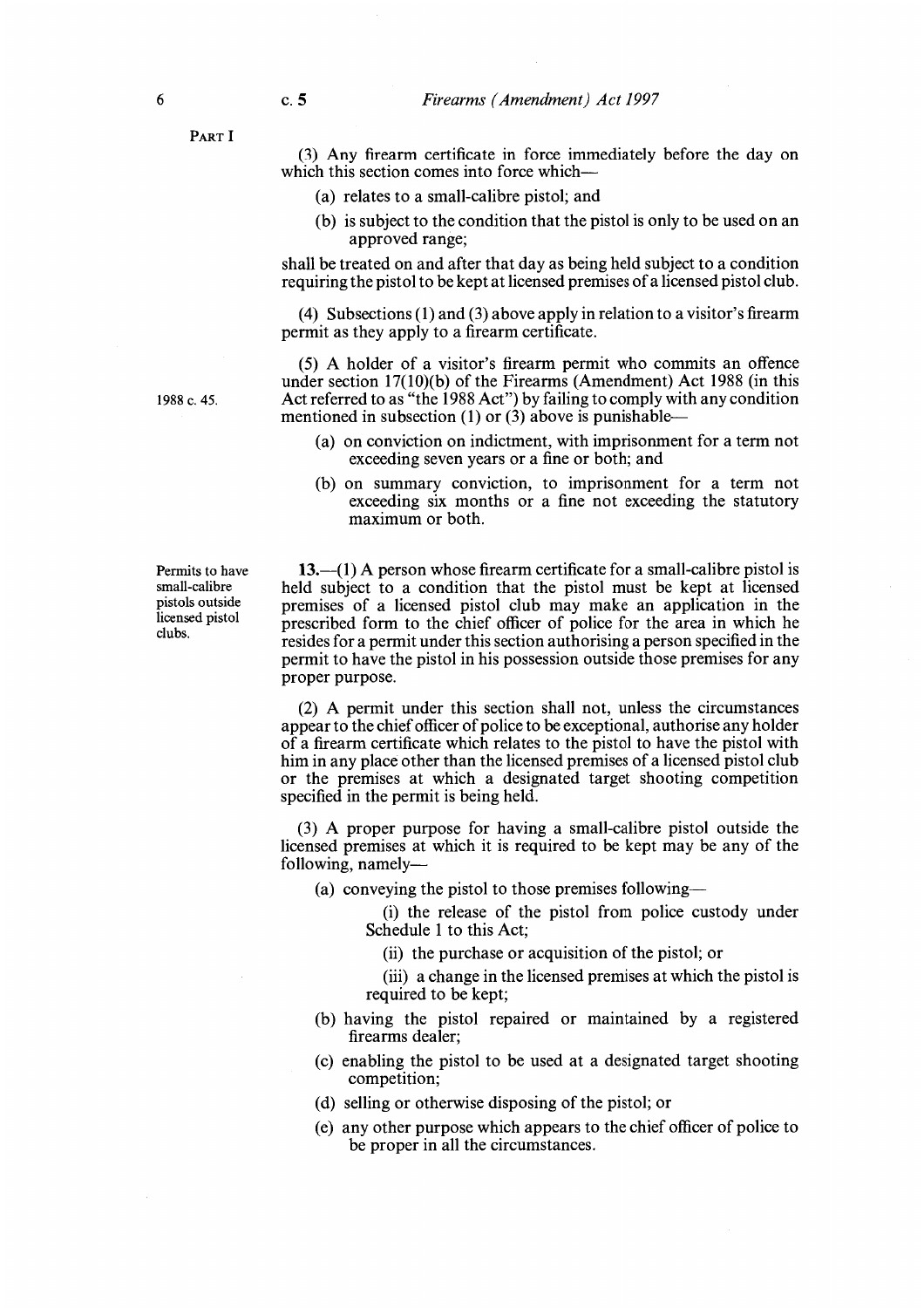(4) Where a person makes an application under subsection (1) above in relation to a pistol, the chief officer of police may, if he thinks fit, grant a permit in the prescribed form; and any such permit—

- (a) shall specify the purpose for which it is granted and the name of any person who is authorised by the permit to have the pistol in his possession; and
- (b) shall be granted subject to such conditions as the chief officer of police thinks necessary to secure that such possession will not endanger the public safety or the peace;

and any conditions may include a time by which the pistol must be taken or returned to the licensed premises specified in the applicant's firearm certificate.

- (5) It is an offence—
	- (a) for a person to fail to comply with any condition contained in a permit under this section which authorises him to have a smallcalibre pistol in his possession; or
	- (b) for a person knowingly or recklessly to make any statement which is false in a material particular for the purpose of procuring (whether for himself or another) the grant of a permit under this section.

(6) In proceedings against any person for an offence under subsection (5)(a) above, it shall be a defence for him to prove that he took all reasonable precautions and exercised all due diligence to avoid the commission of the offence.

(7) An offence under subsection (5) above shall be punishable on summary conviction with imprisonment for a term not exceeding six months or a fine not exceeding level 5 on the standard scale or both.

(8) Where any person authorised by a permit under this section to be in possession of a small-calibre pistol outside the licensed premises of a licensed pistol club has the pistol in his possession outside those premises for a purpose authorised by the permit—

- (a) he shall not be guilty of an offence under section 19A of the 1968 Act; and
- (b) his possession of the pistol outside those premises shall not without more be regarded as a failure to comply with the conditions to which any firearm certificate relating to the pistol is subject.

(9) The Secretary of State may by order designate such target shooting competitions as he thinks fit for the purposes of this section.

(10) This section applies to a person holding a visitor's firearm permit relating to a small-calibre pistol as it applies to a person holding a firearm certificate, except that any application for a permit under this section by the holder of a visitor's firearm permit shall be made to the chief officer of police who granted the visitor's firearm permit.

14. Schedule 1 (which enables a small-calibre pistol to be delivered to Transitional police station and held in police custody for a limited period after arrangements for a police station and held in police custody for a limited period after arrangements section 11 above comes into force) shall have effect certain smallsection 11 above comes into force) shall have effect.

calibre pistols.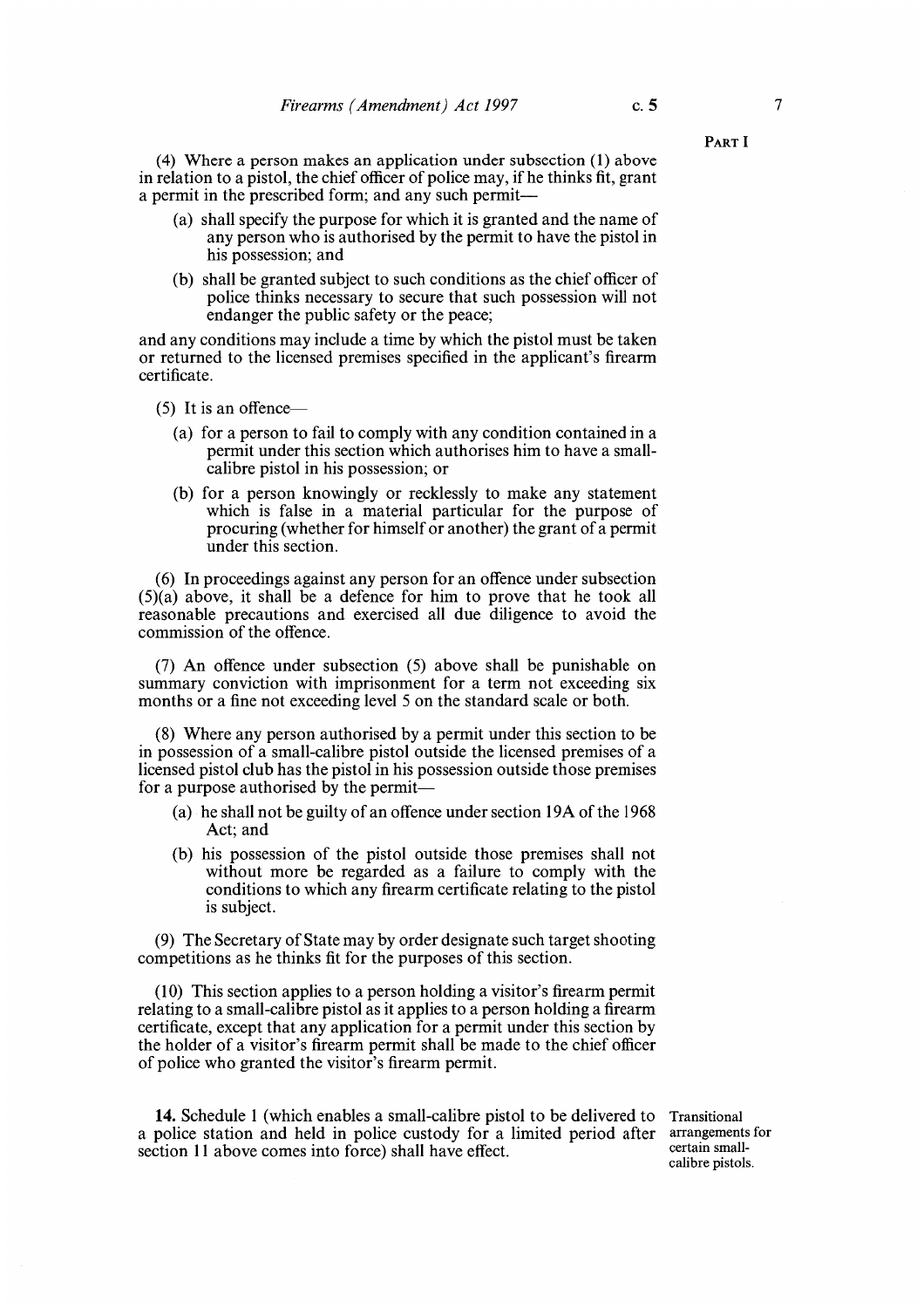Surrender of firearms, etc. and compensation

Surrender of  $15.-(1)$  The Secretary of State may make such arrangements as he prohibited small thinks fit to secure the orderly surrender at designated police stations of prohibited small thinks fit to secure the orderly surrender at designated police stations of firecarms and firecarms or ammunition the possession of which will become or has firearms and firearms or ammunition the possession of which will become or has ammunition. become unlawful by virtue of section 1 or 9 above.

> (2) The chief officer of police for any area may designate any police station in his area as being suitable for the receipt of surrendered firearms or ammunition or surrendered firearms or ammunition of any description.

Payments in  $16.-(1)$  The Secretary of State shall, in accordance with a scheme made<br>respect of the payments in respect of firearms and ammunition respect of by him, make payments in respect of firearms and ammunition prohibited small surrendered at designated police stations in accordance with the prohibited small surrendered at designated police stations in accordance with the firearms and arrangements made by him under section 15 above.

> (2) A scheme under subsection (1) above shall provide only for the making of payments to persons making claims for such payments in respect of firearms or ammunition-

- (a) which they had, and were entitled to have in their possession on or immediately before 16th October 1996 by virtue of firearm certificates held by them or by virtue of their being registered firearms dealers; or
- (b) which on or before that date they had contracted to acquire and were entitled to have in their possession after that date by virtue of such certificates held by them or by virtue of their being registered firearms dealers,

and their possession of which will become, or has become, unlawful by virtue of section 1(2) or 9 above.

- (3) A scheme under subsection (1) above may—
	- (a) restrict eligibility for receipt of payments to claims made in respect of firearms or ammunition surrendered within a period specified in the scheme;
	- (b) provide for the procedure to be followed (including any time within which claims must be made and the provision of information) in respect of claims under the scheme and for the determination of such claims;
	- (c) make different provision for different descriptions of firearm or ammunition or for different descriptions of claimant.

equipment.

Payments in 17.—(1) The Secretary of State shall, in accordance with any scheme respect of which may be made by him, make payments in respect of ancillary respect of which may be made by him, make payments in respect of ancillary ancillary<br>ancillary equipment of any description specified in the scheme equipment of any description specified in the scheme.

> (2) For the purposes of subsection (1) above "ancillary equipment" means equipment, other than prohibited ammunition, which—

- (a) is designed or adapted for use in connection with firearms prohibited by virtue of section 1(2) above; and
- (b) has no practicable use in connection with any firearm which is not a prohibited weapon.

(3) A scheme under subsection (1) above shall provide only for the making of payments to persons making claims for such payments in respect of ancillary equipment—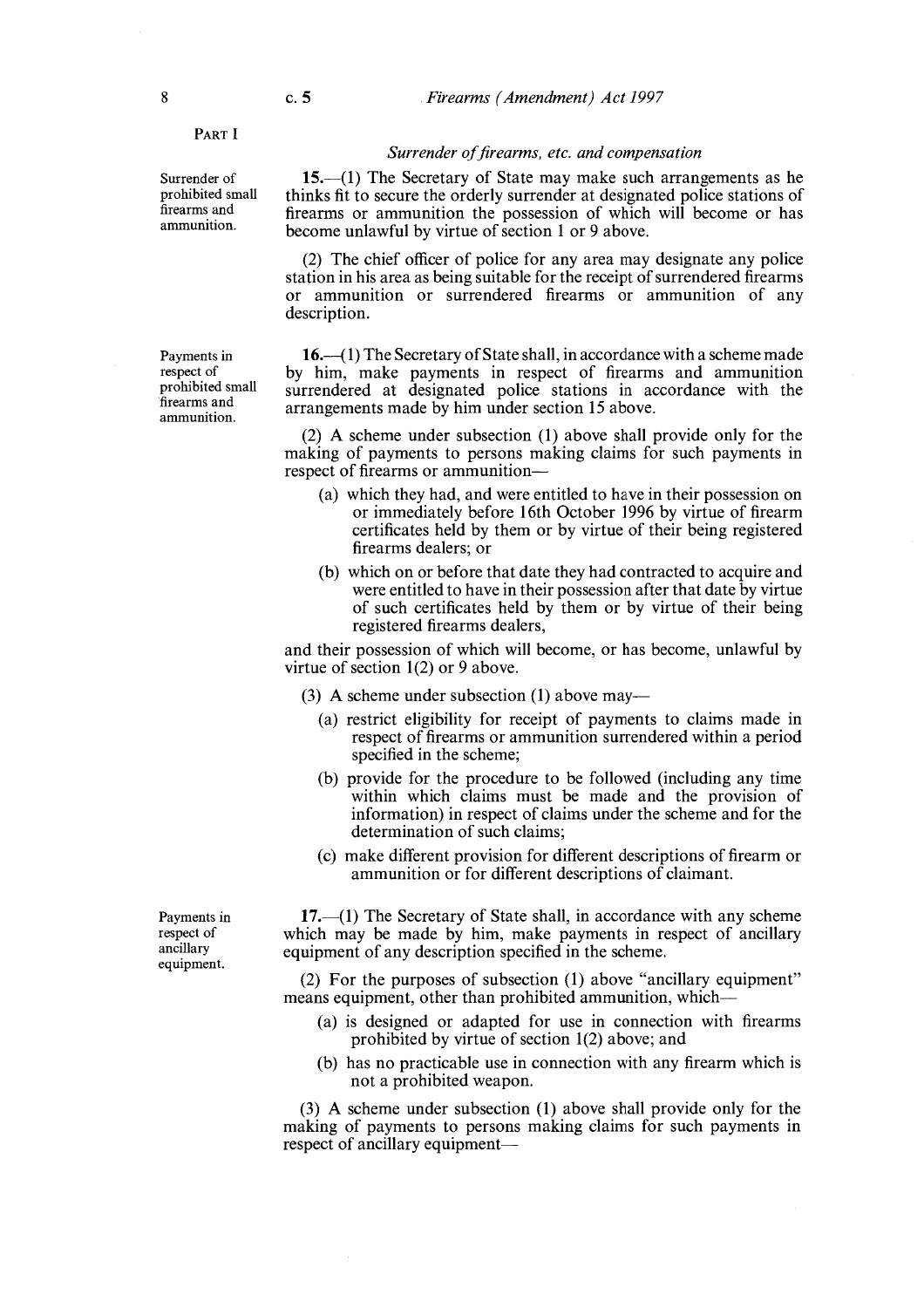- (a) which they had in their possession on 16th October 1996; or
- (b) which they had in their possession after that date, having purchased it by virtue of a contract entered into before that date.

(4) No payment shall be made under a scheme under subsection (1) above in relation to any ammunition unless its possession or, as the case may be, purchase by any person claiming a payment in respect of it was, at all material times, lawful by virtue of a firearm certificate held by him or by virtue of his being a registered firearms dealer.

(5) A scheme under subsection (1) above may require, as a condition of eligibility for receipt of payments under the scheme in respect of any equipment—

- (a) the surrender (whether to the police or any other person) of that equipment in accordance with the scheme within a period specified by the scheme; or
- (b) the disposal of that equipment by way of sale within a period so specified; or
- (c) either such surrender or such disposal of the equipment within a period so specified.
- (6) A scheme under subsection (1) above may—
	- (a) provide for the procedure to be followed (including any time within which claims must be made and the provision of information) in respect of claims under the scheme and for the determination of such claims;
	- (b) make different provision for different descriptions of equipment or for different descriptions of claimant.

18.—(1) Before making a compensation scheme the Secretary of State Parliamentary all lay a draft of it before Parliament shall lay a draft of it before Parliament.

(2) The Secretary of State shall not make the scheme unless the draft schemes. has been approved by resolution of each House.

(3) This section applies to any alteration to the scheme as it applies to a compensation scheme.

(4) In this section "compensation scheme" means a scheme under section 16 or 17 above.

#### PART II

#### LICENSED PISTOL CLUBS

#### Preliminary

19.—(1) This Part provides for the licensing of pistol clubs and their Purpose of Part II. premises and for the regulation of licensed pistol clubs.

(2) In this Act—

"licence" means a licence granted under section 21 below in respect of a pistol club and any premises of that club; and "licensed pistol club" shall be construed accordingly.

compensation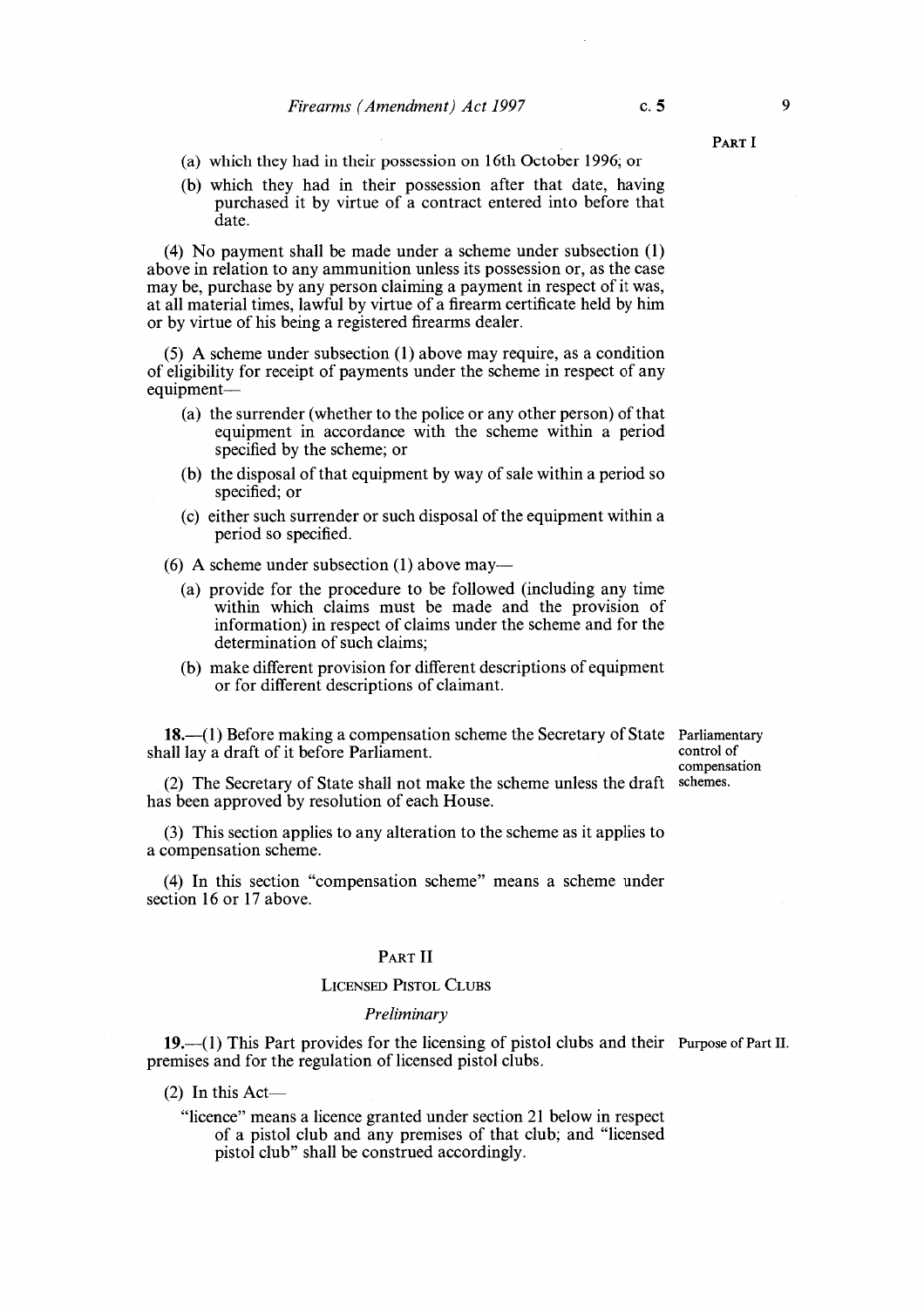"licensed premises", in relation to a licensed pistol club, means any premises which are specified in the club's licence as being premises which may be used for the purpose of storing or using small-calibre pistols.

No pistol club to 20.—(1) No club shall allow any small-calibre pistol to be stored or operate without a used on any of its club premises in connection with target shooting, unless the club is a licensed pistol club.

> (2) No licensed pistol club shall allow a small-calibre pistol to be stored or used on any of its club premises by any holder of a firearm certificate or visitor's firearm permit subject to a condition that it is only to be used for target shooting, unless—

- (a) the certificate or permit holder is a member of that club;
- (b) the premises are specified in the club's licence as premises at which small-calibre pistols may be stored and used;
- (c) the premises are specified in the certificate or permit as the place where the pistol is to be kept.

(3) Subsection (2) above does not apply to—

- (a) the storage on licensed premises of a licensed pistol club of a small-calibre pistol purchased or acquired by the responsible officer of that club for use only by members of the club in connection with target shooting;
- (b) the use on licensed premises of a licensed pistol club of a smallcalibre pistol by a member of the club who is permitted to have it in his possession by virtue of section 27(3) below; or
- (c) the use of a pistol on the licensed premises of a licensed pistol club if the person using the pistol is authorised by a permit under section 13 above to have the pistol with him on those premises.

(4) If a small-calibre pistol is stored or used in contravention of subsection (1) or (2) above, the persons or any of the persons responsible for the management of the club commit an offence punishable on summary conviction with imprisonment for a term not exceeding six months or a fine not exceeding level 5 on the standard scale or both.

(5) In proceedings against any person for an offence under subsection (4) above, it shall be a defence for him to prove that he took all reasonable precautions and exercised all due diligence to avoid the commission of the offence.

(6) In this section "club premises" means premises which are occupied by and habitually used for the purposes of the club.

#### Grant, variation, and revocation of licences

Grant of licences. 21.—(1) The Secretary of State may, if he thinks fit, on the application in the prescribed form of an officer of a club who has been nominated for the purpose, grant a licence in respect of that club and such club premises as are specified in the licence.

> (2) The application shall specify the club premises (or if two or more separate premises, each of them) in respect of which a licence is sought, being premises where storage of small-calibre pistols on behalf of members of the club, or the use of such pistols by members for target shooting, will be permitted by the licence.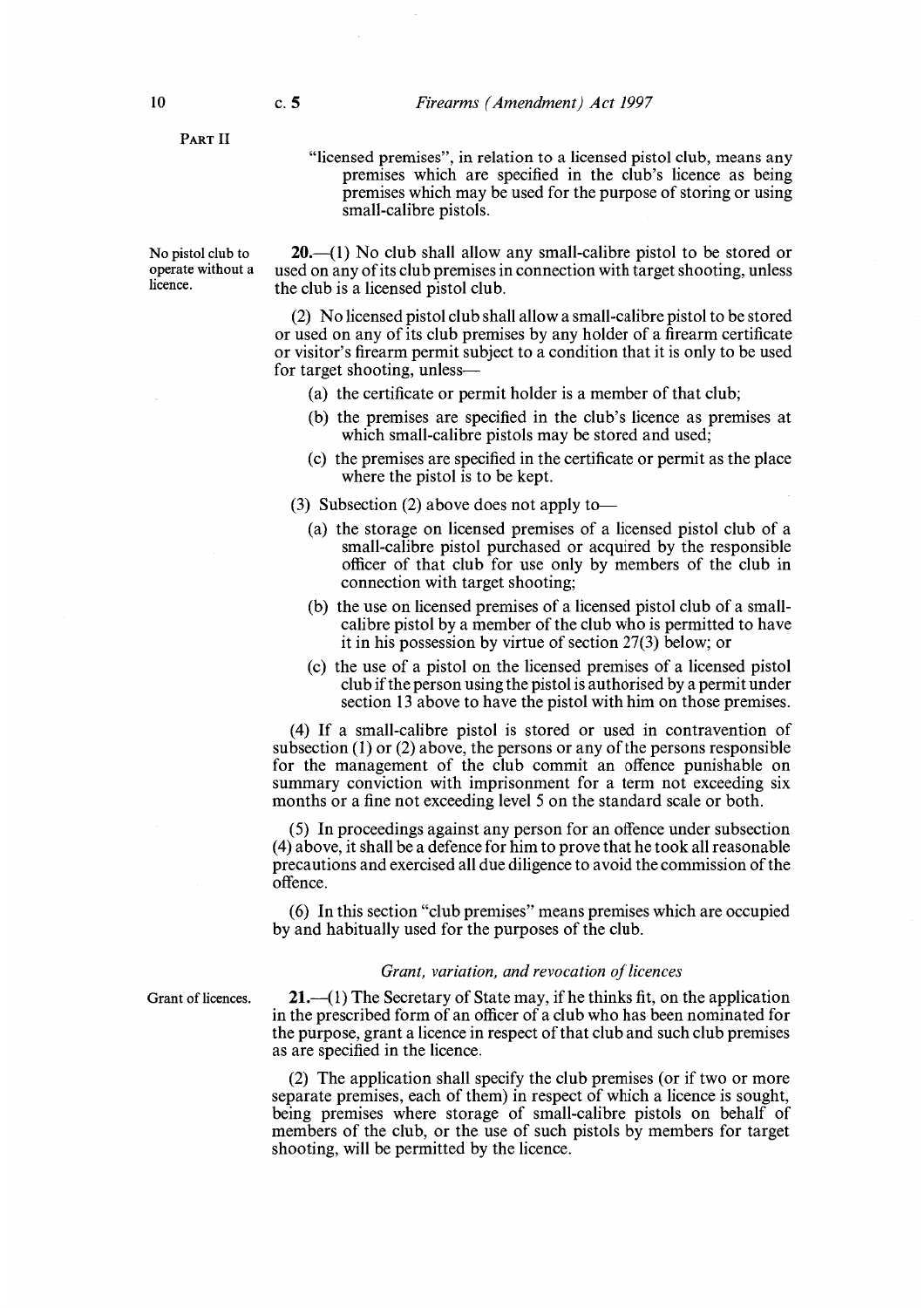(3) A licence shall specify the club premises on which small-calibre pistols may be stored or used and may limit the uses which may be made of the premises so specified or any part of them.

(4) A licence may include limitations excluding or restricting the application of section 27(3) below to members of the club.

(5) A licence shall be granted to the officer of the club who made the application on behalf of the club.

(6) There shall be payable on the grant or renewal of a licence a fee of £150.

This subsection shall be included in the provisions which may be amended by an order under section 43 of the 1968 Act.

(7) In this Part "the responsible officer", in relation to a licensed pistol club, means the officer of the club to whom the licence was granted or who has since become the responsible officer by virtue of a variation of the terms of the licence.

 $22$ —(1) The Secretary of State shall (without prejudice to all other Criteria for grant levant considerations) only grant a licence in respect of a club and any of licence. relevant considerations) only grant a licence in respect of a club and any of its premises if, after consulting the chief officer of police for the area in which the premises are situated, he is satisfied that the arrangements for storing and using small-calibre pistols there are such that their storage and use will not endanger the public safety or the peace.

(2) The Secretary of State may publish such guidance as he considers appropriate for the purpose of informing persons seeking a licence of criteria that must be met by a club and its premises before any application for the grant of a licence in respect of that club and those premises will be considered.

23.—(1) A licence shall be granted subject to such conditions specified Licence it as the Secretary of State thinks necessary for securing that the conditions. in it as the Secretary of State thinks necessary for securing that the operation of the club, and the storage and use of small-calibre pistols on the premises specified in the licence, will not endanger the public safety or the peace.

(2) It is an offence for the persons or any of the persons responsible for the management of a licensed pistol club to fail to comply with any condition of the licence or, as the case may be, to fail to secure that any such condition is complied with.

(3) In proceedings against any person for an offence under subsection (2) above, it shall be a defence for him to prove that he took all reasonable precautions and exercised all due diligence to avoid the commission of the offence.

(4) An offence under subsection (2) above is punishable on summary conviction with imprisonment for a term not exceeding six months or a fine not exceeding level 5 on the standard scale or both.

24.—( 1) A licence shall (unless previously revoked) continue in force Duration of for six years from the date on which it is granted but shall be renewable licence and for further periods of six years at a time for further periods of six years at a time.

The provisions of this Part shall apply to the renewal of a licence as they apply to a grant.

PART II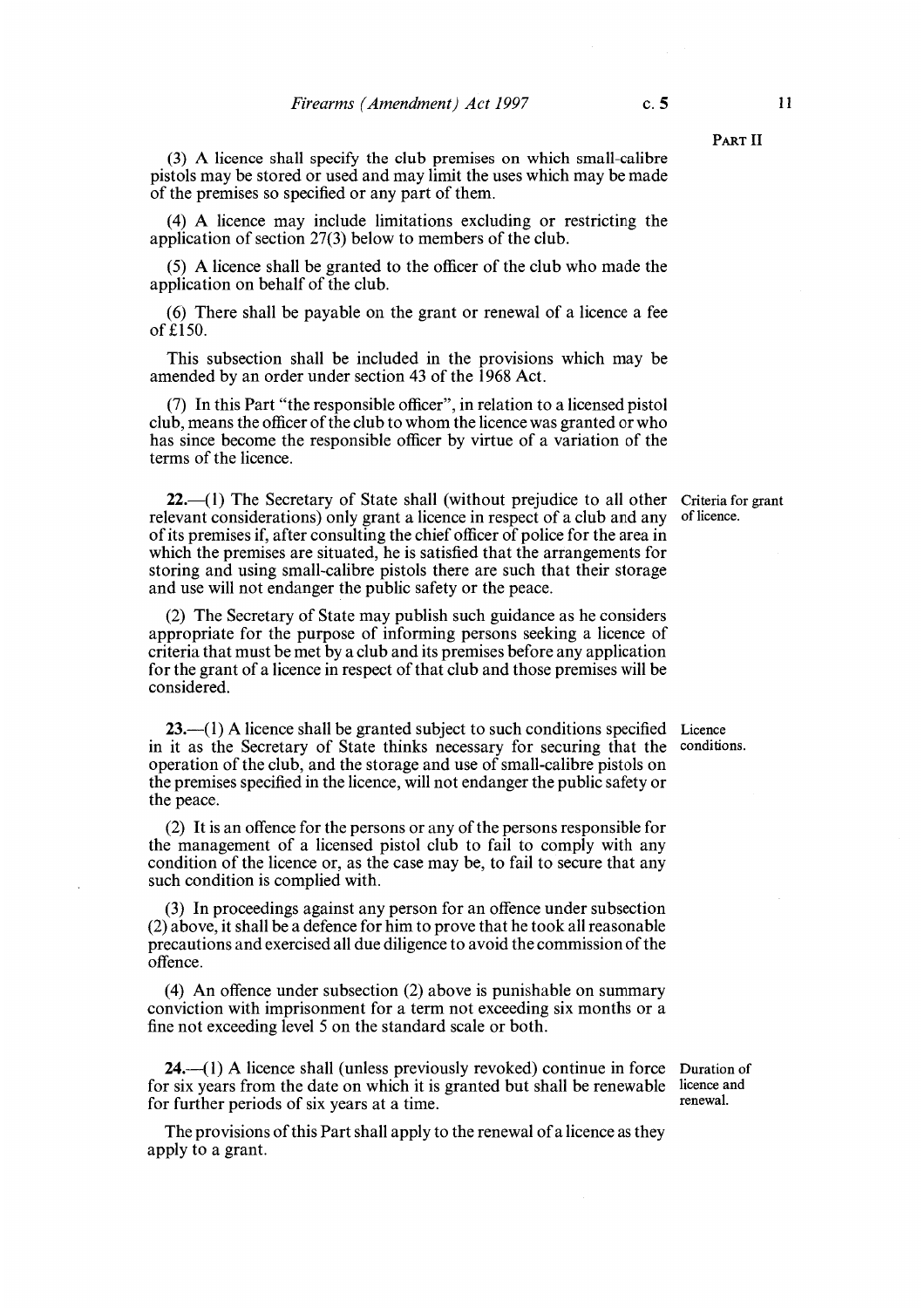(2) The Secretary of State may by order amend subsection (1) above by substituting for any period mentioned in that subsection such longer or shorter period as may be specified in the order.

(3) An order under subsection (2) above reducing the period for which a licence may be granted or renewed shall only apply to licences granted or renewed after the date on which the order comes into force.

(4) The power to make an order under subsection (2) above is exercisable by statutory instrument subject to annulment in pursuance of a resolution of either House of Parliament.

Variation of 25.—(1) The Secretary of State may at any time, if he thinks fit (and licence<br>whether on the annication of the responsible officer or not) yary the terms whether on the application of the responsible officer or not) vary the terms and conditions of a licence granted in respect of a licensed pistol club, by notice in writing—

- (a) to the responsible officer; or
- (b) to the persons, or any of the persons, for the time being responsible for the management of the club.

(2) A notice varying a licence under subsection (1) above may require the person or persons notified to deliver up the licence to the Secretary of State within 21 days of the date of the notice for the purpose of having it amended in accordance with the variation; and it is an offence for a person so notified to fail to comply with a notice under this subsection.

(3) An offence under subsection (2) above is punishable on summary conviction with a fine not exceeding level 3 on the standard scale.

Revocation of 26.—(1) The Secretary of State may at any time, if he thinks fit, revoke is a licence by notice in writing a licence by notice in writing—

- (a) to the responsible officer of the club;
- (b) to the persons, or any of the persons, for the time being responsible for the management of the club.

(2) Where a licence is revoked the Secretary of State shall by notice in writing—

- (a) require the person or persons notified to surrender the licence to him forthwith;
- (b) require the person or persons notified to deliver forthwith into the custody of the chief officer of police for the area in which the premises are situated any small-calibre pistols stored on the club premises;
- (c) require the responsible officer to surrender to him the register kept by him under section 28 below (or, if the register is kept by means of a computer, a copy of the information comprised in the register in a visible and legible form) within 21 days from the date of the notice.

(3) Where the licence of a licensed pistol club is revoked by the Secretary of State under subsection (1) above, notice shall be given to each member of the club holding a firearm certificate or visitor's firearm permit—

(a) informing the member that the licence has been revoked; and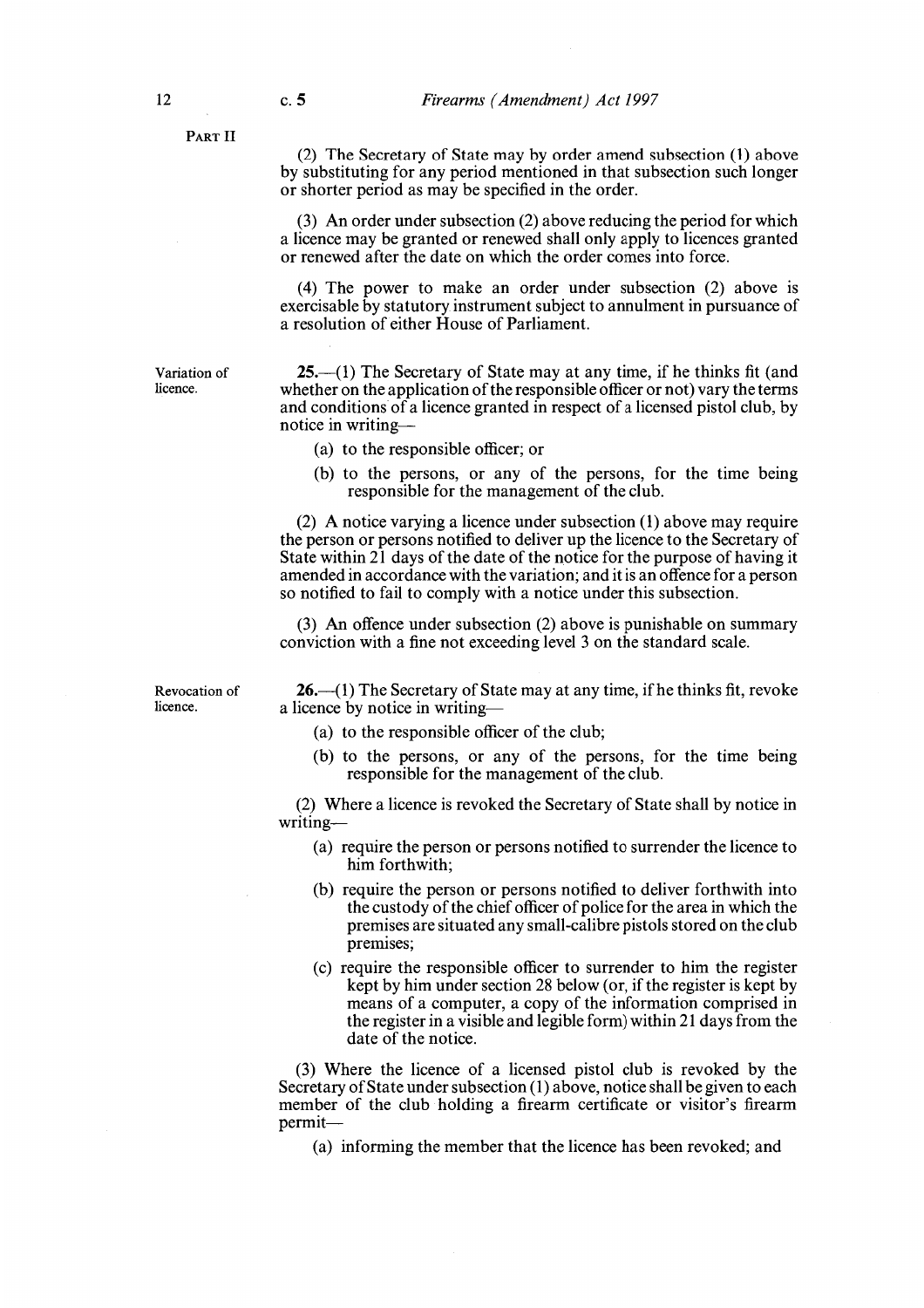(b) if the chief officer thinks fit, requiring the member to deliver up his firearm certificate or, as the case may be, his visitor's firearm permit within 21 days of the date of the notice, for the purpose of amending it.

(4) A notice under subsection (3) above to a member of a pistol club whose licence has been revoked shall be given by the chief officer of police who granted the certificate or permit to that member.

(5) The holder of a firearm certificate or a visitor's firearm permit granted in respect of a small-calibre pistol which is required by the certificate or permit to be kept at the licensed premises of a licensed pistol club shall not be guilty of any offence under this Act or the 1968 Act by reason only that the pistol continues to be kept at those premises after the licence has been revoked and before the pistol is delivered into police custody in accordance with a notice under subsection (2) above.

(6) A small-calibre pistol delivered into police custody by virtue of a notice under subsection (2) above shall not be released to any person except on the authority of the chief officer of police into whose custody it was delivered.

(7) The holder of a firearm certificate relating to the pistol, or any other person who may lawfully have the pistol in his possession, may apply in writing to the chief officer for the release of the pistol (whether to him or to a person nominated by him).

(8) When such an application is made the chief officer of police may require such written statements, from any person, as he considers necessary for the purpose of determining the application.

(9) A person who fails to comply with a notice under subsection (2) or (3) above commits an offence punishable on summary conviction with a fine not exceeding level 3 on the standard scale.

27.—(1) The responsible officer of a licensed pistol club may, without Exemptions from  $P_{\text{olding 2}}$  frearm certificate have a small-calibre pistol or ammunition in s. 1 of the 1968 holding a firearm certificate, have a small-calibre pistol or ammunition in s. 1 of the 1968<br>his possession on the licensed premises of that club his possession on the licensed premises of that club.

(2) Any other officer or member of such a club may also, without holding a firearm certificate, be in possession of a small-calibre pistol or anmiunition on those premises in any circumstances if the chief officer of police for the area in which the premises are situated has given his approval in writing for that person to have possession of small-calibre pistols or ammunition in such circumstances.

(3) Subject to subsections (4) and (5) below, a member of a licensed pistol club who has not previously held a firearm certificate in relation to a small-calibre pistol may, without holding a firearm certificate, have in his possession a small-calibre pistol and ammunition on licensed premises of that club when engaged in connection with target shooting under the supervision of an officer of the club.

(4) Subsection (3) above shall not apply to a person after the end of the period of 28 days beginning with the first day on which he has a smallcalibre pistol in his possession by virtue of that subsection.

licensed pistol

PART II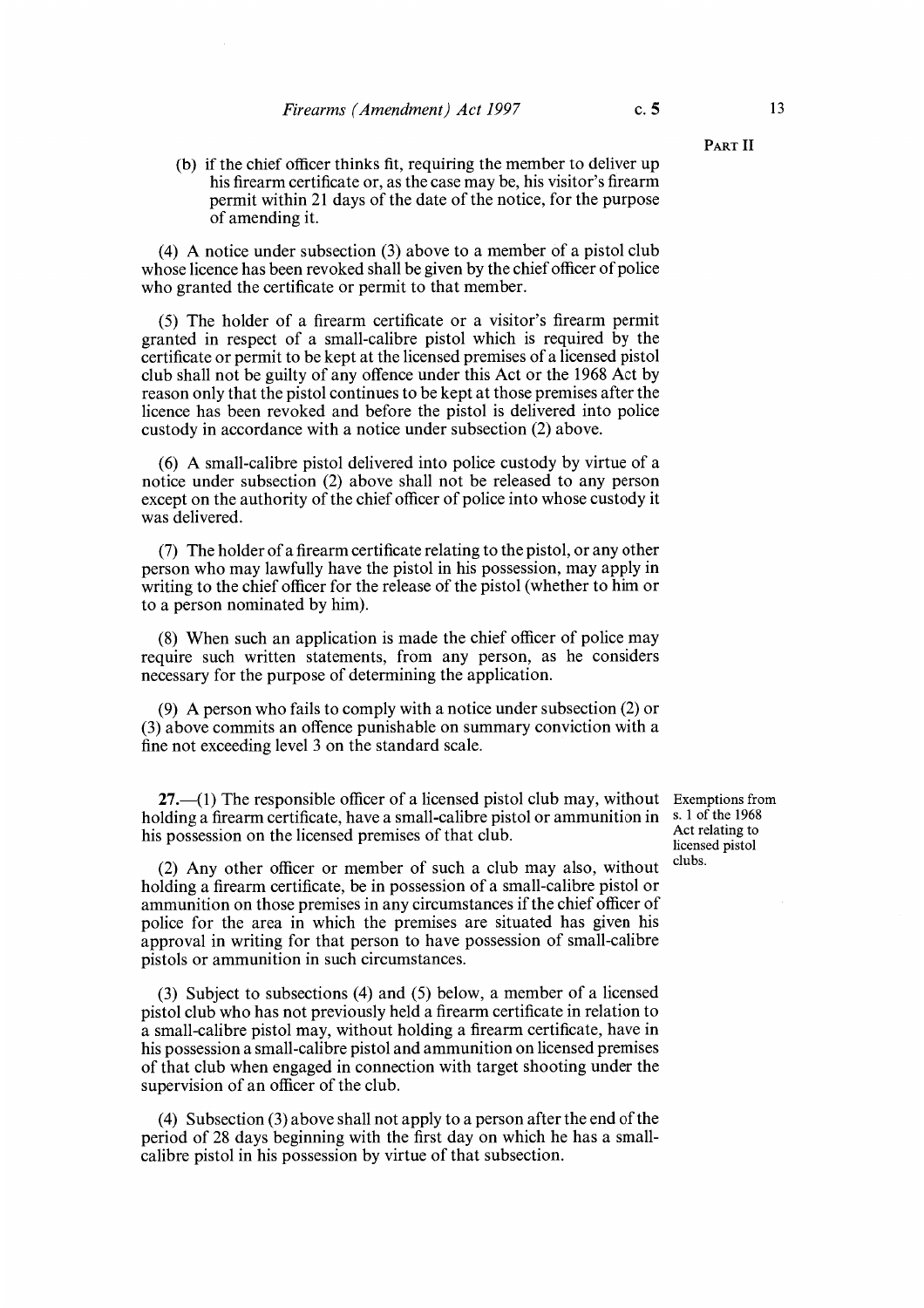(5) The application of subsection (3) above to members of a licensed pistol club may be excluded or restricted in relation to the club by limitations contained in the licence.

#### Pistol registers

Registers to be 28.—(1) The responsible officer of a licensed pistol club shall keep at kept at licensed the licensed premises of the club a register ("the pistol register") relating kept at licensed the licensed premises of the club a register ("the pistol register") relating pistol clubs.<br>to the small-calibre pistols stored and used at those premises to the small-calibre pistols stored and used at those premises.

> If two or more separate premises are licensed, a register shall be kept at each of those premises.

> (2) The responsible officer shall enter or cause to be entered in the pistol register the following particulars in relation to each pistol stored at the licensed premises at which the register is kept, that is to say—

- (a) the name and address of the person (or if more than one each person) authorised by a firearm certificate or visitor's firearm permit to have the pistol in his possession;
- (b) a description of the pistol;
- (c) the date on which the pistol was first stored at the premises;
- (d) the date and time of any removal of the pistol from the premises (together with the date of issue of any permit under section 13 above authorising the removal and the police force which issued it);
- (e) the date and time of the return of the pistol after being removed;
- (f) any other particulars required to be entered in the register by regulations under section 29 below;

and any entry relating to the date on which a pistol was first stored at the premises, or its subsequent removal from or return to those premises, shall be made within twenty four hours of that event.

(3) The information recorded on a pistol register shall (unless the register is surrendered to the Secretary of State under section 26(2) above) be kept so that each entry made in it will be available for inspection for at least five years from the date on which it was made.

(4) It is an offence for the responsible officer—

- (a) to fail to comply with any requirement of this section;
- (b) knowingly or recklessly to make any entry in the pistol register which is false in any material particular.

(5) An offence under subsection (4) above is punishable on summary conviction with imprisonment for a term not exceeding six months or a fine not exceeding level 5 on the standard scale or both.

#### Supplementary

Regulations. 29.—(1) The Secretary of State may by regulations—

- (a) prescribe requirements in relation to licensed pistol clubs, the operation of such clubs and the licensed premises of such clubs;
- (b) impose obligations on the responsible officer or the persons responsible for the management of a licensed pistol club;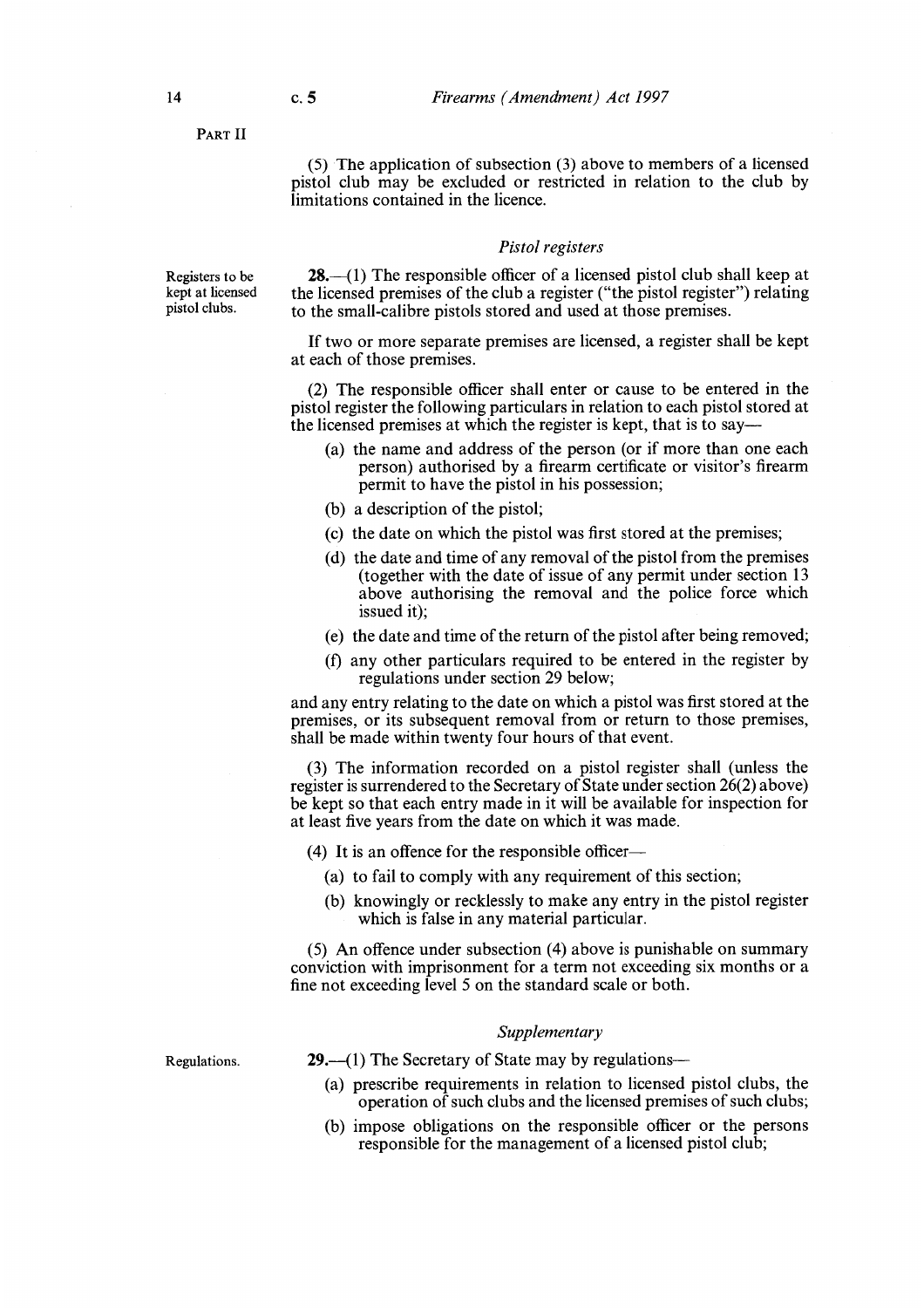(c) impose obligations on persons who are authorised under section  $27(2)$  above to have a small-calibre pistol in their possession on licensed premises of licensed pistol clubs without holding firearm certificates.

(2) The regulations may provide for breach of any provision made under subsection  $(1)(b)$  or  $(c)$  above to be an offence punishable on summary conviction with—

- (a) imprisonment for a term not exceeding six months or a fine not exceeding level 5 on the standard scale or both; or
- (b) such lesser penalty as may be prescribed in the regulations.

(3) The regulations may provide that in any proceedings against a person for an offence under the regulations, it is a defence for him to prove that he took all reasonable precautions and exercised all due diligence to avoid the commission of the offence.

(4) The power to make regulations under this section shall be exercisable by statutory instrument which shall be subject to annulment in pursuance of a resolution of either House of Parliament.

 $30$ —(1) A constable or civilian officer duly authorised in writing in that Powers of entry thalf by the chief officer of police for the area in which any licensed and inspection. behalf by the chief officer of police for the area in which any licensed premises of a licensed pistol club are situated may, on producing if required his authority—

- (a) enter those premises, and
- (b) inspect those premises, and anything on them,

for the purpose of ascertaining whether the provisions of this Part, any regulations under section 29 above, and any limitations or conditions contained in the licence of the club are being complied with.

(2) The power of a constable or civilian officer under subsection (1) above to inspect anything on licensed premises includes power to require any information which is kept by means of a computer and is accessible from the premises to be made available for inspection in a visible and legible form.

(3) It is an offence for any person intentionally to obstruct a constable or civilian officer in the exercise of his powers under subsection (1) above.

(4) An offence under subsection (3) above is punishable on summary conviction with a fine not exceeding level 3 on the standard scale.

31.—(1) It is an offence for a person knowingly or recklessly to make Penalty for false a statement false in any material particular for the purpose of procuring statements. the grant, renewal or variation of a licence or the release of a small-calibre pistol from police custody under section 26 above.

PART II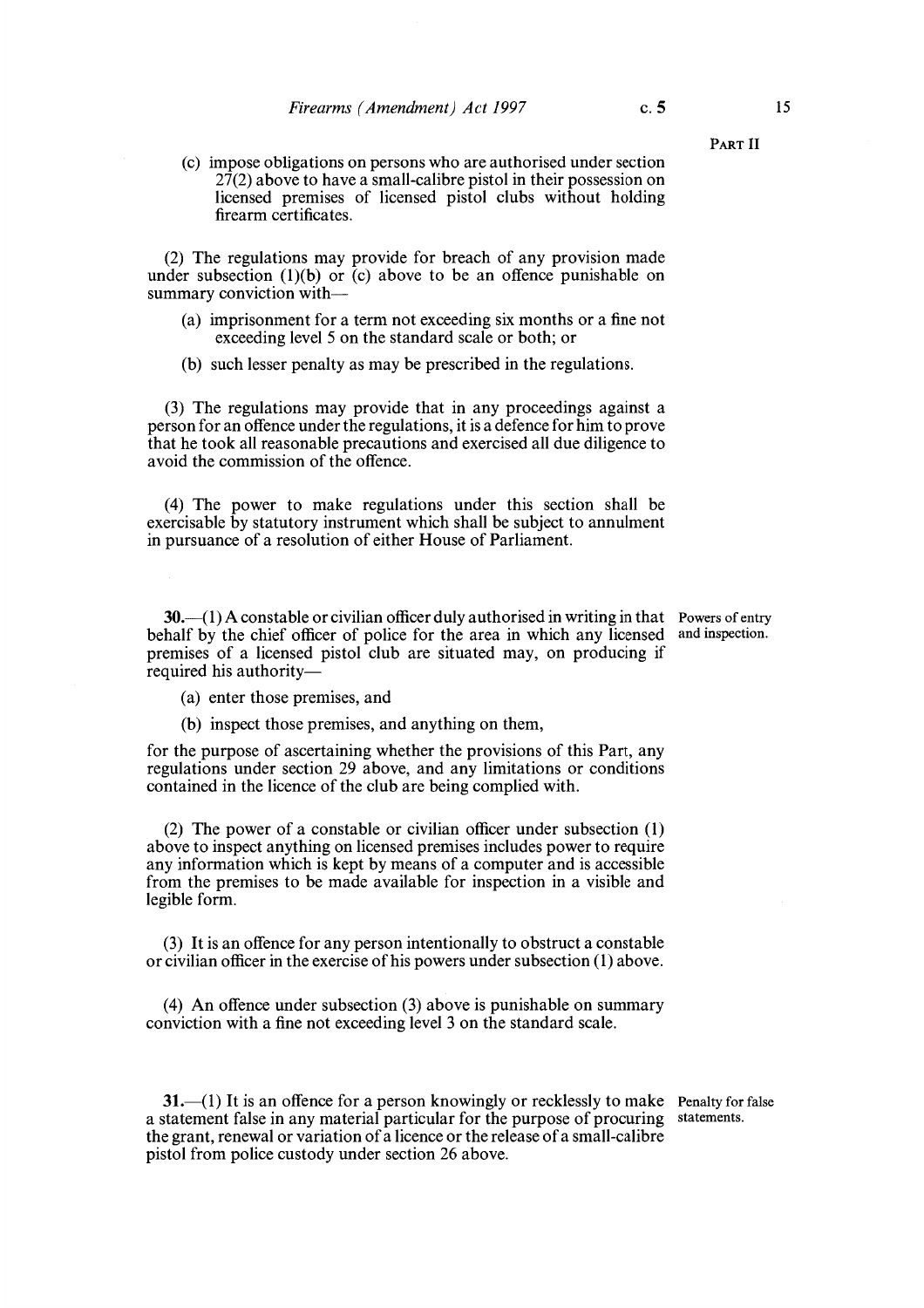(2) An offence under subsection (1) above is punishable on summary conviction with imprisonment for a term not exceeding six months or a fine not exceeding level 5 on the standard scale or both.

#### PART III

#### REGULATION OF FIREARMS AND AMMUNITION

#### Transfers and other events relating to firearms and ammunition

Transfers of  $32$ .  $-$ (1) This section applies where, in Great Britain-<br>firearms etc. to be

- 
- firearms etc. to be (a) a firearm or ammunition to which section 1 of the 1968 Act applies is sold, let on hire, lent or given by any person, or
	- (b) a shot gun is sold, let on hire or given, or lent for a period of more than 72 hours by any person,

to another person who is neither a registered firearms dealer nor a person who is entitled to purchase or acquire the firearm or ammunition without holding a firearm or shot gun certificate or a visitor's firearm or shot gun permit.

- (2) Where a transfer to which this section applies takes place—
	- (a) the transferee must produce to the transferor the certificate or permit entitling him to purchase or acquire the firearm or ammunition being transferred;
	- (b) the transferor must comply with any instructions contained in the certificate or permit produced by the transferee;
	- (c) the transferor must hand the firearm or ammunition to the transferee, and the transferee must receive it, in person.

(3) A failure by the transferor or transferee to comply with subsection (2) above shall be an offence.

Notification of  $33$ .—(1) This section applies where in Great Britain—<br>transfers involving  $(2)$  and  $6$  must be all  $1$  must be all  $64$  and  $62$  A is

- transfers involving . . firearms (a) any firearm to which section 1 of the 1968 Act applies is sold, let on hire, lent or given;
	- (b) any shot gun is sold, let on hire or given, or lent for a period of more than 72 hours.

(2) Any party to a transfer to which this section applies who is the holder of a firearm or shot gun certificate or, as the case may be, a visitor's firearm or shot gun permit which relates to the firearm in question shall within seven days of the transfer give notice to the chief officer of police who granted his certificate or permit.

(3) A notice required by subsection (2) above shall—

- (a) contain a description of the firearm in question (giving its identification number if any); and
- (b) state the nature of the transaction and the name and address of the other party;

and any such notice shall be sent by registered post or the recorded delivery service.

(4) A failure by a party to a transaction to which this section applies to give the notice required by this section shall be an offence.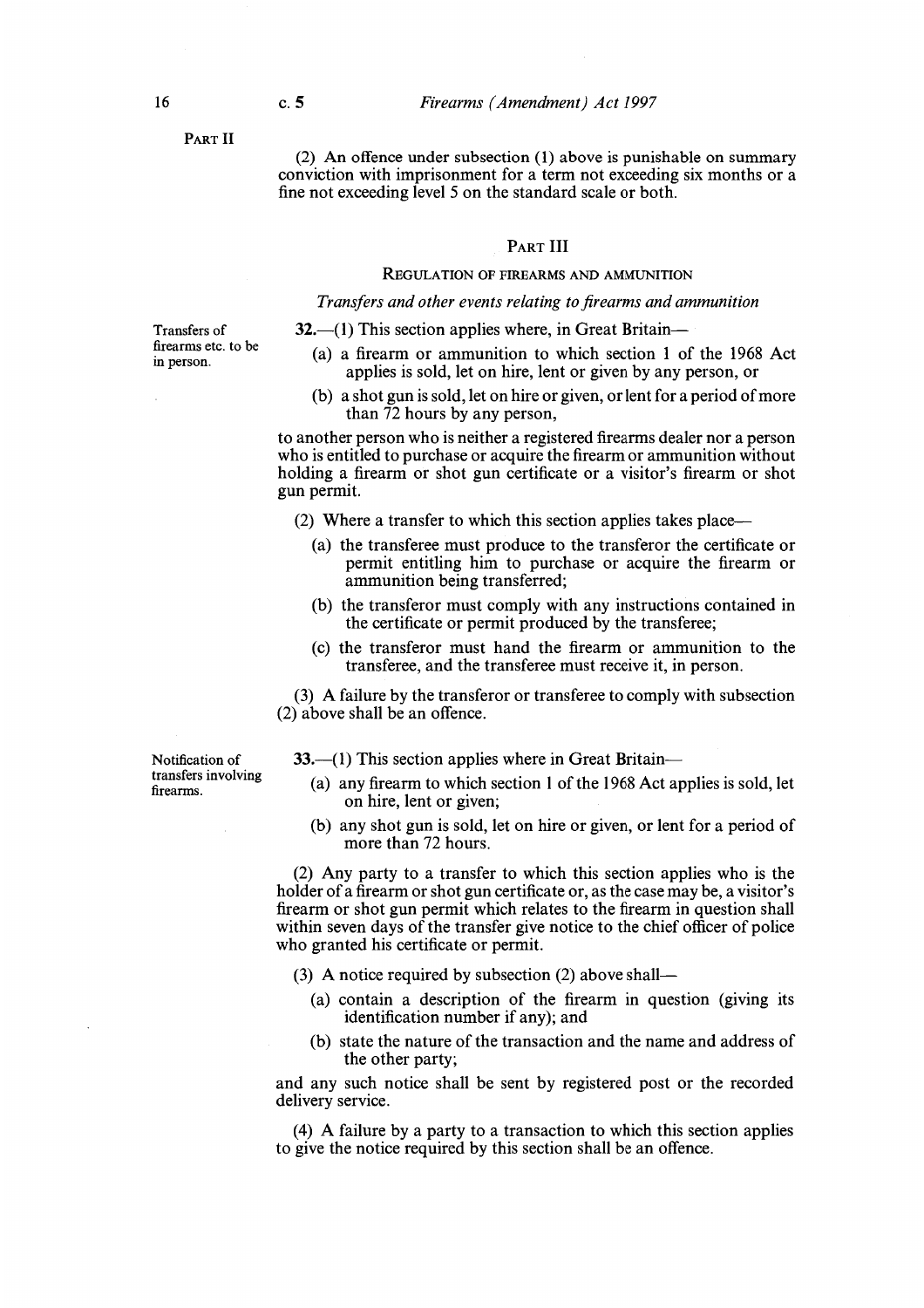34.—(1) Where, in Great Britain—<br>(a) a firearm to which a firearm or shot gun certificate relates: or activation,

(a) a firearm to which a firearm or shot gun certificate relates; or

(b) a firearm to which a visitor's firearm or shot gun permit relates, of firearms etc.

is de-activated, destroyed or lost (whether by theft or otherwise), the certificate holder who was last in possession of the firearm before that event shall within seven days of that event give notice of it to the chief officer of police who granted the certificate or permit.

(2) Where, in Great Britain, any ammunition to which section 1 of the 1968 Act applies, and a firearm certificate or a visitor's firearm permit relates, is lost (whether by theft or otherwise), the certificate or permit holder who was last in possession of the ammunition before that event shall within seven days of the loss give notice of it to the chief officer of police who granted the certificate or permit.

(3) A notice required by this section shall—

- (a) describe the firearm or ammunition in question (giving the identification number of the firearm if any);
- (b) state the nature of the event;

and any such notice shall be sent by registered post or the recorded delivery service.

(4) A failure, without reasonable excuse, to give a notice required by this section shall be an offence.

(5) For the purposes of this section and section 35 below a firearm is de-activated if it would, by virtue of section 8 of the 1988 Act be presumed to be rendered incapable of discharging any shot, bullet or other missile.

35.—(1) Where, outside Great Britain, any firearm or shot gun is sold Notification of otherwise disposed of by a transferor whose acquisition or purchase of events taking or otherwise disposed of by a transferor whose acquisition or purchase of events taking<br>the firearm or shot gun was authorised by a firearm certificate or shot gun place outside the firearm or shot gun was authorised by a firearm certificate or shot gun place outside<br>contificate, the transferor shall within 14 down of the disposed give notice. Great Britain certificate, the transferor shall within 14 days of the disposal give notice Great Britain involving firearms of it to the chief officer of police who granted his certificate.  $\frac{m}{\text{etc.}}$ 

(2) A failure to give a notice required by subsection (1) above shall be an offence.

(3) Where, outside Great Britain—

- (a) a firearm to which a firearm or shot gun certificate relates is deactivated, destroyed or lost (whether by theft or otherwise); or
- (b) any ammunition to which section 1 of the 1968 Act applies, and a firearm certificate relates, is lost (whether by theft or otherwise),

the certificate holder who was last in possession of the firearm or ammunition before that event shall within 14 days of the event give notice of it to the chief officer of police who granted the certificate.

(4) A failure, without reasonable excuse, to give a notice required by subsection (3) above shall be an offence.

- (5) A notice required by this section shall—
	- (a) contain a description of the firearm or ammunition in question (including any identification number); and
	- (b) state the nature of the event and, in the case of a disposal, the name and address of the other party.

PART III destruction or loss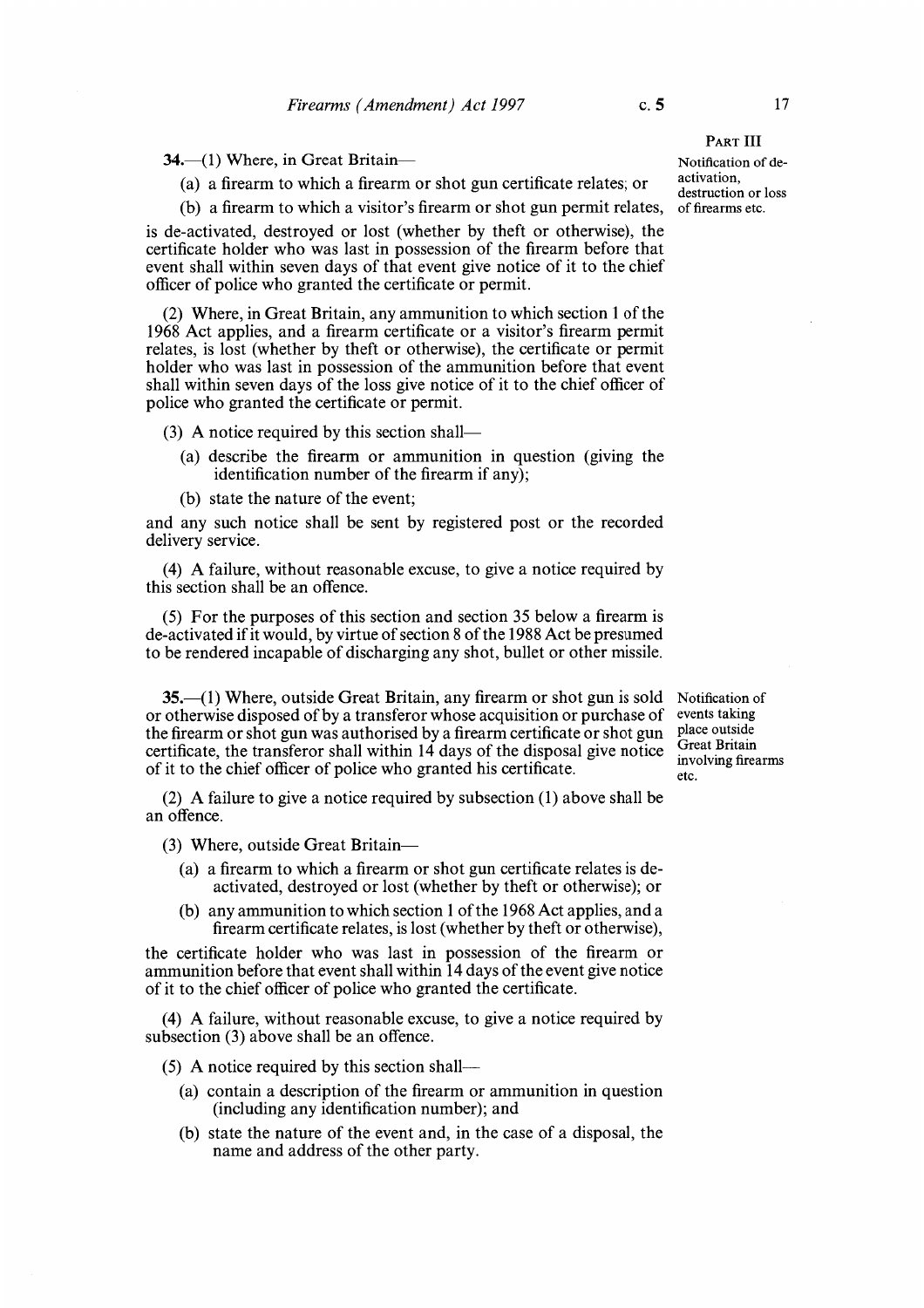ss. 32 to 35.

(6) A notice required by this section shall be sent within 14 days of the disposal or other event—

- (a) if it is sent from a place in the United Kingdom, by registered post or by the recorded delivery service; and
- (b) in any other case, in such manner as most closely corresponds to the use of registered post or the recorded delivery service.

Penalty for 36. An offence under section 32, 33, 34 or 35 above shall—<br>offences under

(a) if committed in relation to a transfer or other event involving a firearm or ammunition to which section 1 of the 1968 Act applies be punishable—

> (i) on summary conviction with imprisonment for a term not exceeding six months or a fine not exceeding the statutory maximum or both;

> (ii) on conviction on indictment with imprisonment for a term not exceeding five years or a fine or both;

(b) if committed in relation to a transfer or other event involving a shot gun be punishable on summary conviction with imprisonment for a term not exceeding six months or a fine not exceeding level 5 on the standard scale or both.

#### Firearm and shot gun certificates

Applications for 37. For section 26 of the 1968 Act there shall be substituted the certificates and following sections following sections—

"Applications  $26A$ .  $-(1)$  An application for the grant of a firearm<br>for firearm certificate shall be made in the prescribed form to the chief for firearm certificate shall be made in the prescribed form to the chief officer of police for the area in which the applicant resides and shall state such particulars as may be required by the form.

> (2) Rules made by the Secretary of State under section 53 of this Act may require any application for a firearm certificate to be accompanied by up to four photographs of the applicant and by the names and addresses of two persons who have agreed to act as referees.

> (3) The rules may require that, before considering an application for a firearm certificate, the chief officer of police has the following from each referee nominated by the applicant—

(a) verification in the prescribed manner of—

(i) any prescribed particulars; and

(ii) the likeness to the applicant of the photographs submitted with the application;

- (b) a statement in the prescribed form to the effect that he knows of no reason why the applicant should not be permitted to possess a firearm; and
- (c) such other statements or information in connection with the application or the applicant as may be prescribed.

referees.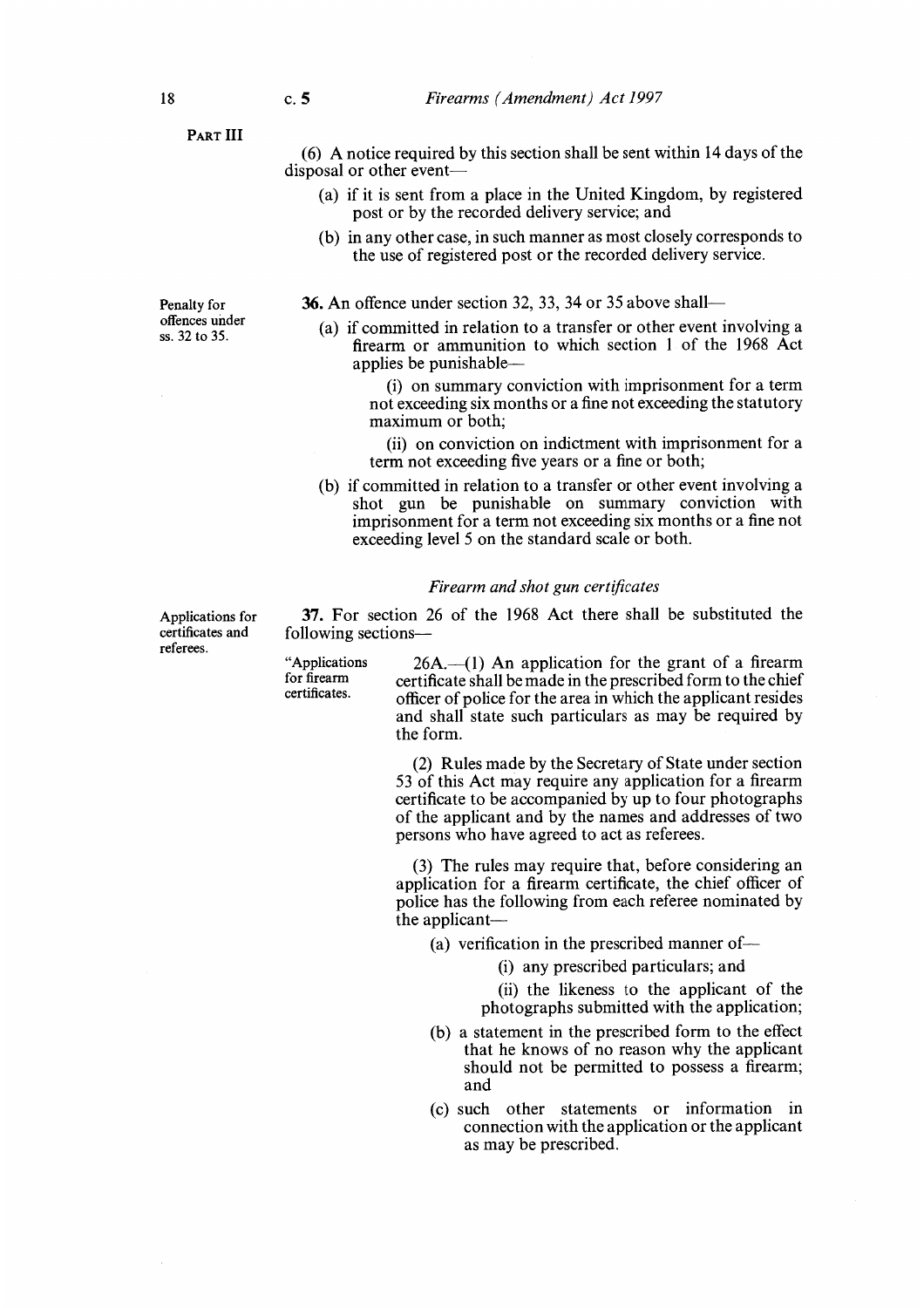Applications for  $26B$ .—(1) An application for the grant of a shot gun shot gun certificate shall be made in the prescribed form to the chief shot gun certificate shall be made in the prescribed form to the chief<br>certificates. officer of police for the area in which the applicant resides and shall state such particulars as may be required by the form.

> (2) Rules made by the Secretary of State under section 53 of this Act may—

- (a) require any application for a certificate to be accompanied by up to four photographs of the applicant;
- (b) require the verification in the prescribed manner of any prescribed particulars and of the likeness of those photographs to the applicant;
- (c) require any application for a certificate to be accompanied by a statement by the person verifying the matters mentioned in paragraph (b) above to the effect that he knows of no reason why the applicant should not be permitted to possess a shot gun."

38. For subsection (1) of section 27 of the 1968 Act (special provisions Grant of firearm about the grant of firearms certificates) there shall be substituted the certificates. following subsection—

"(1) A firearm certificate shall be granted where the chief officer of police is satisfied—

- (a) that the applicant is fit to be entrusted with a firearm to which section 1 of this Act applies and is not a person prohibited by this Act from possessing such a firearm;
- (b) that he has a good reason for having in his possession, or for purchasing or acquiring, the firearm or ammunition in respect of which the application is made; and
- (c) that in all the circumstances the applicant can be permitted to have the firearm or ammunition in his possession without danger to the public safety or to the peace."

 $39$ —(1) There shall be established a central register of all persons who Register of we applied for a firearm or shot gun certificate or to whom a firearm or holders of shot have applied for a firearm or shot gun certificate or to whom a firearm or holders of shot shot gun certificate has been granted or whose certificate has been gun and firearm shot gun certificate has been granted or whose certificate has been gun and firearm renewed. certificates.

(2) The register shall—

- (a) record a suitable identifying number for each person to whom a certificate is issued; and
- (b) be kept by means of a computer which provides access on-line to all police forces.

40. For section 30 (revocation of certificates) of the Firearms Act 1968 Revocation of ere shall be substituted the following sections there shall be substituted the following sections-

"Revocation of  $30A$ .—(1) A firearm certificate may be revoked by the  $1968$  c. 27.<br>firearm chief officer of police for the area in which the holder firearm chief officer of police for the area in which the holder<br>certificates. resides on any of the grounds mentioned in subsections  $(2)$  to  $(5)$  below.

PART III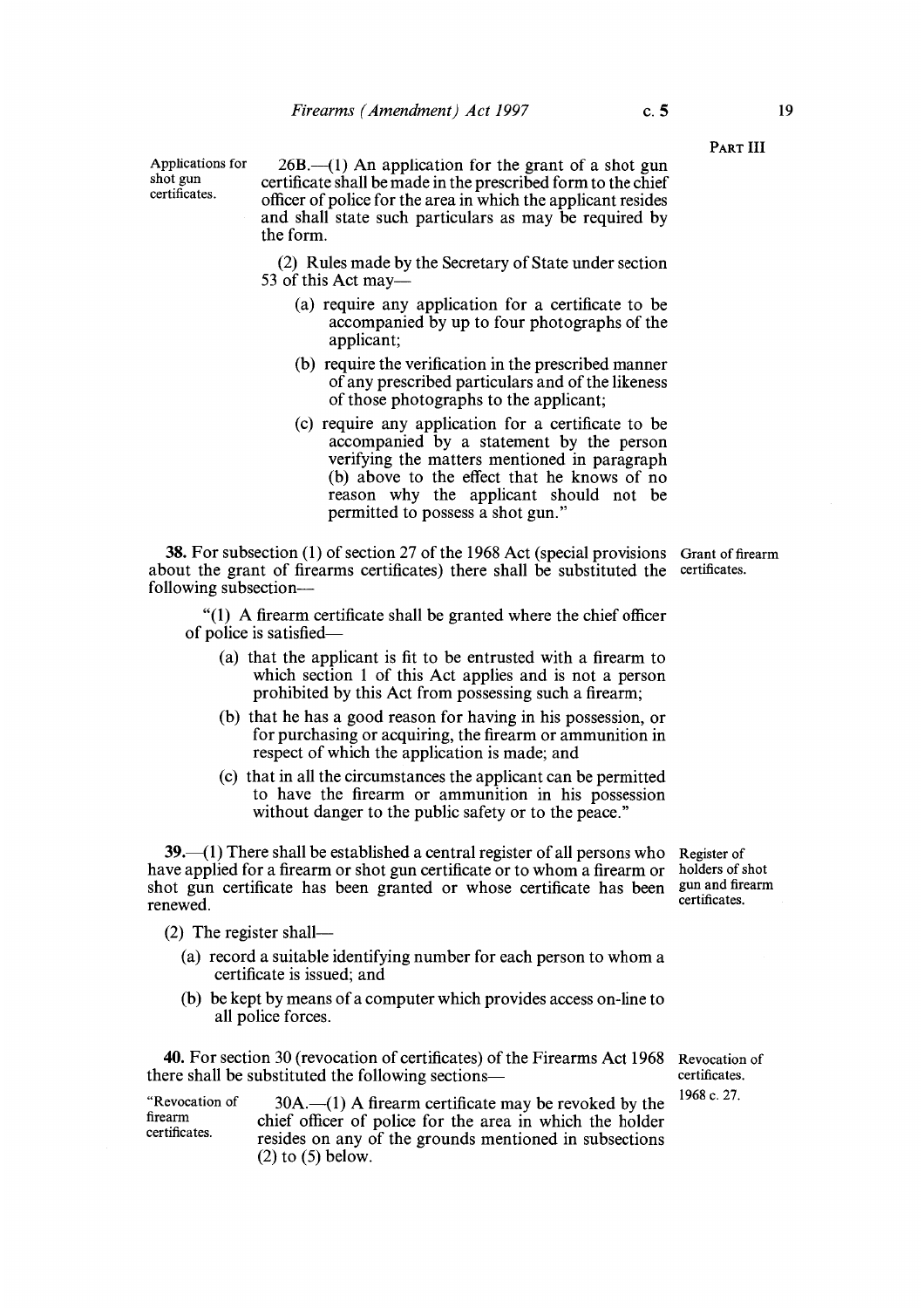(2) The certificate may be revoked if the chief officer of police has reason to believe—

- (a) that the holder is of intemperate habits or unsound mind or is otherwise unfitted to be entrusted with a firearm; or
- (b) that the holder can no longer be permitted to have the firearm or ammunition to which the certificate relates in his possession without danger to the public safety or to the peace.

(3) The certificate may be revoked if the chief officer of police is satisfied that the holder is prohibited by this Act from possessing a firearm to which section 1 of this Act applies.

(4) The certificate may be revoked if the chief officer of police is satisfied that the holder no longer has a good reason for having in his possession, or for purchasing or acquiring, the firearm or ammunition which he is authorised by virtue of the certificate to have in his possession or to purchase or acquire.

(5) A firearm certificate may be revoked if the holder fails to comply with a notice under section 29(1) of this Act requiring him to deliver up the certificate.

(6) A person aggrieved by the revocation of a certificate under subsection (2), (3) or (4) of this section may in accordance with section 44 of this Act appeal against the revocation.

Partial  $30B$ .—(1) The chief officer of police for the area in<br>revocation of which the holder of a firearm certificate resides may revocation of which the holder of a firearm certificate resides may<br>firearm certificate resides may be may firearm partially revoke the certificate, that is to say, he may revoke the certificate in relation to any firearm or ammunition which the holder is authorised by virtue of the certificate to have in his possession or to purchase or acquire.

> (2) A firearm certificate may be partially revoked only if the chief officer of police is satisfied that the holder no longer has a good reason for having in his possession, or for purchasing or acquiring, the firearm or ammunition to which the partial revocation relates.

> (3) A person aggrieved by the partial revocation of a certificate may in accordance with section 44 of this Act appeal against the partial revocation.

Revocation of  $30C$ .—(1) A shot gun certificate may be revoked by the shot gun chief officer of police for the area in which the holder shot gun chief officer of police for the area in which the holder<br>certificates. resides if he is satisfied that the holder is prohibited by this Act from possessing a shot gun or cannot be permitted to possess a shot gun without danger to the public safety or to the peace.

> (2) A person aggrieved by the revocation of a shot gun certificate may in accordance with section 44 of this Act appeal against the revocation.

PART III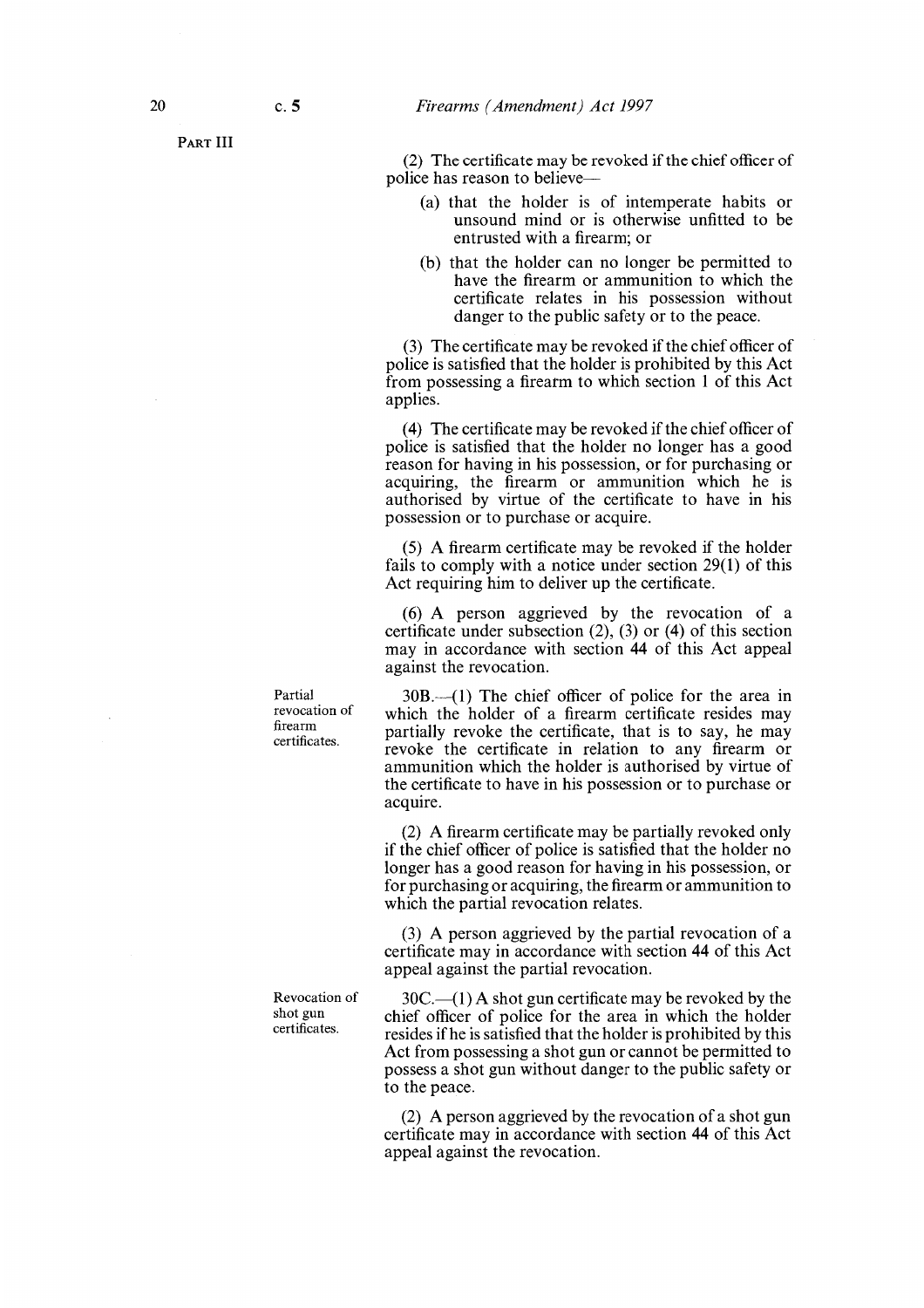Revocation of  $30D$ .—(1) Where a certificate is revoked under section certificates:  $30A$  or  $30C$  of this Act the chief officer of police shall by supplementary. notice in writing require the holder to surrender the certificate.

> (2) Where a certificate is partially revoked under section 30B of this Act the chief officer of police shall by notice in writing require the holder to deliver up the certificate for the purpose of amending it.

> (3) It is an offence for the holder of a certificate to fail to comply with a notice under subsection (1) or (2) above within twenty-one days from the date of the notice.

> (4) If an appeal is brought against a revocation or partial revocation—

- (a) this section shall not apply to that revocation or partial revocation unless the appeal is abandoned or dismissed; and
- (b) it shall then apply with the substitution, for the reference to the date of the notice, of a reference to the date on which the appeal was abandoned or dismissed.
- (5) This section shall not apply in relation to—
	- (a) the revocation of a firearm certificate on any ground mentioned in section  $30A(2)$ , (3) or (4) of this Act;
	- (b) the revocation of a shot gun certificate,

if the chief officer of police serves a notice on the holder under section 12 of the Firearms Act 1988 requiring him 1988 c. 45. to surrender forthwith his certificate and any firearms and ammunition in his possession by virtue of the certificate."

41.—(1) For section 44 of the 1968 Act (appeals against police Appeals. decisions) there shall be substituted the following section—

"Appeals against  $44$ .  $-(1)$  An appeal against a decision of a chief officer police decisions. of police under section 28 A 29 30 A 30 B 30 C 34 36 37 of police under section 28A, 29, 30A, 30B, 30C, 34, 36, 37 or 38 of this Act lies—

(a) in England and Wales, to the Crown Court; and

(b) in Scotland, to the sheriff.

(2) An appeal shall be determined on the merits (and not by way of review).

(3) The court or sheriff hearing an appeal may consider any evidence or other matter, whether or not it was available when the decision of the chief officer was taken.

(4) In relation to an appeal specified in the first column of Part I of Schedule 5 to this Act, the third column shows the sheriff having jurisdiction to entertain the appeal.

(5) In Schedule 5 to this Act—

(a) Part II shall have effect in relation to appeals to the Crown Court; and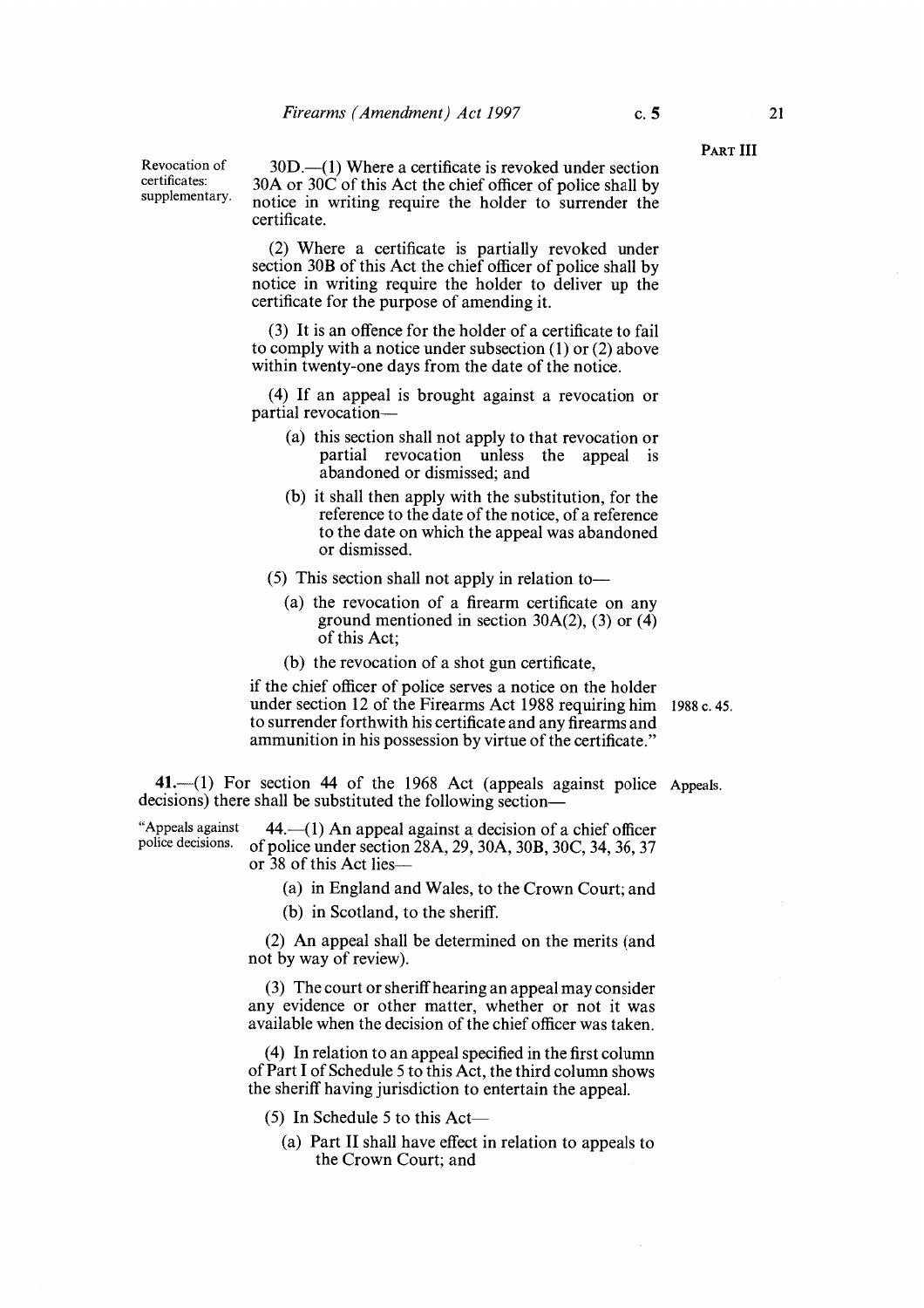(b) Part III shall have effect in relation to appeals to the sheriff."

(2) In Schedule 5 to the 1968 Act (provisions as to appeals), after Part II there shall be inserted—

#### "PART III

#### APPEALS IN SCOTLAND

1. An appeal to the sheriff shall be by way of summary application.

2. An application shall be made within 21 days after the date on which the appellant has received notice of the decision of the chief officer of police in respect of which the appeal is made.

3. On the hearing of the appeal the sheriff may either dismiss the appeal or give the chief officer of police such directions as he thinks fit as respects the certificate or register which is the subject of the appeal.

4. The decision of the sheriff on an appeal may be appealed only on a point of law."

#### Registered firearms dealers

Authorised 42.— $(1)$  In section 8 of the 1968 Act (authorised dealing with firearms), dealing with after subsection (1) there shall be inserted the following subsection after subsection (1) there shall be inserted the following subsection—

registered firearms "(1A) Subsection (1) above applies to the possession, purchase or<br>dealers. acquisition of a firearm or ammunition in the ordinary course of the business of a firearms dealer notwithstanding that the firearm or ammunition is in the possession of, or purchased or acquired by, the dealer or his servant at a place which is not a place of business of the dealer or which he has not registered as a place of business under section 33 or 37 of this Act."

> (2) In section 33(3) of the 1968 Act (applications for registration as firearms dealer)—

- (a) for the words from the beginning to "applicant" there shall be substituted the words "An applicant for registration as a firearms dealer":
- (b) after the word "shall", in the second place it appears, there shall be inserted the words "(if he registers the applicant as a firearms dealer)".

#### Miscellaneous

Power of search  $43.$ —(1) For section 46 of the 1968 Act (power of search with warrant), with warrant there shall be substituted the following section there shall be substituted the following section—

- "Power of search  $46$ .—(1) If a justice of the peace or, in Scotland, the with warrant. sheriff, is satisfied by information on oath that there is reasonable ground for suspecting—
	- (a) that an offence relevant for the purposes of this section has been, is being, or is about to be committed; or

firearms by<br>registered firearms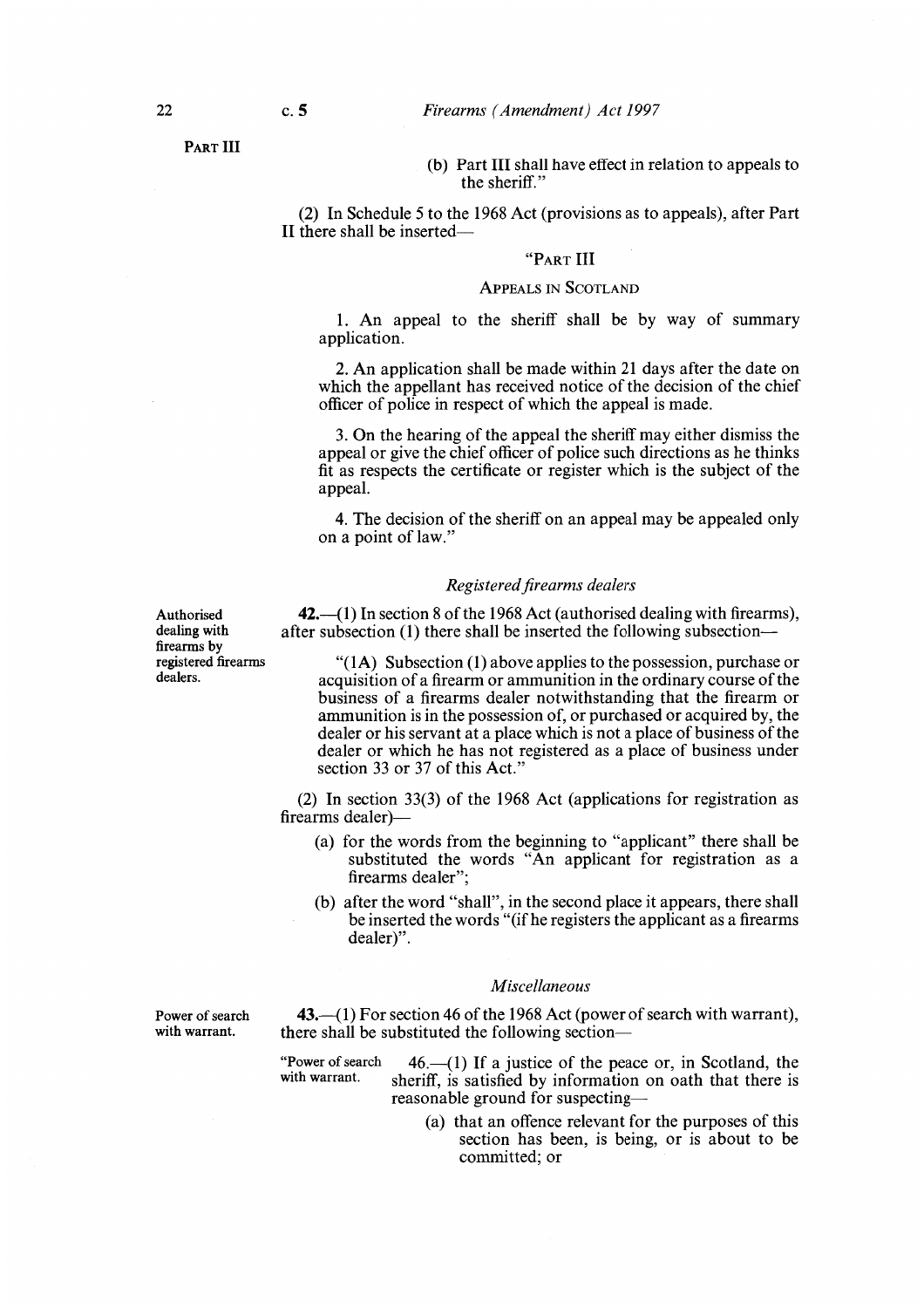(b) that, in connection with a firearm or ammunition, there is a danger to the public safety or to the peace,

he may grant a warrant for any of the purposes mentioned in subsection (2) below.

(2) A warrant under this section may authorise a constable or civilian officer—

- (a) to enter at any time any premises or place named in the warrant, if necessary by force, and to search the premises or place and every person found there;
- (b) to seize and detain anything which he may find on the premises or place, or on any such person, in respect of which or in connection with which he has reasonable ground for suspecting—

(i) that an offence relevant for the purposes of this section has been, is being or is about to be committed; or

(ii) that in connection with a firearm, imitation firearm or ammunition there is a danger to the public safety or to the peace.

(3) The power of a constable or civilian officer under subsection  $(2)(b)$  above to seize and detain anything found on any premises or place shall include power to require any information which is kept by means of a computer and is accessible from the premises or place to be produced in a form in which it is visible and legible and can be taken away.

(4) The offences relevant for the purposes of this section are all offences under this Act except an offence under section 22(3) or an offence relating specifically to air weapons.

(5) It is an offence for any person intentionally to obstruct a constable or civilian officer in the exercise of his powers under this section."

(2) In section  $57(4)$  of the 1968 Act (interpretation) after the definition of "certificate" there shall be inserted the following definition—

"civilian officer" means—

(a) a person employed by a police authority or the Corporation of the City of London who is under the direction and control of a chief officer of police; or

(b) a person employed under the Commissioner of Police for the Metropolis or the Receiver of the Metropolitan Police District who is not a constable and whose salary is paid out of the Metropolitan Police Fund."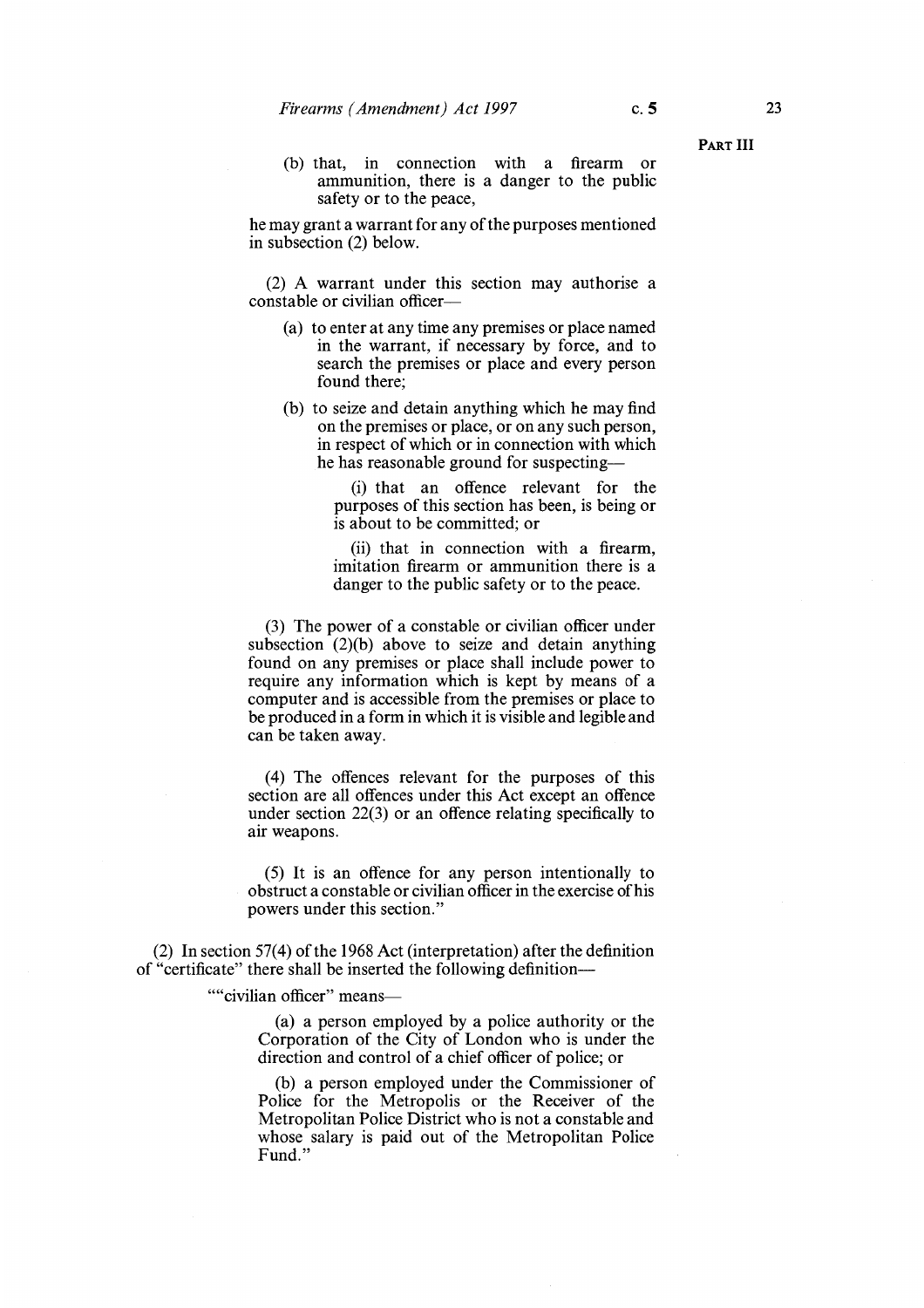(3) In Part I of Schedule 6 to the 1968 Act (prosecution and punishment of offences), after the entry for section 42A there shall be inserted the following entry—

| "Section 46. | Obstruc  |
|--------------|----------|
|              | constab  |
|              | civilian |
|              | exercise |
|              | powers.  |

of search powers.

ting Summary. 6 months or a fine —<br>
of level 5 on the detail of level 5 on the officer in the standard scale: constant of level 5 on the standard scale: standard scale; or<br>both."

conditions.

Firearm 44.—(1) If a chief officer of police is satisfied, on an application for the certificates for grant or renewal of a firearm certificate in relation to any rifle or muzzlecertificates for grant or renewal of a firearm certificate in relation to any rifle or muzzle-<br>certain firearms loading pistol which is not a probibited weapon, that the applicant's only certain firearms loading pistol which is not a prohibited weapon, that the applicant's only used for target used for target reason for having it in his possession is to use it for target shooting, any shooting: special certificate which may be granted to the applicant or, as the case may be, renewed shall be held subject to the following conditions (in addition to any other conditions), namely—

- (a) the rifle or pistol is only to be used for target shooting; and
- (b) the holder must be a member of an approved rifle club or, as the case may be, muzzle-loading pistol club specified in the certificate.

(2) In this section, "muzzle loading pistol" means a pistol designed to be loaded at the muzzle end of the barrel or chamber with a loose charge and a separate ball (or other missile).

Approved rifle 45.—(1) For section 15 of the 1988 Act (rifle and pistol clubs) there shall clubs and muzzle-<br>be substituted the following section be substituted the following section-

"Approved rifle  $15$ .—(1) Subject to subsection (4) below, a member of a clubs and rifle club approved by the Secretary of State may without clubs and<br>muzzle-loading holding a firearm certificate have in his possession a rifle muzzle-loading holding a firearm certificate, have in his possession a rifle pistol clubs.<br>and ammunition when engaged as a member of the club in connection with target shooting.

> (2) Any rifle club may apply for approval, whether or not it is intended that any club members will, by virtue of subsection (1) above, have rifles or ammunition in their possession without holding firearm certificates.

> (3) The Secretary of State may publish such guidance as he considers appropriate for the purpose of informing those seeking approval for a club of criteria that must be met before any application for such approval will be considered.

> (4) The application of subsection (1) above to members of an approved rifle club may-

- (a) be excluded in relation to the club, or
- (b) be restricted to target shooting with specified types of rifle,

by limitations contained in the approval.

(5) An approval—

- (a) may be granted subject to such conditions specified in it as the Secretary of State thinks fit;
- (b) may at any time be varied or withdrawn by the Secretary of State; and

loading pistol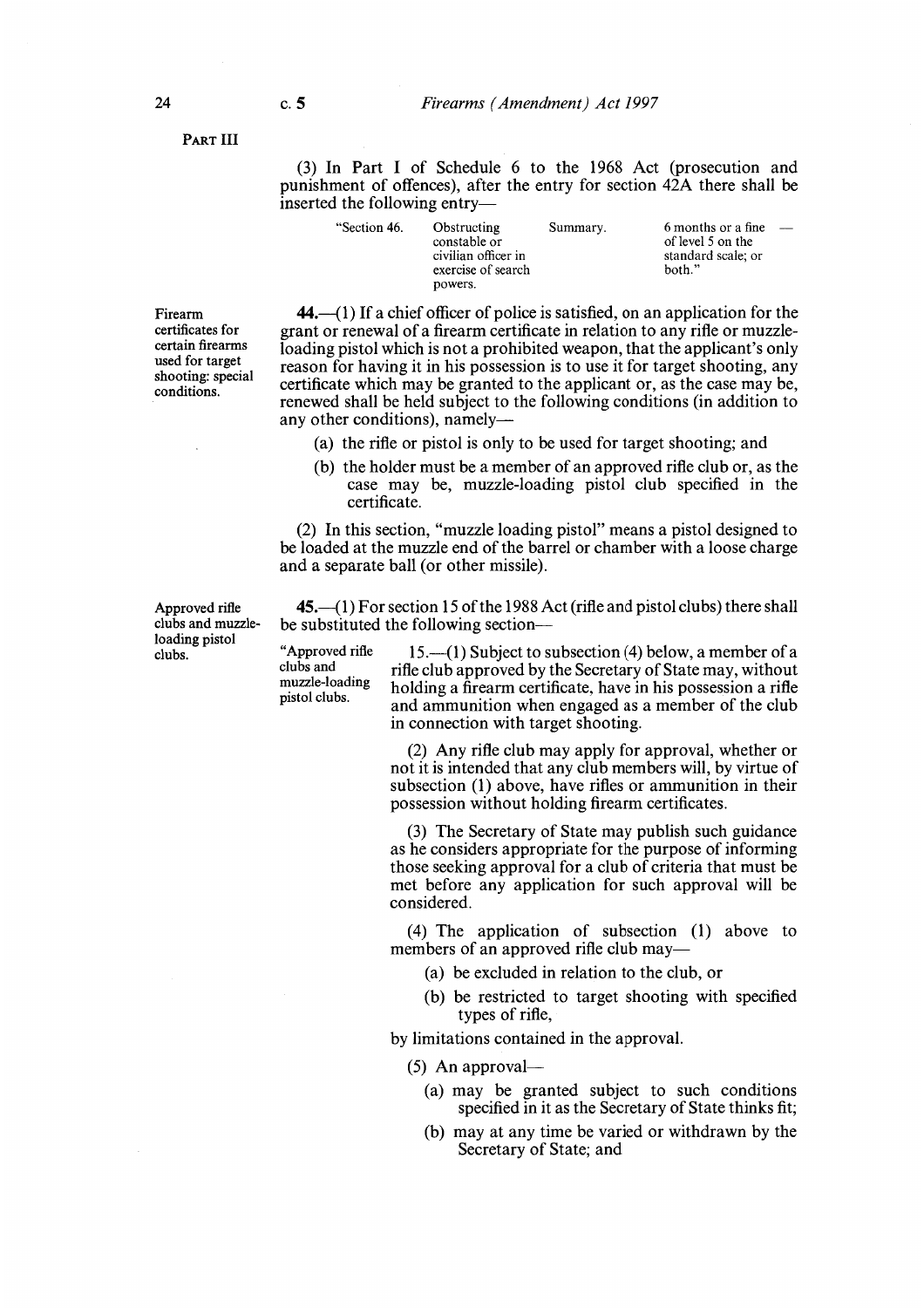(c) shall (unless withdrawn) continue in force for six years from the date on which it is granted or last renewed.

(6) There shall be payable on the grant or renewal of an approval a fee of £84 but this subsection shall be included in the provisions which may be amended by an order under section 43 of the principal Act.

(7) A constable or civilian officer authorised in writing in that behalf may, on producing if required his authority, enter any premises occupied or used by an approved rifle club and inspect those premises, and anything on them, for the purpose of ascertaining whether the provisions of this section, and any limitations or conditions in the approval, are being complied with.

(8) The power of a constable or civilian officer under subsection (7) above to inspect anything on club premises shall include power to require any information which is kept by means of a computer and is accessible from the premises to be made available for inspection in a visible and legible form.

(9) It is an offence for a person intentionally to obstruct a constable or civilian officer in the exercise of his powers under subsection (7) above; and that offence shall be punishable on summary conviction with a fine not exceeding level 3 on the standard scale.

 $(10)$  In this section and section 15A below—

- "approval", means an approval under this section; and "approved" shall be construed accordingly;
- "civilian officer" has the same meaning as in the principal Act; and
- "rifle club" includes a miniature rifle club.

 $(11)$  This section applies in relation to a muzzleloading pistol club and its members as it applies to a rifle club and its members with the substitution for any reference to a rifle of a reference to a muzzle-loading pistol.

(12) In subsection (11) above—

- "muzzle-loading pistol club" means a club where muzzle-loading pistols are used for target shooting; and
- "muzzle-loading pistol" means a pistol designed to be loaded at the muzzle end of the barrel or chamber with a loose charge and a separate ball (or other missile).".

(2) A club may be approved by the Secretary of State under section 15 of the 1988 Act and also licensed under this Act as a pistol club.

(3) Any approval of a rifle or miniature rifle club or muzzle-loading pistol club under section 15 of the 1988 Act which is in force immediately PART III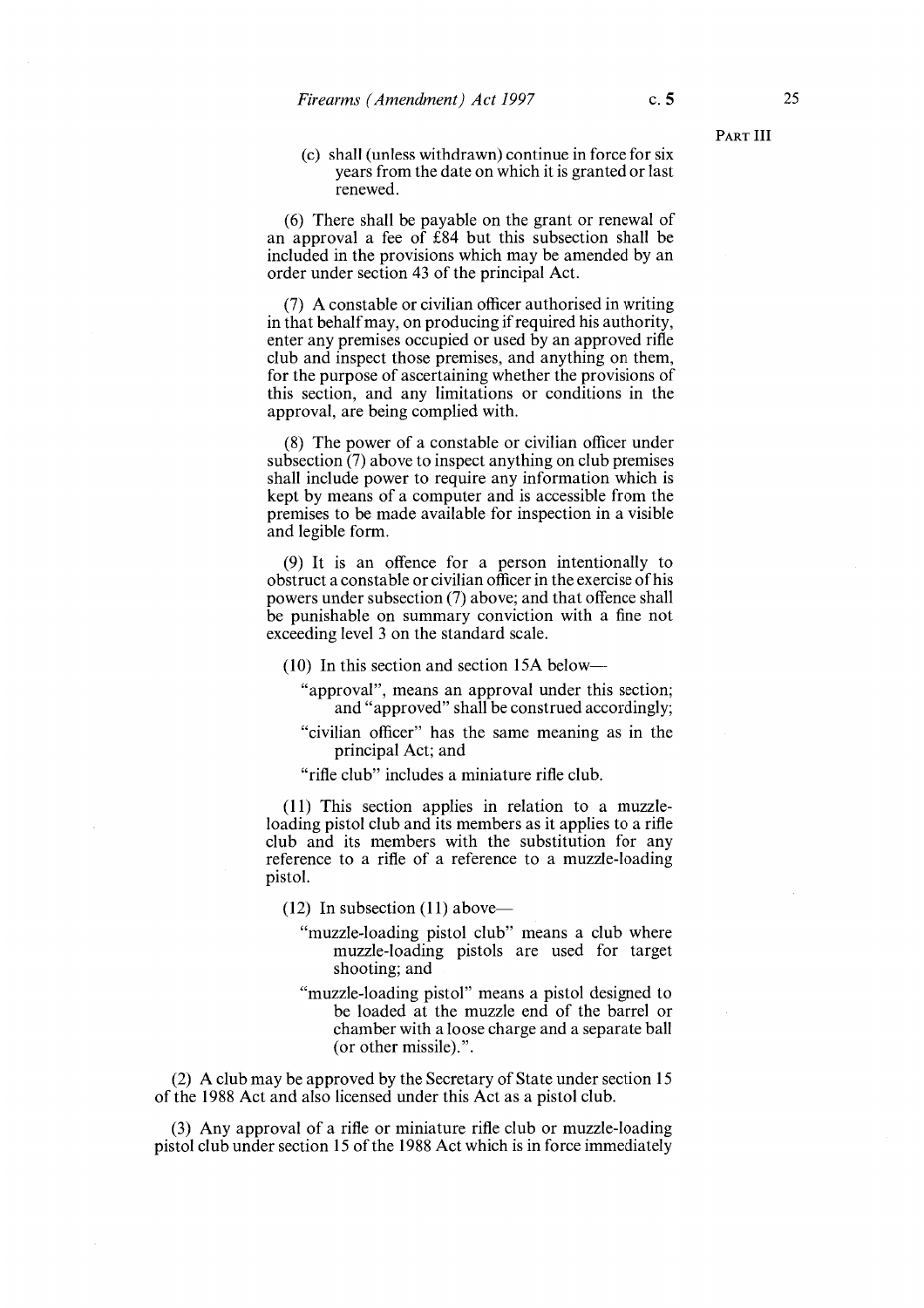before the commencement of this section shall have effect as if it were an approval under section 15 of the 1988 Act as substituted by subsection  $(1)$  above.

pistol club licences and rifle club<br>approvals.

Coterminous 46. After section 15 of the 1988 Act there shall be inserted the following pistol club licences section—

"Coterminous 15A.—(1) Where an application is made on behalf of a pistol club  $\frac{15 \text{ above for the}}{2}$ pistol club club which is approved under section 15 above for the licences and rifle licences and rifle grant or renewal of a pistol club licence, the officer of the club approvals. . . club making the application may also apply for the club's approval to be withdrawn and replaced by a new approval taking effect on the same day as that on which the licence is granted or renewed.

> (2) Where an application is made on behalf of a club which has a pistol club licence for the grant or renewal of approval under section 15 above, that approval may, if the club so requests, be granted or renewed for such period less than six years as will secure that it expires at the same time as the licence.

> (3) The fee payable on the grant or renewal of an approval which—

- (a) takes effect, whether by virtue of subsection (1) above or otherwise, at the same time as a pistol club licence granted or renewed in respect of that club, or
- (b) is granted or renewed by virtue of subsection (2) above for a period less than six years,

shall be £21 instead of that specified in section 15(6) above.

This subsection shall be included in the provisions that may be amended by an order under section 43 of the principal Act.

(4) In this section "pistol club licence" means a licence under section 21 of the Firearms (Amendment) Act 1997.".

Museums eligible  $\frac{47}{10}$ . In the Schedule to the 1988 Act (firearms and ammunition in for a museums museums to which the Schedule applies) for a museums museums to which the Schedule applies)—<br>firearm licence.

- (a) the existing provisions of paragraph 5 shall be numbered as subparagraph (1) of that paragraph;
- (b) after that sub-paragraph there shall be inserted the following sub-paragraphs-—

"(2) This Schedule also applies to any museum or similar institution in Great Britain which is of a description specified in an order made for the purposes of this sub-paragraph by the Secretary of State and whose collection includes or is to include firearms.

(3) An order under sub-paragraph (2) above may specify any description of museum or similar institution which appears to the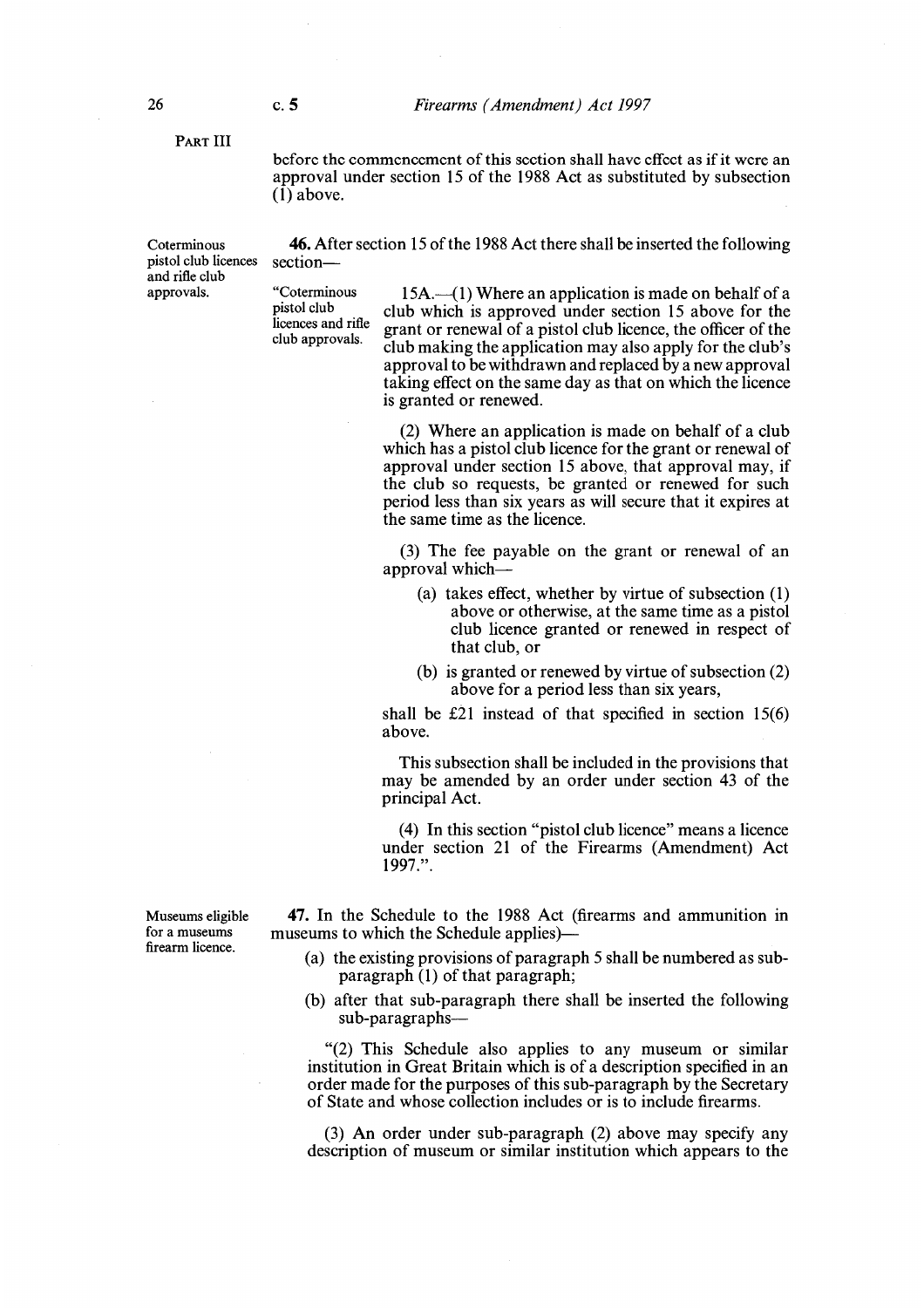Secretary of State to have as its purpose, or one of its purposes, the preservation for the public benefit of a collection of historical, artistic or scientific interest.

(4) The power to make an order under sub-paragraph (2) above shall be exercisable by statutory instrument.".

48. Any reference to an air rifle, air pistol or air gun—<br>  $(a)$  in the Firearms Acts 1068 to 1007, and the subset of the subset of the subset of the subset of the subset of the subset of the subset of the Singapura and th

- (a) in the Firearms Acts 1968 to 1997; or
- (a) in the Firearms (Dangerous Air Weapons) Rules 1969 or the S.I. 1969/47.<br>Firearms (Dangerous Air Weapons) (Scotland) Rules 1969. S.I. 1969/270. Firearms (Dangerous Air Weapons) (Scotland) Rules 1969,

shall include a reference to a rifle, pistol or gun powered by compressed carbon dioxide.

#### PART IV

#### FINAL PROVISIONS

49.—(1) Any expenses incurred by the Secretary of State which are Financial attributable to the provisions of this Act, and any sums required by him provisions. for making payments under this Act, shall be paid out of money provided by Parliament.

(2) Any fees received by the Secretary of State under section 21(6) above shall be paid into the Consolidated Fund.

50.—(1) In this Act—<br>
"ligance" visited club" and "liganced numicas" have the supplementary<br>
" "licence", "licensed pistol club" and "licensed premises" have the provisions. meanings given by section 19 above;

"small-calibre pistol" means—

(a) a pistol chambered for .22 or smaller rim-fire cartridges; or

(b) an air pistol to which section 1 of the 1968 Act applies and which is designed to fire .22 or smaller diameter ammunition;

"the 1968 Act" means the Firearms Act 1968;  $1968$ ; 1968 c. 27.

"the 1988 Act" means the Firearms (Amendment) Act 1988. 1988 c. 45.

(2) Any expression used in this Act which is also used in the 1968 Act or the 1988 Act has the same meaning as in that Act.

(3) Any reference in the 1968 Act to a person who is by virtue of that Act entitled to possess, purchase or acquire any weapon or ammunition without holding a certificate shall include a reference to a person who is so entitled by virtue of any provision of this Act.

(4) Sections 46, 51(4) and 52 of the 1968 Act (powers of search, timelimit for prosecutions and forfeiture and cancellation orders on conviction) shall apply also to offences under this Act.

(5) Sections 53 to 56 and section 58 of the 1968 Act (rules, Crown application, service of notices and savings) shall have effect as if this Act were contained in that Act.

(6) The provisions of this Act shall be treated as contained in the 1968 Act for the purposes of the Firearms Act 1982 (imitation firearms readily 1982 c. 31. convertible into firearms to which section 1 of the 1968 Act applies).

PART III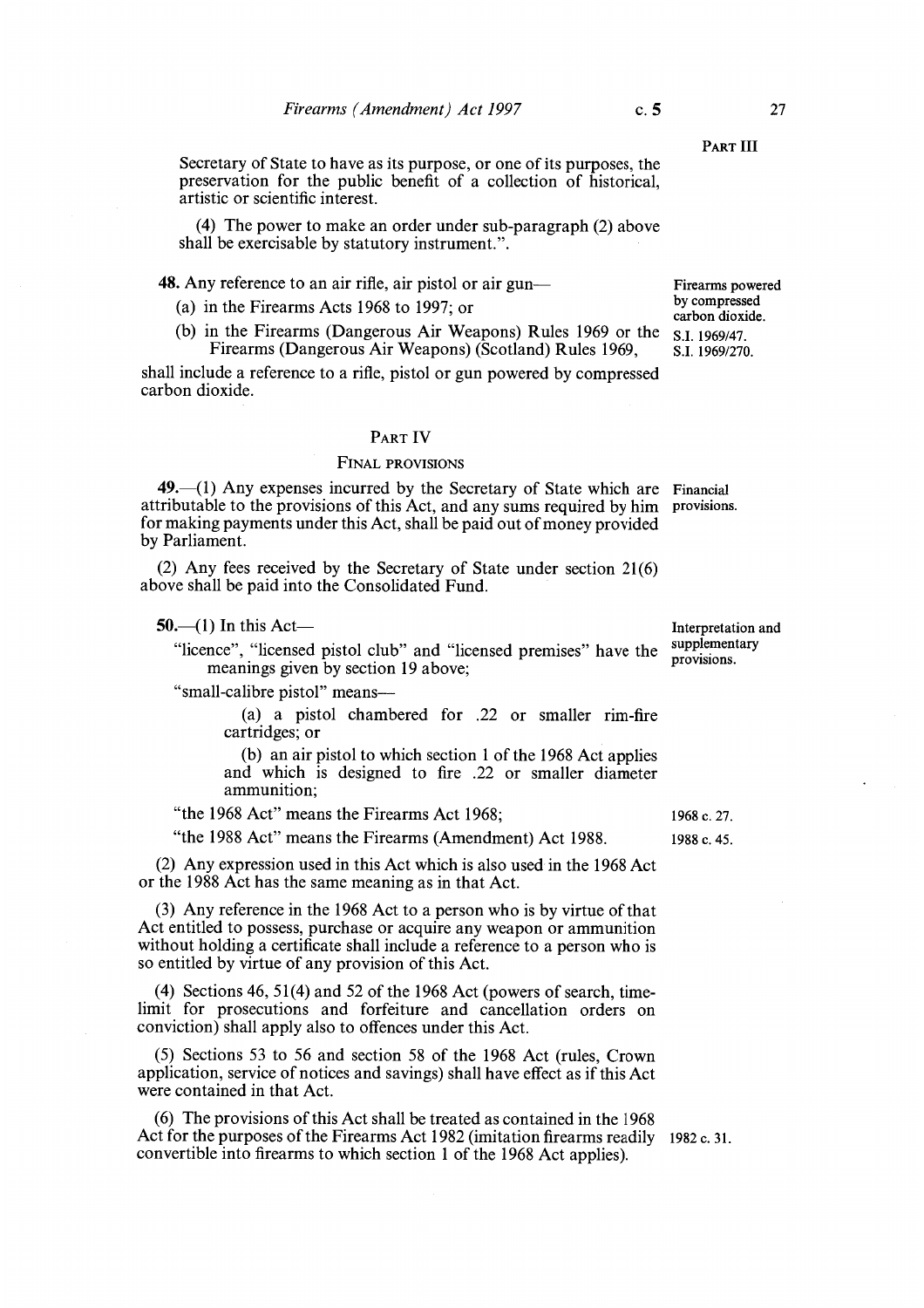Power to make 51.—(1) The Secretary of State may by regulations make such transitional and consequential provisions and such savings as he transitional, transitional and consequential provisions and such savings as he consequential etc. considers necessary or expedient in preparation for in connection with consequential etc. considers necessary or expedient in preparation for, in connection with, provisions. or in consequence of  $\leftarrow$ or in consequence of—

- (a) the coming into force of any provision of this Act; or
- (b) the operation of any enactment repealed or amended by a provision of this Act during any period when the repeal or amendment is not wholly in force.

(2) Regulations under this section may make modifications of any enactment contained in this or in any other Act.

(3) The power to make regulations under subsection (2) above shall be exercisable by statutory instrument which shall be subject to annulment in pursuance of a resolution of either House of Parliament.

Minor and 52.—(1) Schedule 2 (minor and consequential amendments) shall consequential have effect. have effect.

repeals. (2) The enactments mentioned in Schedule 3 (which include spent enactments) are repealed to the extent specified in the third column of that Schedule.

Short title, 53.—(l) This Act may be cited as the Firearms (Amendment) Act 1997.

(2) This Act and the Firearms Acts 1968 to 1992 may be cited together as the Firearms Acts 1968 to 1997.

(3) This Act shall come into force on such day as the Secretary of State may by order made by statutory instrument appoint; and different days may be appointed for different purposes and different areas.

(4) An order under subsection (3) above may contain such transitional provision and savings (whether or not involving the modification of any statutory provision) as appear to the Secretary of State to be necessary or expedient in connection with any provisions brought into force.

(5) This Act does not extend to Northern Ireland.

amendments and

commencement<br>and extent.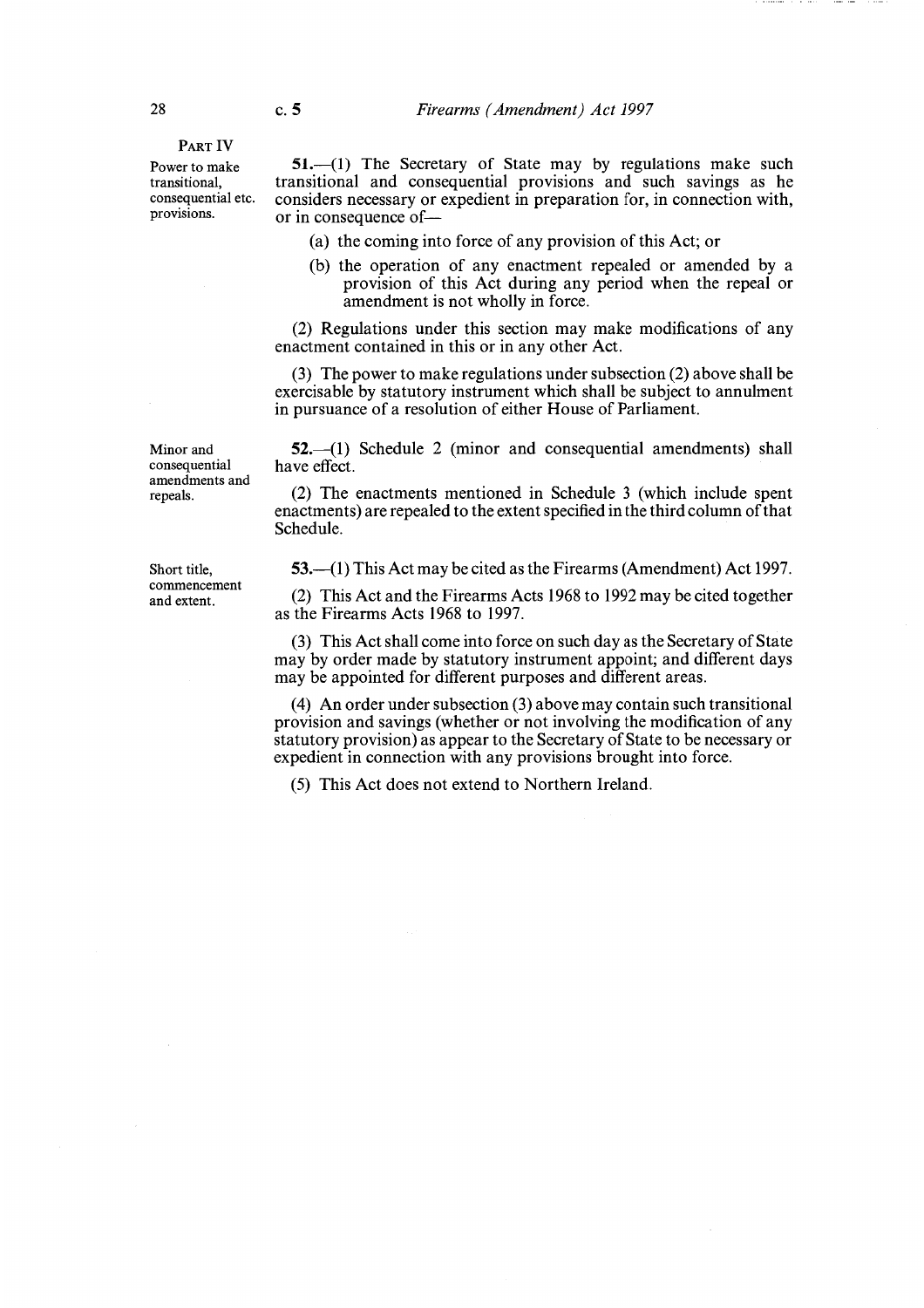#### SCHEDULES

#### SCHEDULE 1 Section 14.

TRANSITIONAL ARRANGEMENTS FOR SMALL-CALIBRE PISTOLS

#### Preliminary

1. This Schedule applies to any person who—

- (a) by virtue of a firearm certificate, has a small-calibre pistol belonging to him in his possession, or has contracted to acquire any such pistol, before the appointed day; and
- (b) will, after the appointed day, be required to keep that pistol at licensed premises of a licensed club.

#### Delivery of pistols to police

2.—(1) A person to whom this Schedule applies may, at any time before the appointed day, deliver a small-calibre pistol ("the pistol") to any designated police station for safe keeping; and if he does so he shall also deliver up the firearm certificate in order that the delivery of the pistol may be recorded therein.

(2) Sub-paragraph (1) above applies to a pistol which a person has (before the appointed day) contracted to acquire if it is delivered to any designated police station as soon as reasonably practicable after it comes into his possession.

(3) The pistol shall be kept in police custody (whether at the designated police station or otherwise) until it is—

- (a) released under paragraph 6 or 7 below;
- (b) surrendered to the police before the end of the transitional period under paragraph 9(2) below;
- (c) deemed to have been surrendered by virtue of paragraph 8 below.

#### Free renewal of firearm certificates

3.—(1) The delivery of the pistol into police custody does not affect the validity of any firearm certificate authorising the holder to have it in his possession.

(2) If a firearm certificate which authorises any person to have the pistol in his possession expires at a time when the pistol is in police custody, no fee shall be charged for the renewal of the certificate unless the renewed certificate also relates to another firearm, or ammunition for another firearm, which is not at that time in police custody.

(3) Where a firearm certificate is renewed by the police free of charge, and the pistol is released to the holder of that certificate under paragraph 6 or 7 below, he shall at that time pay any fee which, apart from this paragraph, he would have been charged on the renewal of his certificate.

#### Release of pistols in police custody

4. A small-calibre pistol being kept in police custody shall not be released to any person except on the authority of the chief officer of police for the area in which the designated police station to which it was delivered under paragraph 2 above is situated.

5.—(1) Any holder of a firearm certificate relating to the pistol, or any other person who may lawfully have the pistol in his possession, may apply in writing for the release of the pistol to the chief officer of police for the area in which the designated police station to which it was delivered under paragraph 2 above is situated.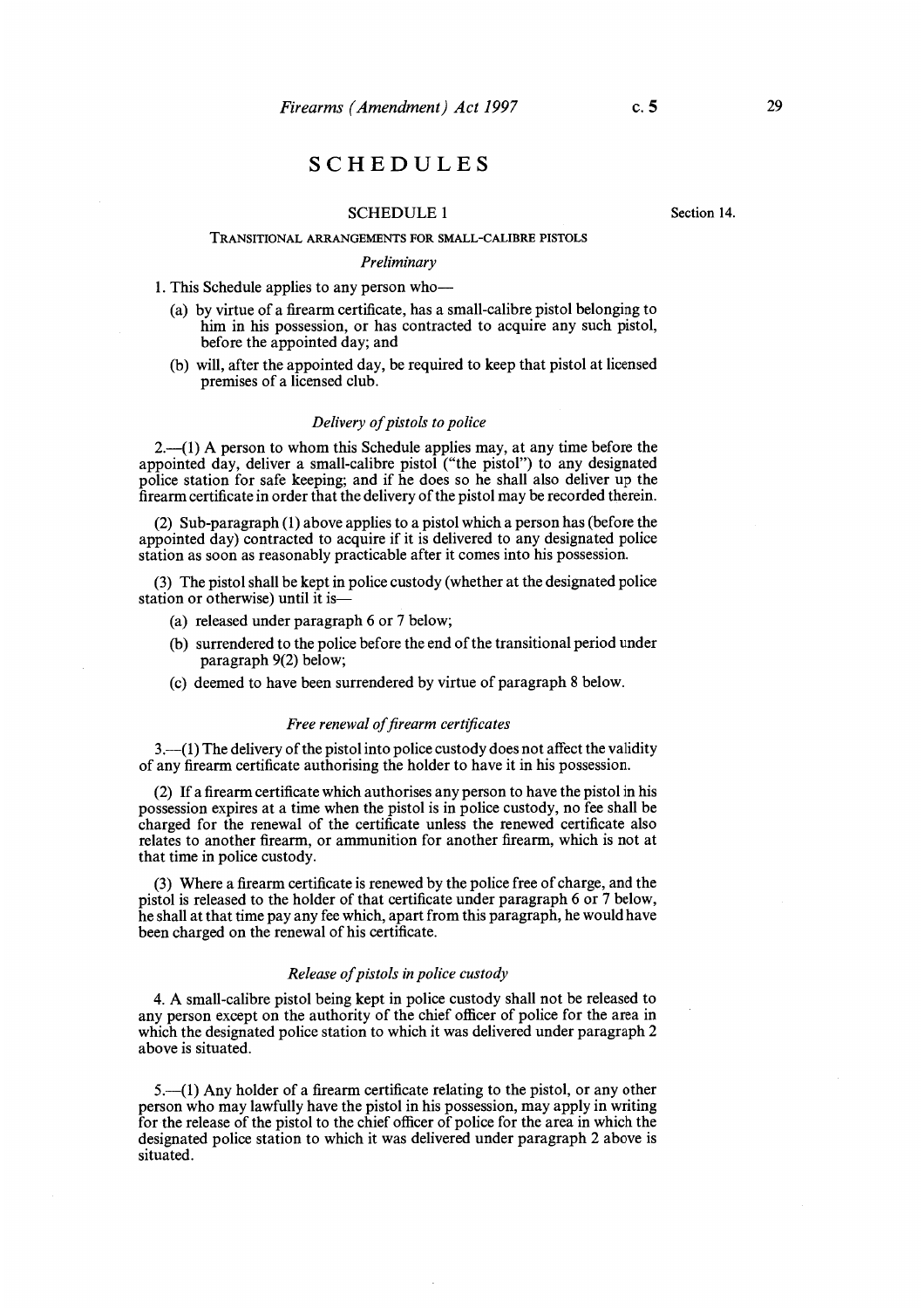SCH. <sup>1</sup>

(2) An application under sub-paragraph (1) above must be made at least four weeks before the end of the transitional period.

6. If the applicant for release is the person who delivered the pistol into police custody, the chief officer of police shall release the pistol if he is satisfied that the person receiving it—

(a) is authorised to convey the pistol to the licensed premises of a licensed pistol club by a permit under section 13 on behalf of a holder of a firearm certificate held subject to the conditions specified in section 12 and who—

(i) is a member of the licensed pistol club specified in the certificate;

(ii) has made arrangements for the pistol to be kept at the licensed premises of that club which are so specified,

- (b) is the holder of a firearm certificate authorising him to have the pistol in his possession, but which is not subject to those conditions;
- (c) is entitled to have the pistol in his possession without a firearm certificate.

7.—(1) Where a person other than the person who delivered the pistol into police custody applies for it to be released, the chief officer of police shall release the pistol only if he is satisfied–

- (a) that the person who originally delivered the pistol into that custody has either disposed of any interest in it or certified that he is content for it to be delivered to the applicant; and
- (b) that the person receiving the pistol is either a registered firearms dealer who has lawfully purchased or acquired the pistol and intends to have it in his possession in the ordinary course of his business or a person falling within paragraph 6(a), (b) or (c) above.

(2) Where an application is made as mentioned in sub-paragraph (1) above, the chief officer of police may require such written statements from the person who delivered the pistol into police custody and from the person applying for the release of the pistol as he considers necessary for the purpose of determining the application.

(3) It is an offence for any person knowingly or recklessly to make a statement which is false in any material particular for the purpose of procuring, whether for himself or for another person, the release of a pistol from police custody.

(4) An offence under sub-paragraph (3) above shall be punishable on summary conviction with imprisonment for a term not exceeding six months or a fine not exceeding level 5 on the standard scale or both.

#### Period of safe-keeping by police

8.—(1) If the pistol is not released before the end of the transitional period it shall be treated as if it had been surrendered to the police immediately after the end of that period.

(2) If an application for release of the pistol is made at least four weeks before the end of that period—

- (a) the pistol shall not be deemed to have been surrendered under this paragraph while the application is being determined; and
- (b) if the pistol is not released, it shall be deemed to have been so surrendered when the application is finally determined.

(3) Where a person is deemed to have surrendered the pistol under this paragraph, his firearm certificate shall be deemed to have expired so far as it relates to that pistol.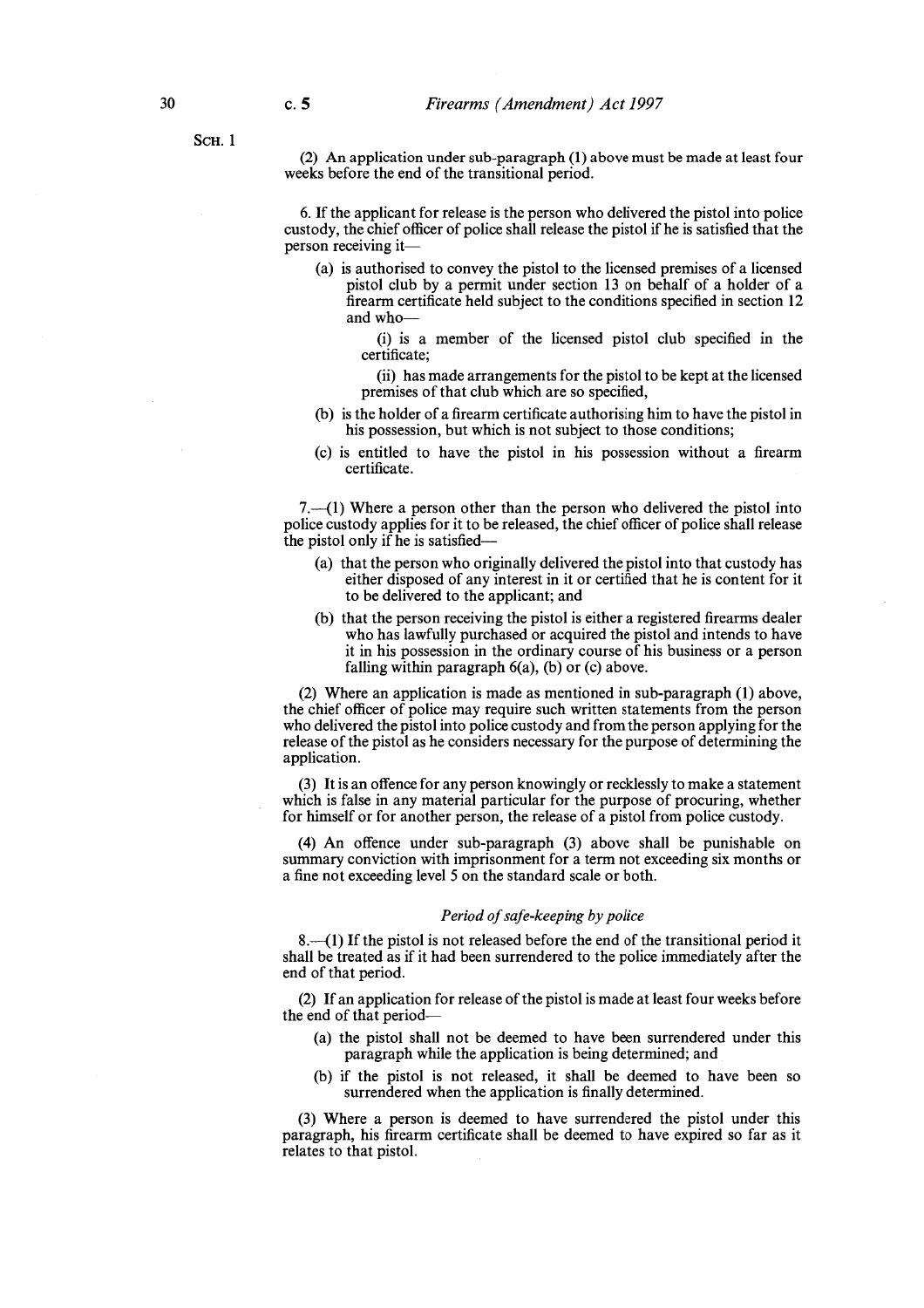ScH. <sup>1</sup>

#### Voluntary surrender of pistols

9.—(1) A person to whom this Schedule applies may before the appointed day, surrender a small-calibre pistol belonging to him at any designated police station instead of keeping it at licensed premises of a licensed pistol club or delivering it into police custody.

(2) Where a small-calibre pistol has been delivered into police custody, the person who delivered it may (if it still belongs to him) surrender the pistol by giving notice that he is surrendering it to the chief officer of police for the area in which the designated police station to which he delivered it is situated.

10. The Secretary of State may make such payments, to such persons, as he may consider appropriate in respect of small-calibre pistols which are surrendered, or are treated as having been surrendered, by virtue of paragraph <sup>8</sup> or 9 above.

#### **Supplementary**

11. The chief officer of police shall not be obliged to make pistols delivered to him under paragraph 2 above available for inspection either by the certificate holder or by any other person.

12.—(1) In this Schedule—

- "designated police station" means a police station designated by any chief officer of police for the purposes of this Schedule;
- "police custody" means police custody under paragraph 2;
- "the appointed day" means the day on which section 11 comes into force;
- "the transitional period" means the period of one year beginning with the appointed day.

(2) The Secretary of State may by order amend the definition of the transitional period so as to substitute, for any period for the time being specified in that definition, such other period as may be specified by the order.

An order under this sub-paragraph may make different provisions for different purposes and different areas.

(3) The power to make an order under sub-paragraph (2) above shall be exercisable by statutory instrument which shall be subject to annulment in pursuance of a resolution of either House of Parliament.

#### SCHEDULE 2 Section 52.

#### CONSEQUENTIAL AND MINOR AMENDMENTS

#### Firearms Act 1968 (c.27)

1. The Firearms Act 1968 shall be amended as follows.

 $2.-(1)$  In section 3(5) (false statements with a view to purchasing or acquiring firearm etc.), for the words "makes any false statement" there shall be substituted the words "knowingly or recklessly makes a statement false in any material particular".

(2) In section 7(2), 9(3), 13(2) and 29(3) (all of which concern false statements), for the words "to make any statement which he knows to be false" there shall be substituted the words "knowingly or recklessly to make a statement false in any material particular".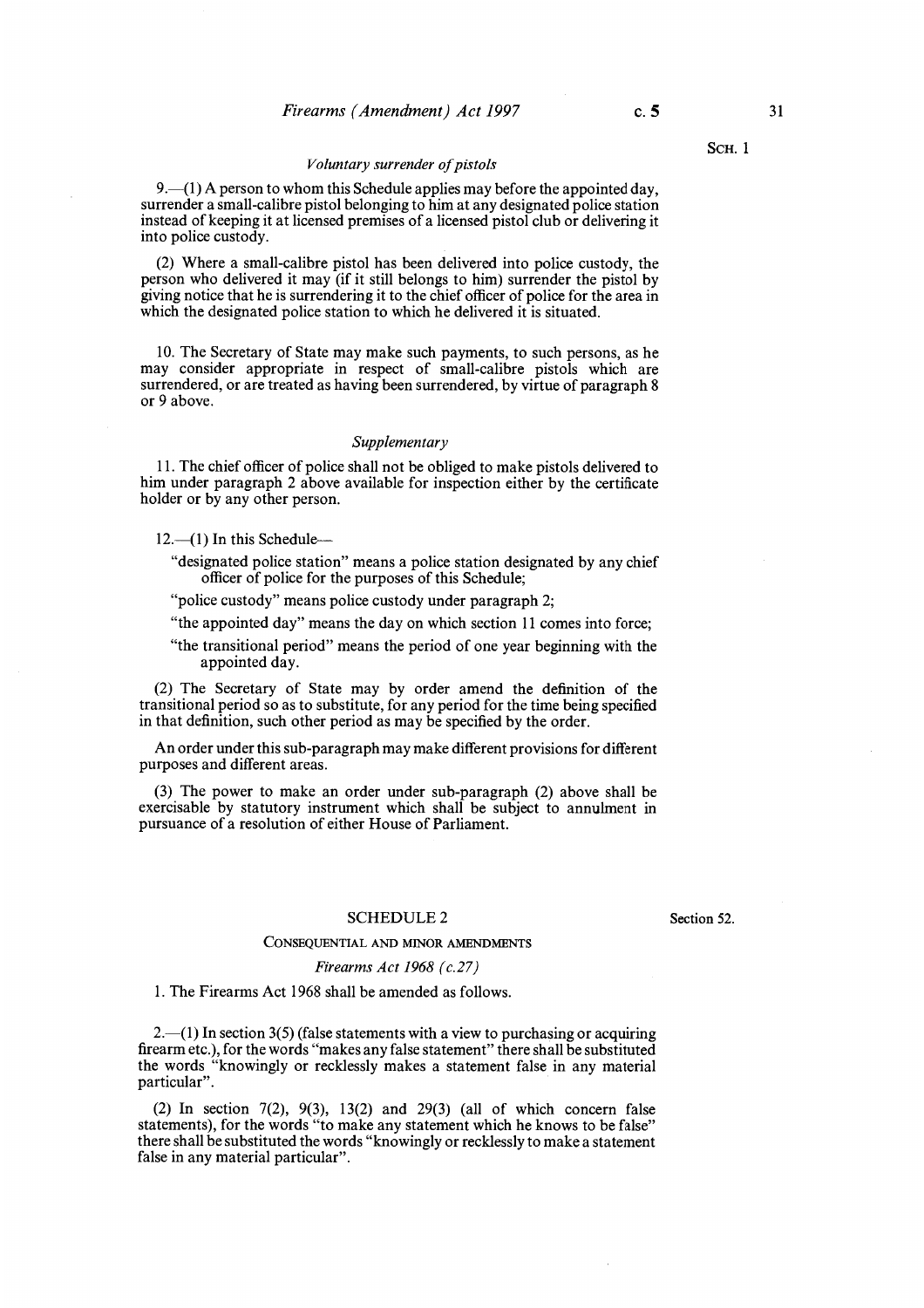SCH. 2

(3) In section 39(1) (offences in connection with registration of dealers), for the words "makes any statement which he knows to be false" there shall be substituted the words "knowingly or recklessly makes a statement false in any material particular".

3. In section 11(3), 23(2) and 54(5) (all of which refer to use of firearms or ammunition for target practice), for the words "target practice", in each place where they occur, there shall be substituted the words "target shooting".

4.—(1) After section 28 there shall be inserted the following section—

"Certificates: 28A.—(1) A certificate shall, unless previously revoked or cancelled, continue in force for five years from the date when it was granted or last renewed, but shall be renewable for a further period of five years by the chief officer of police for the area in which the holder resides.

> (2) The provisions of this Act apply to the renewal of a certificate as they apply to a grant; but, subject to the power of renewal conferred by this subsection, a certificate granted or last renewed in Northern Ireland shall not continue in force for a period longer than that for which it was so granted or last renewed.

> (3) The Secretary of State may by order amend subsection (1) above so as to substitute for any reference to a period for the time being specified in that subsection a reference to such other period as may be specified in the order.

> (4) An order made under subsection (3) above shall apply only to certificates granted or renewed after the date on which the order comes into force.

> (5) The power to make orders under subsection (3) above shall be exercisable by statutory instrument which shall be subject to annulment in pursuance of a resolution of either House of Parliament.

> (6) A person aggrieved by the refusal of a chief officer of police to grant or to renew a certificate under this Act may in accordance with section 44 of this Act appeal against the refusal.

> (7) It is an offence for a person knowingly or recklessly to make any statement which is false in any material particular for the purpose of procuring (whether for himself or another) the grant or renewal of a certificate under this Act."

(2) In Part I of Schedule 6 (prosecution and punishment of offences), in the entry relating to section 26(5) (making of false statement in order to procure grant or renewal of certificate) for the words "Section 26(5)" there shall be substituted the words "Section 28A(7)".

5. In section 32 (exemption from fee for certificate in certain cases) for subsection (2) there shall be substituted the following subsections—

"(2) No fee shall be payable on the grant to a responsible officer of a rifle club, miniature rifle club or muzzle-loading pistol club which is approved under section 15 of the Firearms (Amendment) Act 1988 of a firearm certificate in respect of rifles, miniature rifles or muzzle-loading pistols, or ammunition, to be used solely for target shooting by the members of the club, or on the variation or renewal of a certificate so granted.

(2A) Subsection (2) above—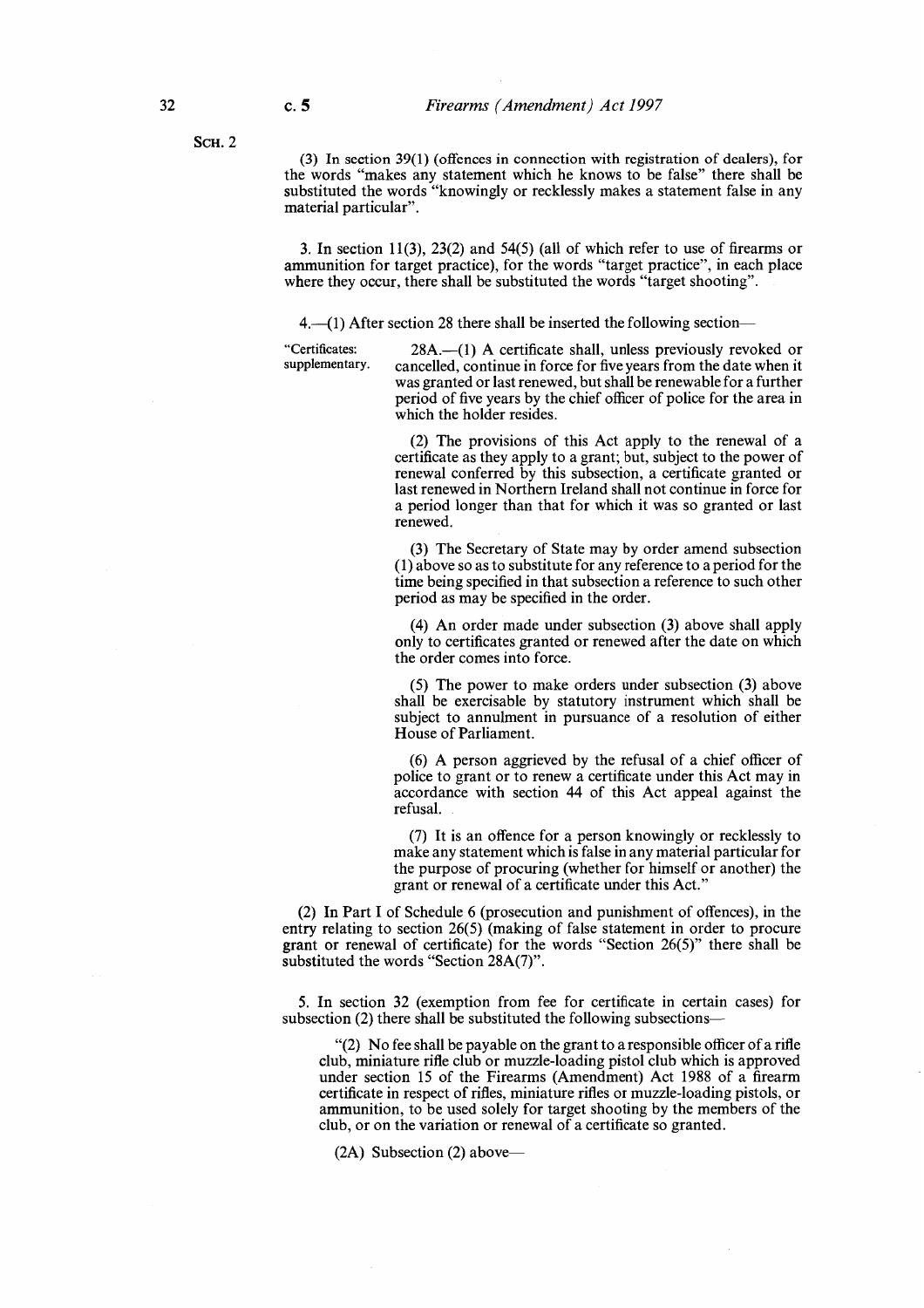- (a) does not apply if the operation of subsection (1) of section 15 of the Firearms (Amendment) Act 1988 is excluded in relation to the club by a limitation in the approval; or
- (b) if the operation of subsection (1) of that section in relation to the club is limited by the approval to target shooting with specified types of rifles, miniature rifles or muzzle-loading pistols, only applies to a certificate in respect of rifles, miniature rifles or pistols of those types.

(2B) No fee shall be payable on the grant to a person acting in his capacity as the responsible officer of a licensed pistol club of a firearm certificate in respect of small-calibre pistols or ammunition to be used solely for target shooting by members of the club, or on the variation or renewal of a certificate so granted.".

6. In section 32A(4)(b) and 32C(7), for the words "section 4(2) of the Firearms (Amendment) Act 1988 (formalities on transfer of shot guns)" there shall be substituted the words "section 32(2)(b) of the Firearms (Amendment) Act 1997 (requirements relating to transfers of firearms)".

7. In section 38(8) (surrender of register of transactions by dealer) after the words "this Act" there shall be inserted "(or, if the register is kept by means of a computer, a copy of the information comprised in that register in a visible and legible form)".

8. In section 40 (compulsory register of transactions)—

(a) in subsection (4)—

(i) after the word "constable" (in both places it appears) there shall be inserted the words "or a civilian officer";

(ii) after the words "the register" there shall be inserted the words "(or if the register is kept by means of a computer, a copy of the information comprised in that register in a visible and legible form);"; and

(b) after that subsection there shall be inserted the following subsection—

"(4A) Every person keeping a register in accordance with this section by means of a computer shall secure that the information comprised in the register can readily be produced in a form in which it is visible and legible and can be taken away.".

9. In section 50 (special powers of arrest) for subsection (2) there shall be substituted the following—

"(2) A constable may arrest without warrant any person whom he has reasonable cause to suspect to be committing an offence under section 4, 5, 18, 19, 19A, 20, 21 or 47(2) of this Act and, for the purpose of exercising the power conferred by this subsection, may enter any place.".

10. In section 54(1) (application of Parts I and II to the Crown) for the words "26 to 32" there shall be substituted the words "26A to 32".

11. In section 54(2)(b), for the words "section 26" there shall be substituted the words "section 26A".

12. In Schedule 5 (provisions as to appeals under section 44), in column 1 of Part I, in paragraph 1, for the words "26(4), 29(2) or 30(3)" there shall be substituted the words "28A(6), 29(2), 30A(6), 30B(3) or 30C(2)".

SCH. 2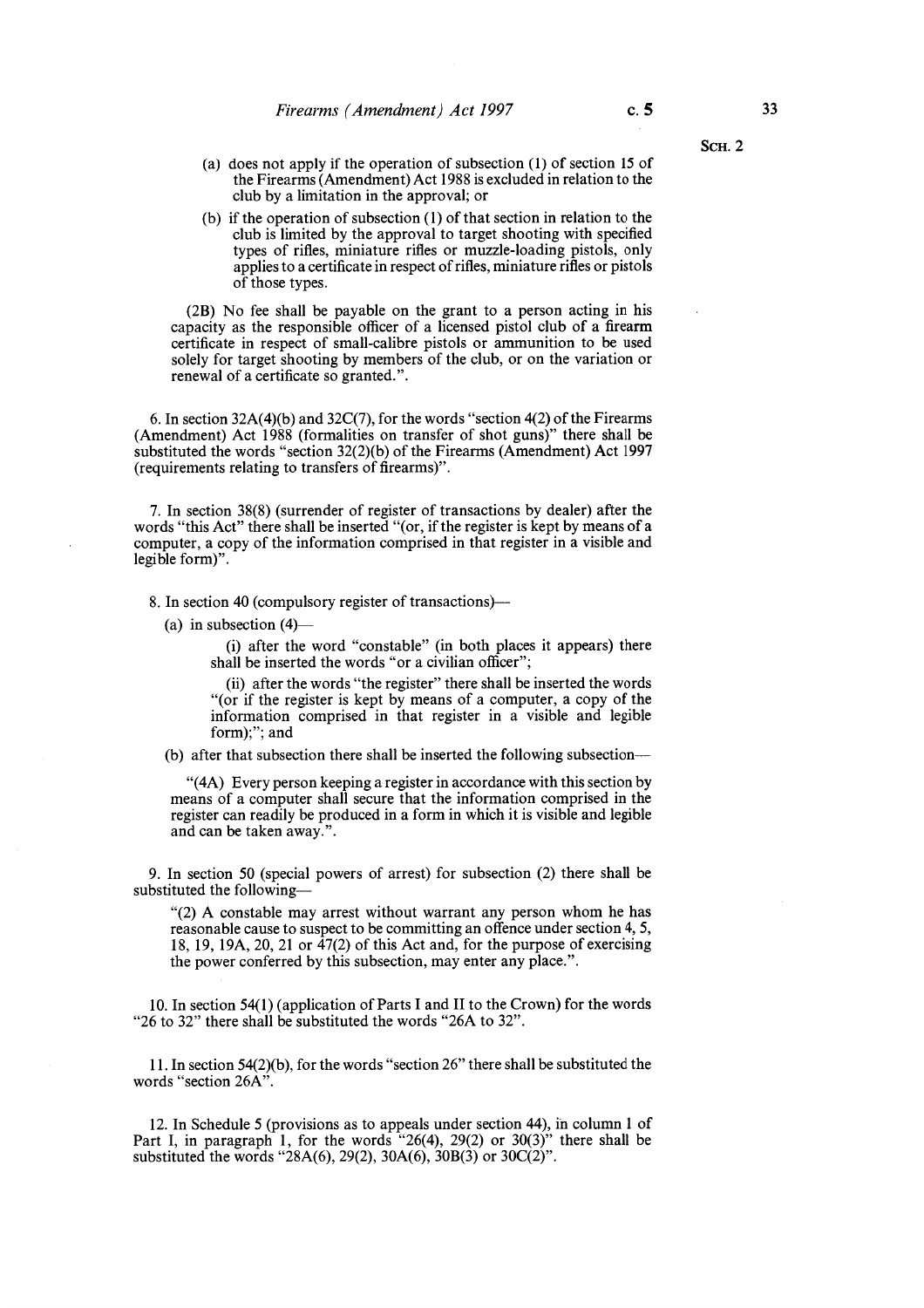SCH. 2

13. In Part I of Schedule 6 (prosecution and punishment of offences) to the 1968 Act, for the entry relating to section 1(2) (non-compliance with condition of firearm certificate) there shall be substituted the following entry—

| "Section 1(2). | Non-compliance<br>with condition of<br>firearm certificate. | (a) Summary            | (i) where the offence is<br>committed in an<br>aggravated form within<br>the meaning of section 12<br>of the Firearms<br>(Amendment) Act 1997,<br>6 months or a fine of the<br>statutory maximum; or<br>both.<br>(ii) in any other case,<br>6 months or a fine of<br>level 5 on the standard |  |
|----------------|-------------------------------------------------------------|------------------------|----------------------------------------------------------------------------------------------------------------------------------------------------------------------------------------------------------------------------------------------------------------------------------------------|--|
|                |                                                             | $(b)$ On<br>indictment | scale; or both.<br>where the offence is<br>committed in an<br>aggravated form within<br>the meaning of section 12<br>of the Firearms<br>(Amendment) Act 1997,<br>7 years or a fine; or both."                                                                                                |  |

14. In Part I of Schedule 6 (prosecution and punishment of offences), in the entry relating to section 30(4) (failure to surrender certificate on revocation) for the words "Section 30(4)" there shall be substituted the words "Section 30D(3)".

#### Firearms (Amendment) Act 1988 (c.45)

15. The Firearms (Amendment) Act 1988 shall be amended as follows.

16. In section 7(1) (conversion not to affect classification), for paragraph (a) there shall be substituted the following paragraph—

> "(a) has at any time (whether before or after the passing of the Firearms (Amendment) Act 1997) been a weapon of a kind described in section  $5(1)$  or  $(1A)$  of the principal Act (including any amendments to section  $5(1)$  made under section  $1(4)$  of this  $Act$ ;".

17. In section 11(1) (co-terminous certificates) for the words "subsection (3), or in an order made under subsection (3A) of section 26" there shall be substituted the words "subsection  $(1)$ , or in an order made under subsection  $(3)$ of section 28A".

18. In section 12 (revocation of certificates) in subsection (I), for the words "under section  $30(1)(a)$  or  $(2)$ ", there shall be substituted the words "under section 30A(2), (3) or (4) or 30C".

19. In section 17(10) and paragraph 4(1) of the Schedule, for the words "to make any statement which he knows to be false" there shall be substituted the words "knowingly or recklessly to make a statement false in any material particular".

20. In section 22(1)(c) (firearms consultative committee), for the words "the principal Act, the Firearms Act 1982 and this Act" there shall be substituted the words "the Firearms Acts 1968 to 1997".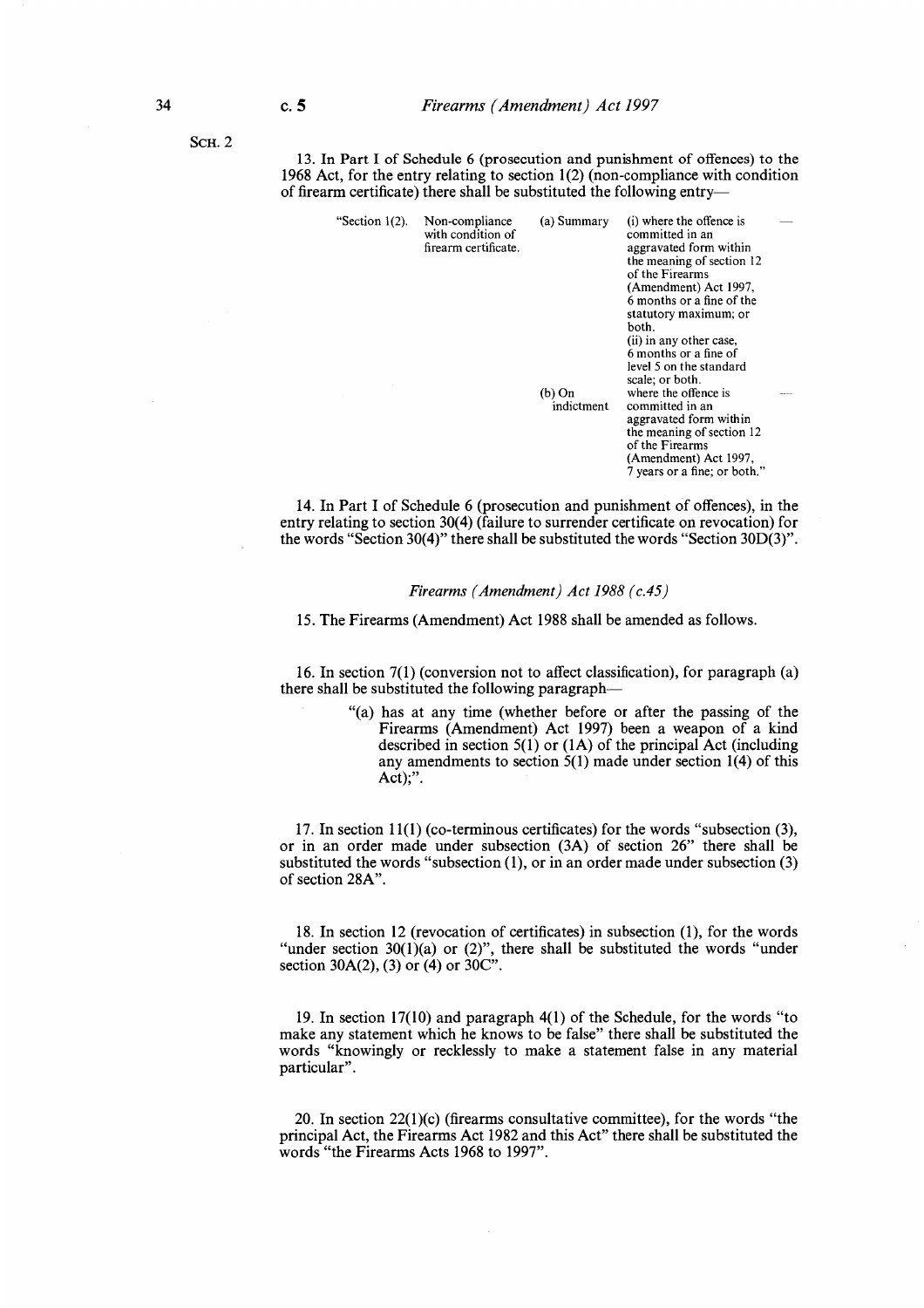| <b>REPEALS</b> |                                   |                                                                                                                                                                                                                                                                                                                                                                                                                                                                                                                                        |  |  |
|----------------|-----------------------------------|----------------------------------------------------------------------------------------------------------------------------------------------------------------------------------------------------------------------------------------------------------------------------------------------------------------------------------------------------------------------------------------------------------------------------------------------------------------------------------------------------------------------------------------|--|--|
| Chapter        | Short title                       | Extent of repeal                                                                                                                                                                                                                                                                                                                                                                                                                                                                                                                       |  |  |
| 1968 c. 27.    | Firearms Act 1968.                | In section $5(1)(ac)$ the words<br>"(excluding any detachable,<br>folding, retractable or other<br>moveable butt-stock)".<br>In section 5A, in subsection<br>(4) the words "which is<br>designed to be used with a<br>pistol" and in subsection<br>(8) the words "is designed<br>to be used with a pistol<br>$and$ ".<br>$23(2)(a)$ ,<br>section<br>the<br>$\ln$<br>words "in, or".<br>Section $28(3)$ .<br>Section 42.<br>$54(5)(b)$ ,<br>In section<br>the<br>words "in, or".<br>In Schedule 6, the entry<br>relating to section 42. |  |  |
| 1988 c. 45.    | Firearms (Amendment) Act<br>1988. | Section 4.<br>In section 9, the words from<br>the beginning to "and".<br>Section 10.<br>In section $12(5)$ , the words<br>from the beginning to<br>"subsection (1) above".                                                                                                                                                                                                                                                                                                                                                             |  |  |
| 1992. c. 31.   | Firearms (Amendment) Act<br>1992. | Section 1.                                                                                                                                                                                                                                                                                                                                                                                                                                                                                                                             |  |  |

#### SCHEDULE 3 Section 52.

© Crown copyright 1997

Printed in the UK by The Stationery Office Limited under the authority and superintendence of Peter Macdonald, Controller of Her Majesty's Stationery Office and Queen's Printer of Acts of Parliament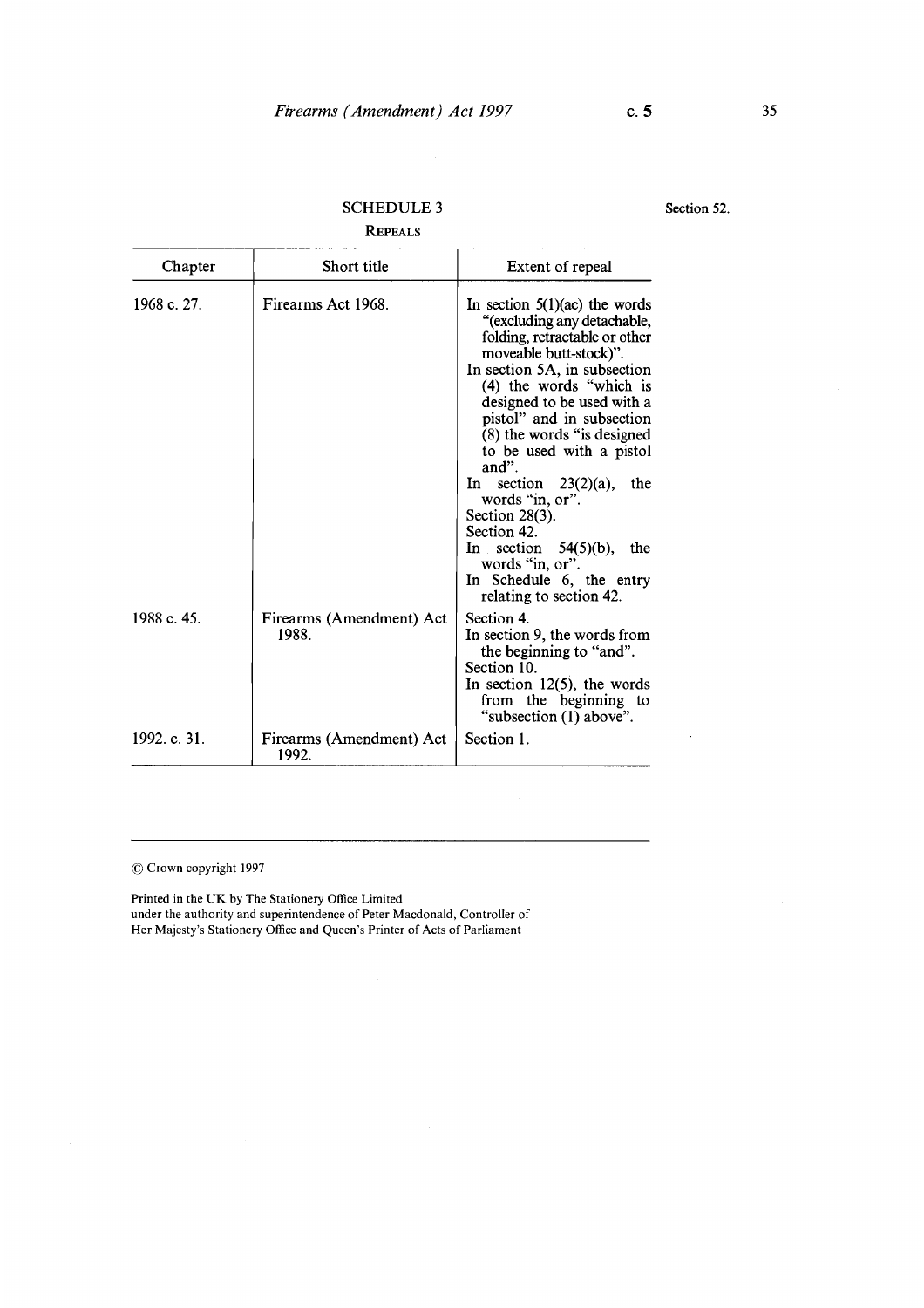$\label{eq:2.1} \frac{1}{\sqrt{2}}\left(\frac{1}{\sqrt{2}}\right)^{2} \left(\frac{1}{\sqrt{2}}\right)^{2} \left(\frac{1}{\sqrt{2}}\right)^{2} \left(\frac{1}{\sqrt{2}}\right)^{2} \left(\frac{1}{\sqrt{2}}\right)^{2} \left(\frac{1}{\sqrt{2}}\right)^{2} \left(\frac{1}{\sqrt{2}}\right)^{2} \left(\frac{1}{\sqrt{2}}\right)^{2} \left(\frac{1}{\sqrt{2}}\right)^{2} \left(\frac{1}{\sqrt{2}}\right)^{2} \left(\frac{1}{\sqrt{2}}\right)^{2} \left(\$ 

 $\label{eq:2.1} \frac{1}{\sqrt{2\pi}}\int_{\mathbb{R}^3}\frac{1}{\sqrt{2\pi}}\left(\frac{1}{\sqrt{2\pi}}\right)^2\frac{1}{\sqrt{2\pi}}\int_{\mathbb{R}^3}\frac{1}{\sqrt{2\pi}}\frac{1}{\sqrt{2\pi}}\frac{1}{\sqrt{2\pi}}\frac{1}{\sqrt{2\pi}}\frac{1}{\sqrt{2\pi}}\frac{1}{\sqrt{2\pi}}\frac{1}{\sqrt{2\pi}}\frac{1}{\sqrt{2\pi}}\frac{1}{\sqrt{2\pi}}\frac{1}{\sqrt{2\pi}}\frac{1}{\sqrt{2\pi}}\frac{$